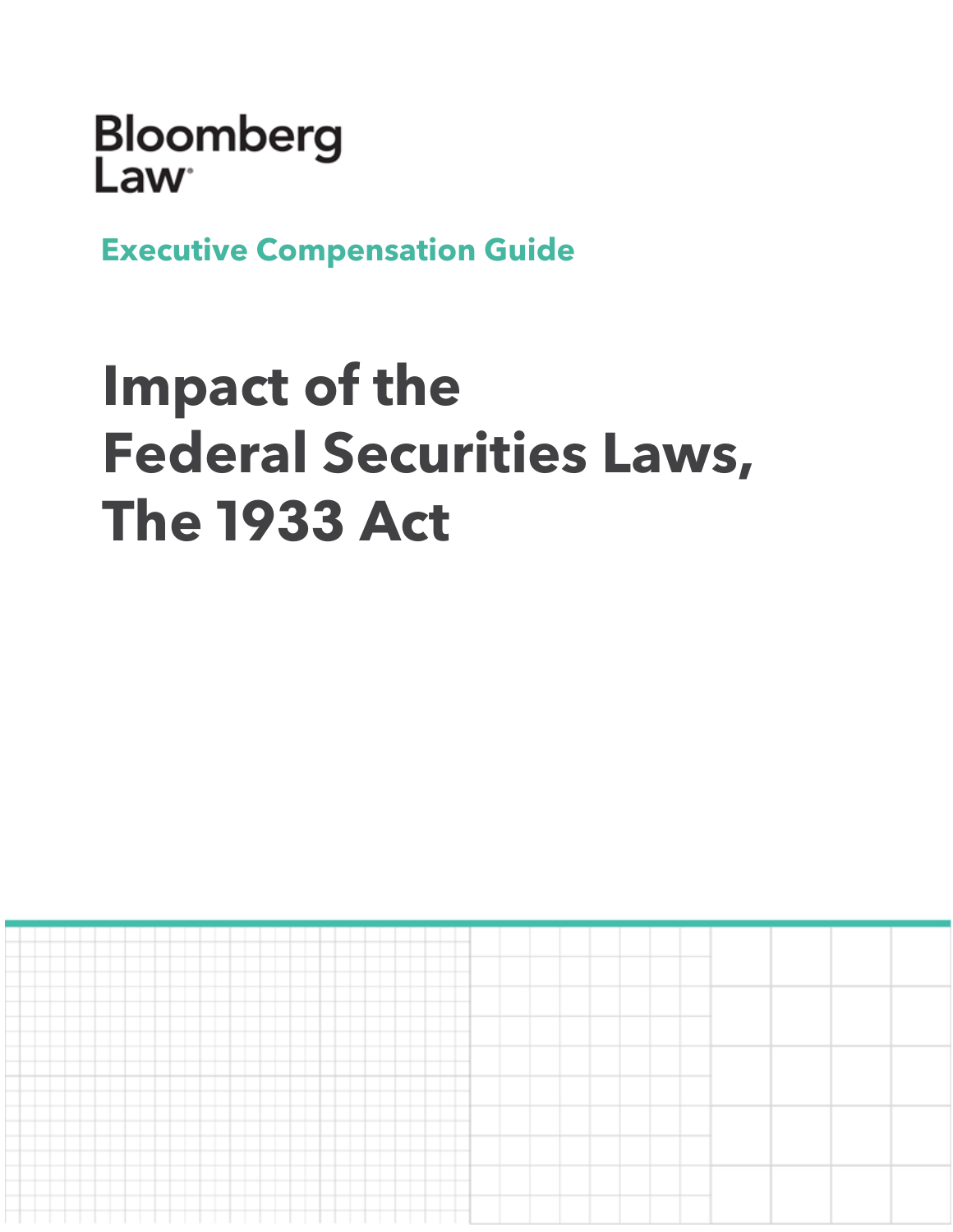**[Executive Compensation Guide](javascript:jumpToTOCSource() [800. Impact of the Federal Securities Laws](javascript:jumpToTOCSource()**

#### **Chapter 135. The 1933 Act**



Contributed by: [Gillian Emmett Moldowan](https://www.shearman.com/people/m/moldowan-gillian-emmett) Shearman & Sterling LLP New York, NY

Gillian Emmett Moldowan, Esq., is a Partner in the Compensation, Governance & ERISA practice of Shearman & Sterling's New York City office. She advises companies, boards of directors, executives, and investors on compensation and benefit matters, including equity-based incentives, deferred compensation programs, and employment, retention, and severance arrangements. Her practice focuses in particular on issues that arise at the intersection of human capital management and corporate governance, in securities offerings, and in mergers and acquisitions transactions. She regularly counsels clients on disclosure, trading rules (including Section 16), and the negotiation of executive employment arrangements. Moldowan also advises on the applicability of federal securities law, tax law, and general employment-related legal issues. She holds a Juris Doctor from the George Washington University Law School and a Bachelor of Arts from Barnard College, Columbia University. Moldowan is admitted to practice in New York.



Contributed by: [Jai Garg](https://www.shearman.com/people/g/garg-jai) Shearman & Sterling LLP New York, NY

Jai Garg is an Associate in the Compensation, Governance & ERISA practice of Shearman & Sterling's New York City office. He focuses on a wide variety of compensation and benefit-related matters, with a particular focus on issues that arise in connection with M&A transactions and capital markets. He regularly advises both U.S. and non-U.S. companies regarding equity-based incentives, employment arrangements, disclosure, corporate governance, and securities and tax law compliance. He holds a Juris Doctor from Washington University School of Law and a Bachelor of Arts from Grinnell College. Garg is admitted to practice in New York.

**.10 Introduction** —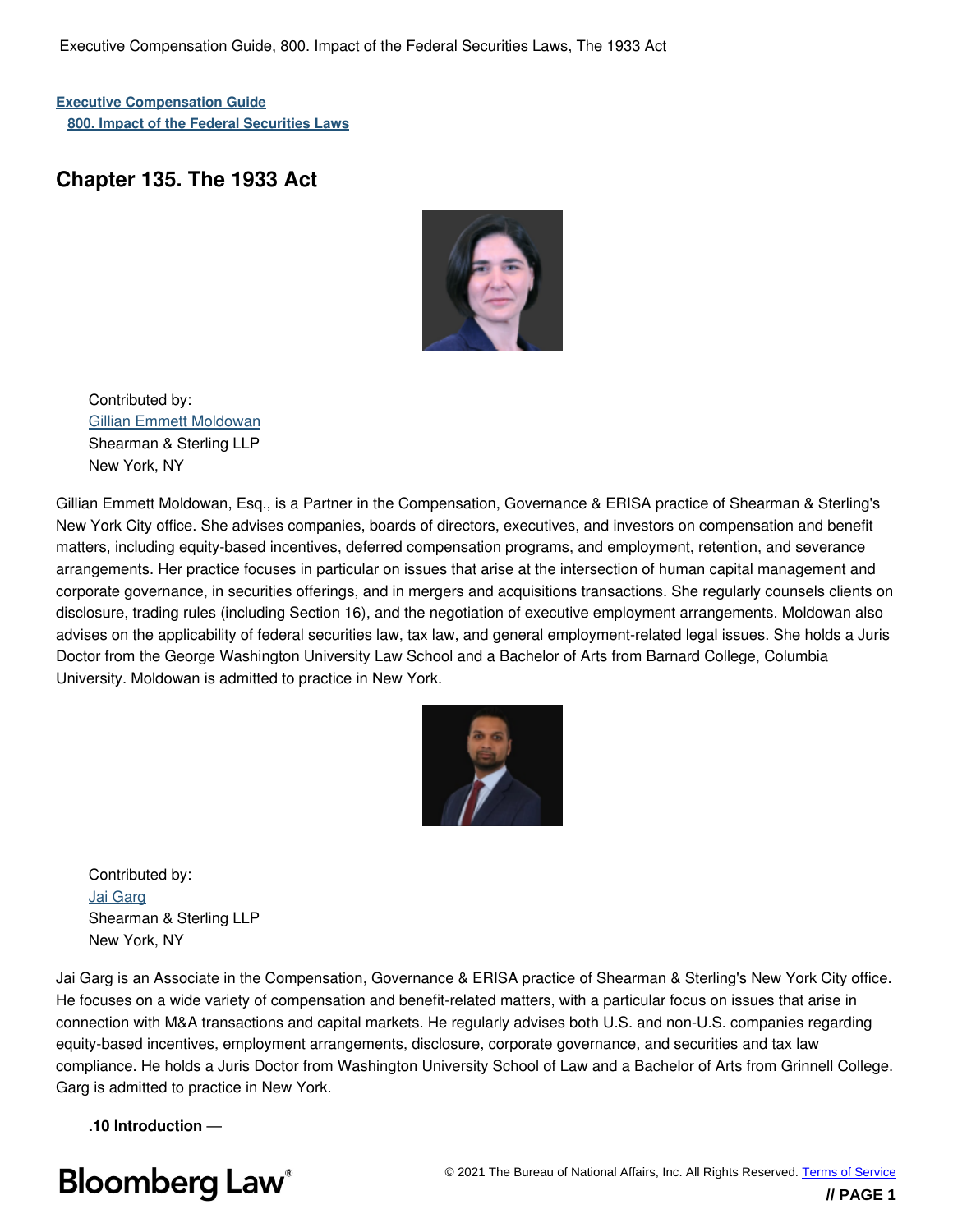Compensation arrangements frequently involve the offer and sale of issuer securities; these arrangements must comply with the Securities Act of [1](#page-2-0)933,<sup>1</sup> as amended.<sup>[2](#page-2-1)</sup> The 1933 Act requires that any offer or sale of a security be registered with the Securities and Exchange Commission (SEC) unless the security involved is an exempt security or otherwise subject to an exemption from registration. The 1933 Act has no special exemption from this basic rule for offerings to employees of the issuer; however, certain rules and exemptions under the 1933 Act help facilitate offerings of issuer securities to employees.

> <span id="page-2-3"></span><span id="page-2-2"></span><span id="page-2-1"></span><span id="page-2-0"></span>**[1](#page-2-2)** 15 U.S.C. ch. 2A, subch. I. **[2](#page-2-3)** 1933 Act § 5, [15 U.S.C. § 77e](https://www.bloomberglaw.com/product/bec/document/1?citation=15%20USC%2077e&summary=yes#jcite) *et seq*.

This chapter discusses the scope of the 1933 Act as applied to securities offerings in connection with compensatory arrangements, the use of the Form S-8 registration statement, and the principal exemptions from registration that issuers typically rely on to avoid registration under the 1933 Act. This chapter also discusses certain limitations under the 1933 Act on the resale of issuer securities.

This chapter is limited to the federal securities laws of the U.S. and doesn't address state (often called "Blue Sky"), local, or foreign laws with respect to the offer and sale of securities. Rules that apply to security offerings directed at the public at large (as opposed to those limited to employees or others who perform services for the issuer), or involving a principal purpose of capital raising (as opposed to being compensatory in nature) are not discussed in this chapter.

#### **.20 Scope of the 1933 Act** —

Whether a compensation plan or arrangement is subject to the 1933 Act is determined by a three-part analysis:

(1) the issuer must determine whether a non-exempt security is involved;

(2) assuming a non-exempt security is present, the issuer must determine whether there is an offer and sale of the security; and

(3) if the compensatory arrangement involves the offer and sale of a non-exempt security, the issuer must register the offering under the 1933 Act or determine that it fits within an exemption from registration.

Each of these determinations is examined separately below. For more on registration requirements under the 1933 Act, see *The 1933 Act*, [44 CPS §II.D.](https://www.bloomberglaw.com/product/bec/document/1?citation=cps%2044%20II%20D&summary=yes#jcite); [362 T.M.](https://www.bloomberglaw.com/product/bec/document/1?citation=TM%20362&summary=yes#jcite), *Securities Law Aspects of Employee Benefit Plans, §II.D*.

#### **.20.10 Definition of a Security** —

For the 1933 Act to apply to a compensation arrangement either the arrangement must include a non-exempt security or the employee's interest in the arrangement itself must constitute a non-exempt security. The 1933 Act broadly defines "security" to encompass stock, options, warrants, participation interests, bonds, debentures, and investment contracts.**[3](#page-2-4)** A typical employer long-term incentive plan includes many award types that fall under the 1933 Act's definition of a security. Options, warrants, shares of employer common stock and contractual entitlements to receive employer common stock or its value (such as restricted stock units)—all commonly available under these plans—constitute securities under this definition.

> <span id="page-2-5"></span><span id="page-2-4"></span>**[3](#page-2-5)** The 1933 Act states that a security is "any note, stock, treasury stock, bond, debenture, evidence of indebtedness, certificate of interest or participation in any profit-sharing agreement, collateral-trust certificate, pre-organization certificate or subscription, transferable share, investment contract, voting-trust certificate, certificate of deposit for a security, fractional undivided interest in oil, gas, or other mineral rights, any put, call,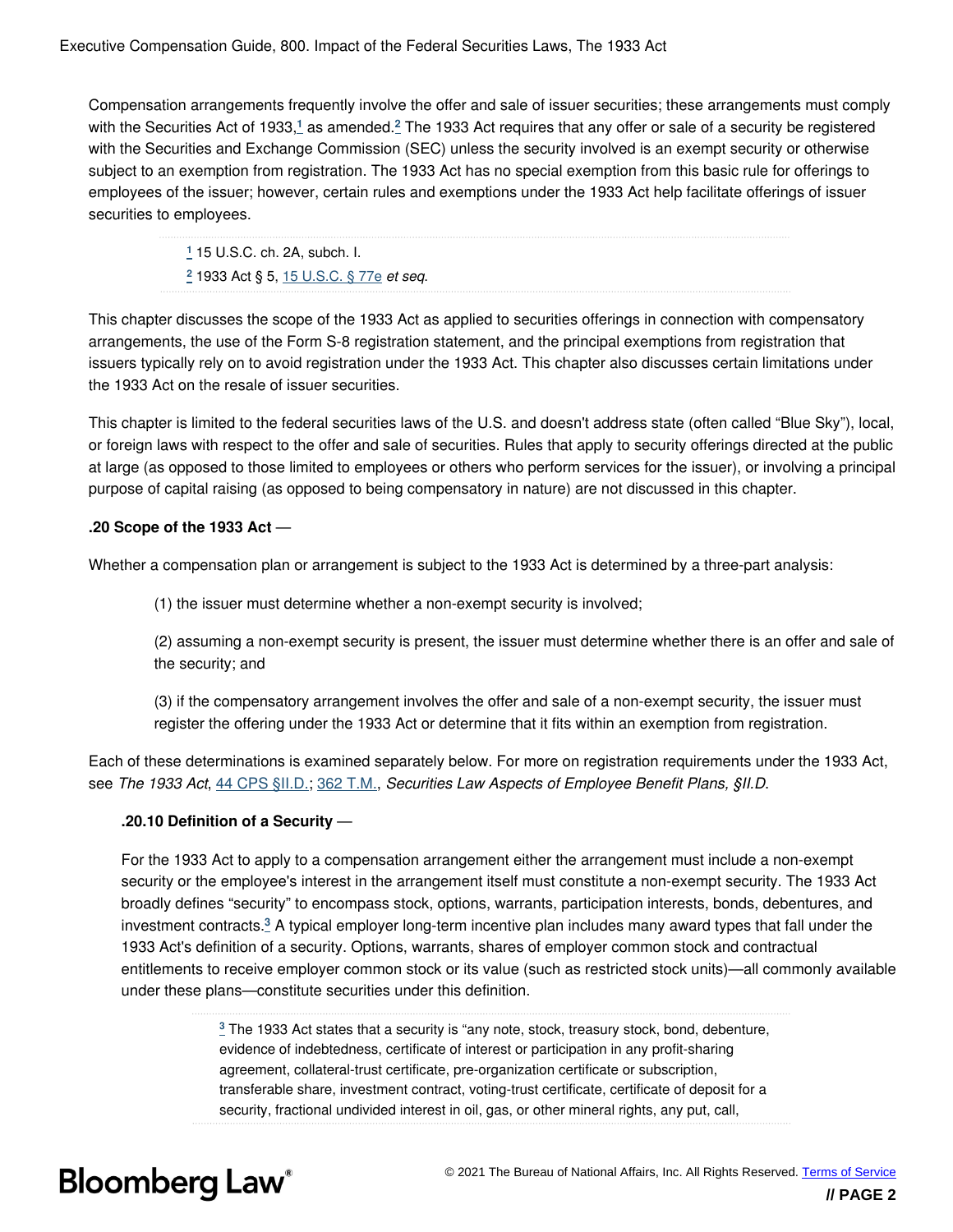straddle, option, or privilege on any security, certificate of deposit, or group or index of securities (including any interest therein or based on the value thereof) or any put, call, straddle, option, or privilege entered into on a national securities exchange relating to foreign currency, or, in general, any interest or instrument commonly known as a "security" or any certificate of interest or participation in, temporary or interim certificate for, receipt for, guarantee of, or warrant or right to subscribe to or purchase, any of the foregoing." *See* 1933 Act § 2(a)(1), [15 U.S.C. § 77b\(a\)\(1\).](https://www.bloomberglaw.com/product/bec/document/1?citation=15%20USC%2077b(a)(1)&summary=yes#jcite)

Certain securities are expressly exempt from the requirements of the 1933 Act.**[4](#page-3-0)** In the context of compensatory arrangements, the most relevant exemption is for interests in tax-qualified retirement plans**[5](#page-3-1)** that do not permit employees the option to allocate their own money to the purchase of issuer securities held by these plans.**[6](#page-3-2)** Most interests in defined benefit pension plans would be exempted securities, re-exempted securities, whereas interests in a typical 401(k) plan that permits participants to invest in an issuer common stock fund, or has a self-directed "brokerage window" through which participants can invest in issuer common stock, are not exempt.**[7](#page-3-3)**

<span id="page-3-7"></span><span id="page-3-6"></span><span id="page-3-5"></span><span id="page-3-4"></span><span id="page-3-0"></span>**[4](#page-3-4)** 1933 Act § 3(a)(2), [15 U.S.C. § 77c\(a\)\(2\)](https://www.bloomberglaw.com/product/bec/document/1?citation=15%20USC%2077c(a)(2)&summary=yes#jcite).

<span id="page-3-1"></span>**[5](#page-3-5)** A tax-qualified retirement plan is a plan that satisfies the requirements of [IRC § 401\(a\)](https://www.bloomberglaw.com/product/bec/document/1?citation=26%20USC%20401(a)&summary=yes#jcite). The sponsor of, and the participants in, a tax-qualified plan receive favorable tax treatment under the tax code.

<span id="page-3-2"></span>**[6](#page-3-6)** 1933 Act § 3(a)(2), [15 U.S.C. § 77c\(a\)\(2\)](https://www.bloomberglaw.com/product/bec/document/1?citation=15%20USC%2077c(a)(2)&summary=yes#jcite). This exemption applies to both the interests of plans in investment vehicles maintained by banks and insurance companies and to the interests of participants in the plans. *See* Employee Benefit Plans, Securities Act Release [33-6188](https://www.bloomberglaw.com/product/bec/document/1?citation=sec%20release%2033-6188&summary=yes#jcite) (Feb. 1, 1980).

<span id="page-3-3"></span>**[7](#page-3-7)** However, a 401(k) plan that grants an employer matching contribution in employer stock may not be required to register the shares granted in connection with the match. *See*, *e.g.*, Bank of Los Angeles, SEC No-Action Letter, SEC NAL 29937 (Sept. 25, 1987); Commonwealth Bancshares Corp., SEC No-Action Letter, SEC NAL 16275 (Feb. 9, 1987); Monsanto Co., SEC No-Action Letter, SEC NAL 12013 (Sept. 16, 1983). *But see* Securities and Exchange Commission, Division of Corporation Finance, [Manual of Publicly Available](http://www.sec.gov/interps/telephone/cftelinterps_securitiesactforms.pdf) [Telephone Interpretations,](http://www.sec.gov/interps/telephone/cftelinterps_securitiesactforms.pdf) § G.88 (July 1997) (suggesting that employer stock used for 401(k) matching contributions must be registered on Form S-8, whereas employer stock used for an automatic, profit-sharing contributions need not be registered). *See also* Securities and Exchange Commission, Division of Corporation Finance, Compliance and Disclosure Interpretations (C&DI): Securities Act Forms [§ 126.19](https://www.sec.gov/corpfin/securities-act-forms) (Jan. 26, 2009) and [§ 126.41](https://www.sec.gov/corpfin/securities-act-forms) (Sep. 21, 2016) (last updated Sept. 21, 2020).

In *SEC v. W. J. Howey Inc.*,<sup>[8](#page-3-8)</sup> the U.S. Supreme Court established a four-prong test to analyze whether an investment contract is a security. Under the so-called *Howey* test, an investment contract is a security if it is a contract, transaction, or scheme whereby "(1) a person invests his money (2) in a common enterprise and (3) is led to expect profits (4) solely from the efforts from the promoter or third party."**[9](#page-3-9)** The *Howey* test requires, among other things, that the purchaser of the investment contract provide money or other tangible consideration.

<span id="page-3-11"></span><span id="page-3-10"></span><span id="page-3-8"></span>**[8](#page-3-10)** *SEC v. W. J. Howey Inc.*, [328 U.S. 293](https://www.bloomberglaw.com/product/bec/document/1?citation=328%20U.S.%20293&summary=yes#jcite) (1946).

<span id="page-3-9"></span>**[9](#page-3-11)** *SEC v. W. J. Howey Inc.,* [328 U.S. 293,](https://www.bloomberglaw.com/product/bec/document/1?citation=328%20U.S.%20293&summary=yes#jcite) [298-99](https://www.bloomberglaw.com/product/bec/document/1?citation=328%20U.S.%20298&summary=yes#jcite) (1946). The basic test set out by the court in *Howey* continues to apply. *See*, *e.g*., *IN RE ENRON CORPORATION SECURITIES, DERIVATIVE & 'ERISA' LITIGATION*, [238 F. Supp. 3d 799](https://www.bloomberglaw.com/product/bec/document/1?citation=238%20F.%20Supp%203d%20799&summary=yes#jcite) (S.D. Tex. 2017) ("In Howey, the Supreme Court established a test to determine whether a financial relationship constituted an 'investment contract,'").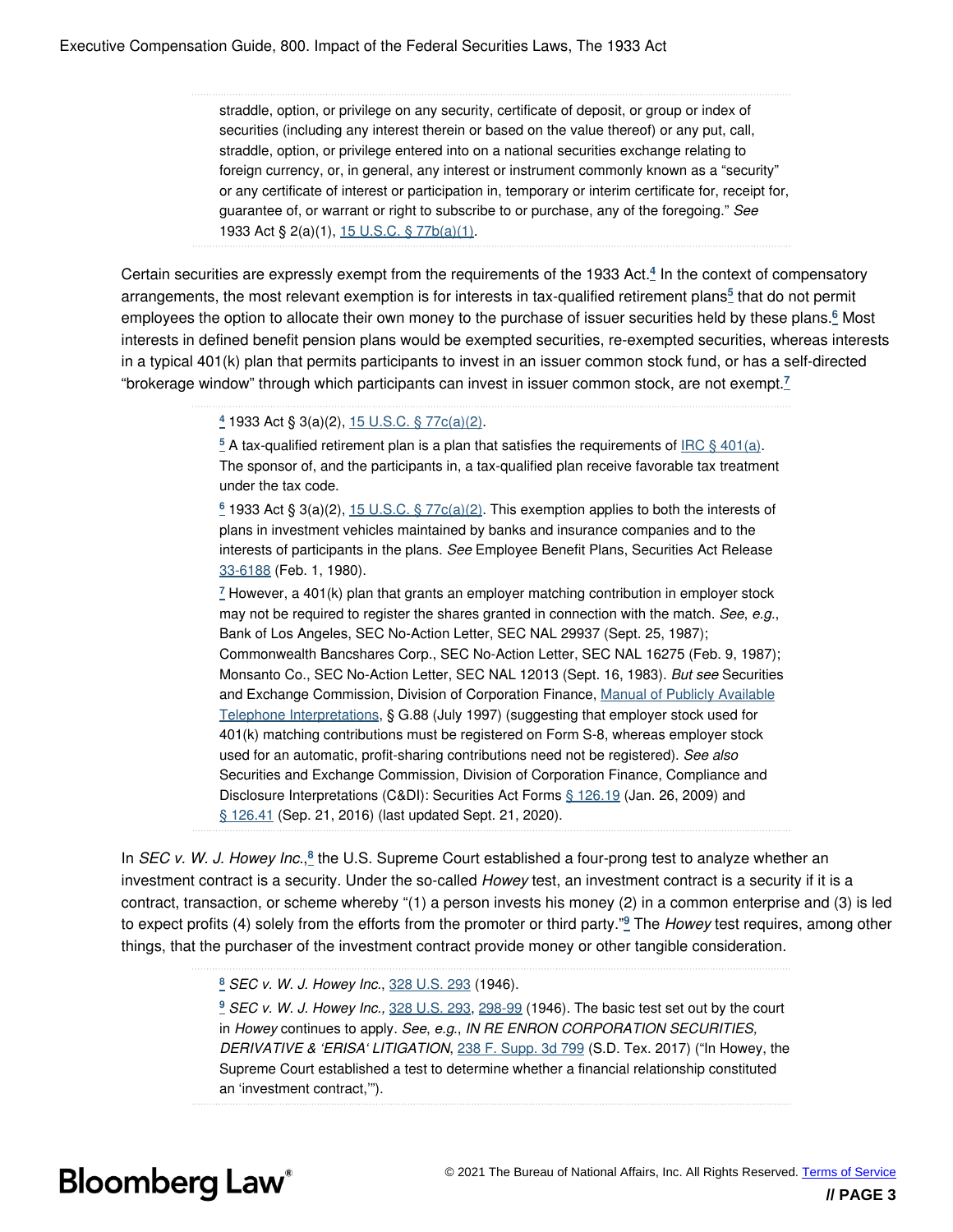An employment agreement under which an employee provides services to an issuer in exchange for compensation doesn't qualify as a security under the Howey test.**[10](#page-4-0)** Employee interests in pooled investment vehicles sponsored by an employer do qualify as securities under this test. The interests of participants in employee benefit plans where money is invested and interests in collective investment media (*i.e.*, bank collective trust funds and insurance company separate accounts) are also considered securities unless exempt.

<span id="page-4-6"></span><span id="page-4-1"></span><span id="page-4-0"></span>**[10](#page-4-1)** *Teamsters v. Daniel*, [439 U.S. 551](https://www.bloomberglaw.com/product/bec/document/1?citation=439%20U.S.%20551&summary=yes#jcite) (1979).

<span id="page-4-5"></span>Courts have also applied the so-called "family resemblance test" to determine whether a compensatory investment contract is a security. Under the "family resemblance" test, as adopted by the Supreme Court in *Reves v. Ernst &* Young,<sup>[11](#page-4-2)</sup> the interests are analyzed to determine whether they resemble notes or evidences of indebtedness under the 1933 Act. Under the family resemblance test, a note or debt obligation is presumed to be a security,**[12](#page-4-3)** but the presumption may be rebutted by demonstrating that such note or debt obligation "bears a strong family resemblance" to an item on a judicially crafted list of instruments that are excepted from the presumption.**[13](#page-4-4)** The family resemblance test uses four factors to determine whether a note or debt obligation bears a resemblance to instruments on the list of exceptions:

<span id="page-4-7"></span><span id="page-4-2"></span>**[11](#page-4-5)** *Reves v. Ernst & Young*, [494 U.S. 56](https://www.bloomberglaw.com/product/bec/document/1?citation=494%20U.S.%2056&summary=yes#jcite) (1990).

<span id="page-4-3"></span>**[12](#page-4-6)** Although *Reves* was construing a case under § 3(a)(10) of the 1934 Act, the Supreme Court acknowledged that the 1934 Act definition and 1933 Act definition are virtually identical and the coverage of the two acts may be considered the same for this purpose. *Reves*, 494 U.S. 56, 61 (citing *United Hous. Found. Inc. v. Forman*, [421 U.S. 837](https://www.bloomberglaw.com/product/bec/document/1?citation=421%20U.S.%20837&summary=yes#jcite), [847 n.12](https://www.bloomberglaw.com/product/bec/document/1?citation=421%20U.S.%20847&summary=yes#jcite) (1975)).

<span id="page-4-4"></span>**[13](#page-4-7)** The list of notes and debt obligations that are exceptions and aren't securities includes the following: (i) notes delivered in consumer financing; (ii) notes secured by a mortgage on a home; (iii) short-term notes secured by a lien on a small business or some of its assets; (iv) notes evidencing a "character" loan to a bank customer; (v) short-term notes secured by an assignment of accounts receivable; (vi) notes which simply formalize an open-account debt incurred in the ordinary course of business (particularly if collateralized); and (vii) notes evidencing loans by commercial banks for current operations. *Reves*, [494 U.S. 56](https://www.bloomberglaw.com/product/bec/document/1?citation=494%20U.S.%2056&summary=yes#jcite), [65](https://www.bloomberglaw.com/product/bec/document/1?citation=494%20U.S.%2065&summary=yes#jcite).

(1) the motivations that would prompt a reasonable buyer and seller to enter into the transaction—if the seller's purpose is to raise money for the general use of a business or to finance substantial investments, and the buyer is interested primarily in the expected profit from the instrument, then it is likely a security;**[14](#page-4-8)**

<span id="page-4-13"></span>(2) the plan of distribution of the instrument to determine whether there is common trading in it for speculation or investment;**[15](#page-4-9)**

(3) the reasonable expectations of the investing public;**[16](#page-4-10)** and

(4) the existence of risk reducing factors, such as another regulatory scheme, with respect to the instrument that make the application of the 1933 Act unnecessary.**[17](#page-4-11)**

- <span id="page-4-15"></span><span id="page-4-14"></span><span id="page-4-12"></span><span id="page-4-8"></span>**[14](#page-4-12)** See [Point of Law](https://www.bloomberglaw.com/product/bec/search/results/84d445e5dc4eb89db57010843a621e9a?doc_id=XGMME2CG000N) for the latest cases.
- <span id="page-4-9"></span>**[15](#page-4-13)** See [Point of Law](https://www.bloomberglaw.com/product/bec/search/results/f8da99b13efbbafacfa3cf292f3b5c2d?doc_id=X1HLU79HG000N) for the latest cases.
- <span id="page-4-10"></span>**[16](#page-4-14)** See [Point of Law](https://www.bloomberglaw.com/product/bec/search/results/66fe8ffdabd1fcf9019c3dfc8a9635f2?doc_id=X1AJN1T10000N) for the latest cases.

<span id="page-4-11"></span>**[17](#page-4-15)** It appears that the family resemblance test is a balancing test. *McNabb v. SEC,*, [298 F.3d](https://www.bloomberglaw.com/product/bec/document/1?citation=298%20F.3d%201126&summary=yes#jcite) [1126](https://www.bloomberglaw.com/product/bec/document/1?citation=298%20F.3d%201126&summary=yes#jcite), [1131-33](https://www.bloomberglaw.com/product/bec/document/1?citation=298%20F.3d%201131&summary=yes#jcite) (9th Cir. 2002); Bass v. Janney Montgomery Scott Inc., [210 F.3d 577,](https://www.bloomberglaw.com/product/bec/document/1?citation=210%20F.3d%20577&summary=yes#jcite) [585](https://www.bloomberglaw.com/product/bec/document/1?citation=210%20F.3d%20585&summary=yes#jcite) (6th Cir. 2000); Resolution Trust Corp. v. Stone, [998 F.2d 1534](https://www.bloomberglaw.com/product/bec/document/1?citation=998%20F.2d%201534&summary=yes#jcite), [1539](https://www.bloomberglaw.com/product/bec/document/1?citation=998%20F.2d%201539&summary=yes#jcite) (10th Cir. 1993);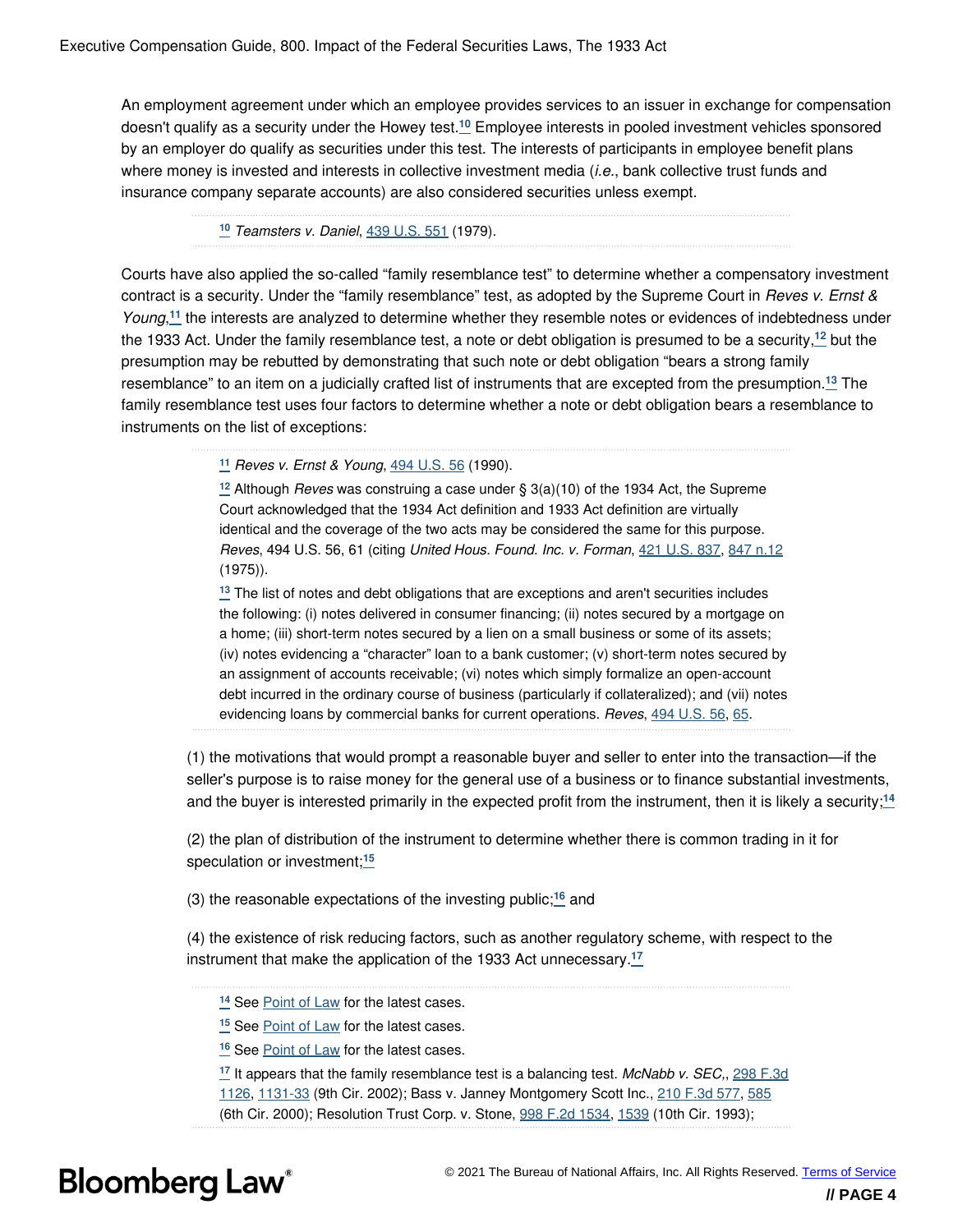Executive Compensation Guide, 800. Impact of the Federal Securities Laws, The 1933 Act

Lebrun v. Kuswa, [24 F. Supp. 2d 641,](https://www.bloomberglaw.com/product/bec/document/1?citation=24%20F.%20Supp.%202d%20641&summary=yes#jcite) [646](https://www.bloomberglaw.com/product/bec/document/1?citation=24%20F.%20Supp.%202d%20646&summary=yes#jcite) (E.D. La. 1998). See [Point of Law](https://www.bloomberglaw.com/product/bec/search/results/888b1a490ebcd19884b411b17f138043) for the latest cases.

If an instrument is not sufficiently similar to the list of exceptions, the court will decide whether another category should be added by examining the same four factors.**[18](#page-5-0)**

<span id="page-5-1"></span><span id="page-5-0"></span>**[18](#page-5-1)** *See Reves,* [494 U.S. 56](https://www.bloomberglaw.com/product/bec/document/1?citation=494%20U.S.%2056&summary=yes#jcite), [67](https://www.bloomberglaw.com/product/bec/document/1?citation=494%20U.S.%2067&summary=yes#jcite).

The Supreme Court has noted that funded pension plans are heavily regulated under ERISA. As such, pension plan interests, although they could be construed as notes or debt obligations, wouldn't be considered securities under the family resemblance test.**[19](#page-5-2)**

<span id="page-5-6"></span><span id="page-5-3"></span><span id="page-5-2"></span>**[19](#page-5-3)** *See Reves*, [494 U.S. 56](https://www.bloomberglaw.com/product/bec/document/1?citation=494%20U.S.%2056&summary=yes#jcite), [69](https://www.bloomberglaw.com/product/bec/document/1?citation=494%20U.S.%2069&summary=yes#jcite).

<span id="page-5-7"></span>In the early 1980s, the SEC issued two releases that continue to serve as the foundation for analyzing whether interests in a plan or other arrangement constitute securities for purposes of the 1933 Act.**[20](#page-5-4)** These releases reaffirm the basic principle that interests in a plan will constitute a security for purposes of the 1933 Act when plan participation is both voluntary and contributory and, when tax-qualified retirement plans are involved, the participant has an opportunity to apply the amounts contributed to the plan to the purchase of issuer securities under the plan. **[21](#page-5-5)**

> <span id="page-5-4"></span>**[20](#page-5-6)** Employee Benefit Plans, Securities Act Release No. 33-6281, [46 Fed. Reg. 8446](https://www.bloomberglaw.com/product/bec/document/1?citation=46%20FR%208446&summary=yes#jcite) (Jan. 15, 1981); [Securities Act Release No. 33-6188](https://www.bloomberglaw.com/product/blaw/document/XAMTKH) (Feb. 1, 1980).

<span id="page-5-5"></span>**[21](#page-5-7)** Securities Act Release No. 33-6281, [46 Fed. Reg. 8446](https://www.bloomberglaw.com/product/bec/document/1?citation=46%20FR%208446&summary=yes#jcite) (Jan. 15, 1981), § I(A); Securities Act Release No. 33-6188 (Feb. 1, 1980), § II(A)(2)(d). A voluntary plan is one in which employees may elect to participate. A contributory plan is one in which employees make direct payments to the plan. *See* Securities Act Release No. 33-6188, nn.19, 20. In *Teamsters v. Daniel*, an opinion which addressed whether a noncontributory, compulsory tax-qualified plan was a security, the Supreme Court explained that a tax-qualified plan is exempt from the registration requirements of the 1933 Act unless such plan is voluntary and contributory and "invests in the securities of the employer company an amount greater than that paid into the plan by the employer."  $439$  U.S. 551, [568, 69](https://www.bloomberglaw.com/product/bec/document/1?citation=439%20U.S.%20568&summary=yes#jcite) (1979) (citing Interim Report of Activities of the Private Welfare and Pension Plan Study, 1971, S. Rep. No. 92-634, at 96 (1972)). *See also* Diasonics Inc., SEC No-Action Letter (Dec. 20, 1982) (stating that a provision in a 401(k) plan offering employer stock that permits employees to determine voluntarily whether to make elective deferrals creates interests in the plan that are securities, whereas a profit-sharing plan doesn't); Securities and Exchange Commission, Division of Corporation Finance, [Manual of Publicly Available Telephone Interpretations,](http://www.sec.gov/interps/telephone/cftelinterps_securitiesactforms.pdf) § G.78 (July 1997) (stating that interests in a 401(k) plan that doesn't include employer stock wouldn't be considered a security).

A nonelective arrangement wouldn't typically involve an offer and sale unless it could be demonstrated that the employee had given up something of value in exchange for the interest in the plan.**[22](#page-5-8)** In this regard, interests in most noncontributory supplemental executive retirement plans (commonly called SERPs) wouldn't involve an offer and sale of securities.

> <span id="page-5-9"></span><span id="page-5-8"></span>**[22](#page-5-9)** Securities Act Release No. 33-6188. In *Daniel*, the Supreme Court rejected the notion that an employee purchases the deferred compensation by providing services to the employer. [439 U.S. 551,](https://www.bloomberglaw.com/product/bec/document/1?citation=439%20U.S.%20551&summary=yes#jcite) 560.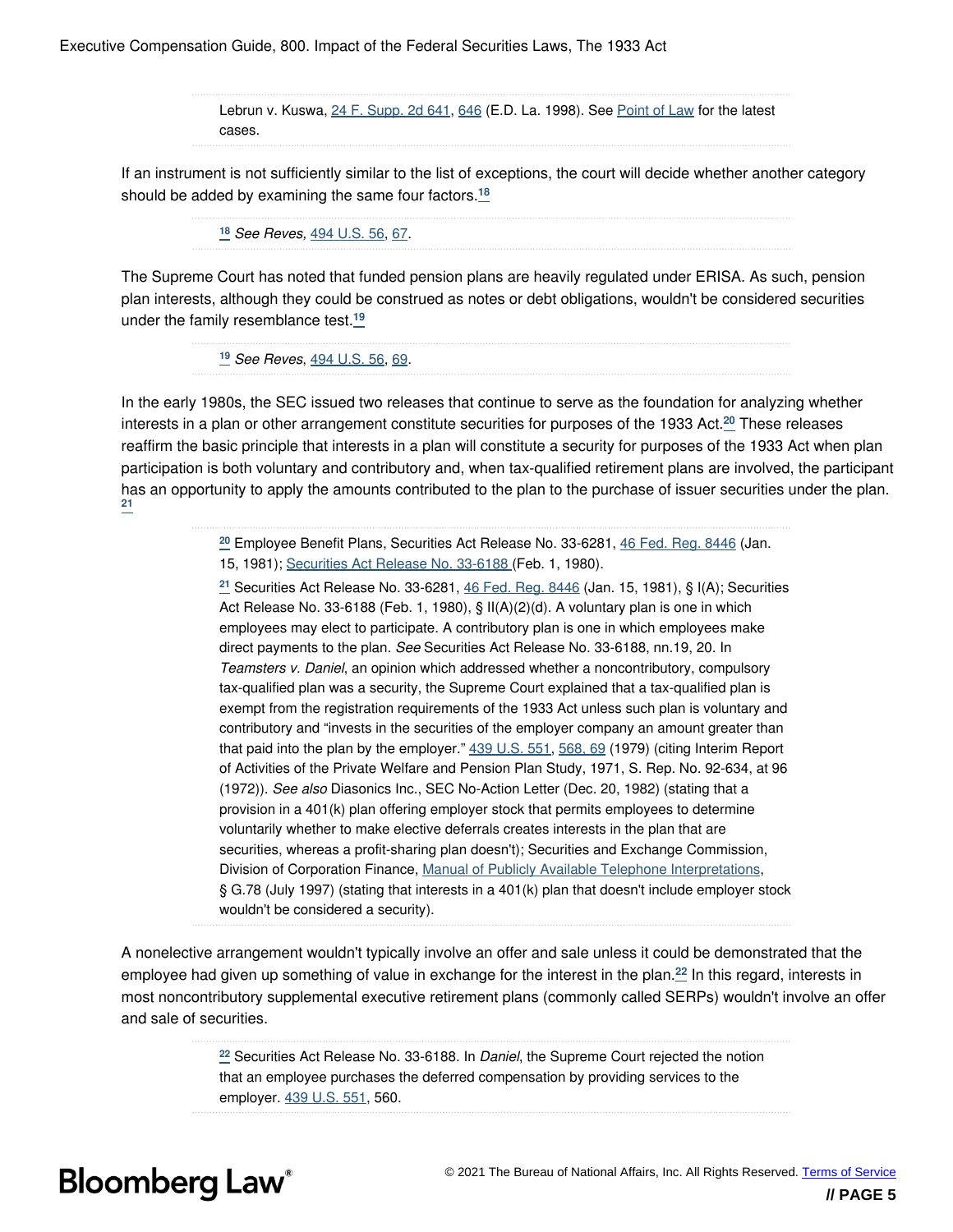<span id="page-6-5"></span>Whether interests in nonqualified deferred compensation plans that involve voluntary deferrals constitute a security has been the subject of scrutiny by both the courts and the SEC. The security created under such voluntary and contributory deferred compensation plans is perhaps most analogous to a corporate debenture, in that it represents an unsecured promise by the issuer to pay a specified amount in the future, often at a specified rate of interest or other measure of investment return. Courts have yet to apply the *Reves* analysis to an unfunded deferred compensation plan.**[23](#page-6-0)** The SEC view is that voluntary and contributory plans, such as deferred compensation plans, would satisfy the *Howey* definition of investment contracts.**[24](#page-6-1)** However, in several no-action letters, the SEC stated that registration of plans offering a fixed rate of return was unnecessary because interests in these plans aren't securities under the *Howey* test and participants are sophisticated investors who don't need the protection offered by registration.**[25](#page-6-2)** Despite these no-action letters, in November 2000, the SEC stated that it would not disregard in its analysis the argument that interests in nonqualified deferred compensation plans that involve voluntary deferrals are securities, given the prevalence of such plans and the lack of any meaningful difference between such plans that offer returns tied to different investment alternatives and those that offer a fixed rate of return only.**[26](#page-6-3)** To date, the SEC hasn't not affirmatively taken the position that fixed-rate nonqualified deferred compensation plans involve securities;**[27](#page-6-4)** rather, the determination is made on a facts and circumstances basis.**[28](#page-7-0)**

> <span id="page-6-10"></span><span id="page-6-9"></span><span id="page-6-8"></span><span id="page-6-7"></span><span id="page-6-6"></span><span id="page-6-0"></span>**[23](#page-6-5)** A lower court applied the *Reves* analysis to a wage deferral program. In *In re Tucker Freight Lines*, [789 F. Supp. 884](https://www.bloomberglaw.com/product/bec/document/1?citation=789%20F.%20Supp.%20884&summary=yes#jcite) (W.D. Mich. 1991), a district court held that wage deferral contracts, in which the employees agreed to a percentage deduction of their wages, which the near-bankrupt employer would repay without interest as it reached certain levels of profit, weren't securities under *Reves*. The court in *Tucker* held that such wage deferral contracts, since they didn't generate any interest for the participants, didn't induce a reasonable expectation of profit as set forth in the first factor in *Reves. See Tucker*, [789 F.](https://www.bloomberglaw.com/product/bec/document/1?citation=789%20F.%20Supp.%20884&summary=yes#jcite) [Supp. 884](https://www.bloomberglaw.com/product/bec/document/1?citation=789%20F.%20Supp.%20884&summary=yes#jcite), [888, 889](https://www.bloomberglaw.com/product/bec/document/1?citation=789%20F.%20Supp.%20888&summary=yes#jcite).

<span id="page-6-2"></span><span id="page-6-1"></span>**[24](#page-6-6)** Securities Act Release No. 33-6188 (Feb. 1, 1980), § II(A)(2). Moreover, the SEC release regarding use of Rule 701 (an exemption to registration) indicates that deferred compensation plans are able to use this rule. Rule 701—Exempt Offerings Pursuant to Compensatory Arrangements, Securities Act Release No. 33-7645 (Feb. 25, 1999). **[25](#page-6-7)** *See*, *e.g.*, Shearson Lehman Bros. Inc., SEC No-Action Letter (May 29, 1986) (describing a plan in which participants earn interest equal to the average 30-day U.S. Treasury bill rate); Dean Witter Reynolds, SEC No-Action Letter (Mar. 4, 1985) (describing a plan in which participants earn interest at a rate equal to the time-weighted average interest rate paid by the company to its lending institutions). In both no-action letters, the SEC stated that the interests didn't satisfy the *Howey* test because (1) participants in these interest-only plans didn't make investments, but rather they deferred payment of compensation for services rendered; (2) they could have no expectation of profits, as their accounts earned interest at a flat rate, notwithstanding the profits or losses of the issuer; and (3) the investment success of fund managers under the plan had no bearing on benefits paid. The SEC hasn't issued a no-action position on this topic since 1991 and won't grant requests for no-action with respect to nonqualified deferred compensation plans. *See* Securities and Exchange Commission, Division of Corporation Finance, [Current Issues and Rulemaking](https://www.sec.gov/pdf/cfcr112k.pdf) [Projects,](https://www.sec.gov/pdf/cfcr112k.pdf) § VIII(A)(12), at 57 (Nov. 14, 2000).

<span id="page-6-3"></span>**[26](#page-6-8)** [Current Issues and Rulemaking Projects,](https://www.sec.gov/pdf/cfcr112k.pdf) § VIII(A)(12), at 57. Plans that offer returns tied to investment alternatives are more likely to satisfy the *Howey* test than plans that offer a fixed rate of return.

<span id="page-6-4"></span>**[27](#page-6-9)** Securities and Exchange Commission, Division of Corporation Finance, C&DI: [Securities](http://www.sec.gov/divisions/corpfin/guidance/sasinterp.htm) [Act Sections](http://www.sec.gov/divisions/corpfin/guidance/sasinterp.htm), § 239.15 (Nov. 26, 2008) (last updated Sept. 22, 2016). The SEC also has not addressed plans that pay interest tied to an equity index (such as the S&P Index). The SEC refers to deferred compensation plans that pay a fixed rate of return as "interest-only" plans.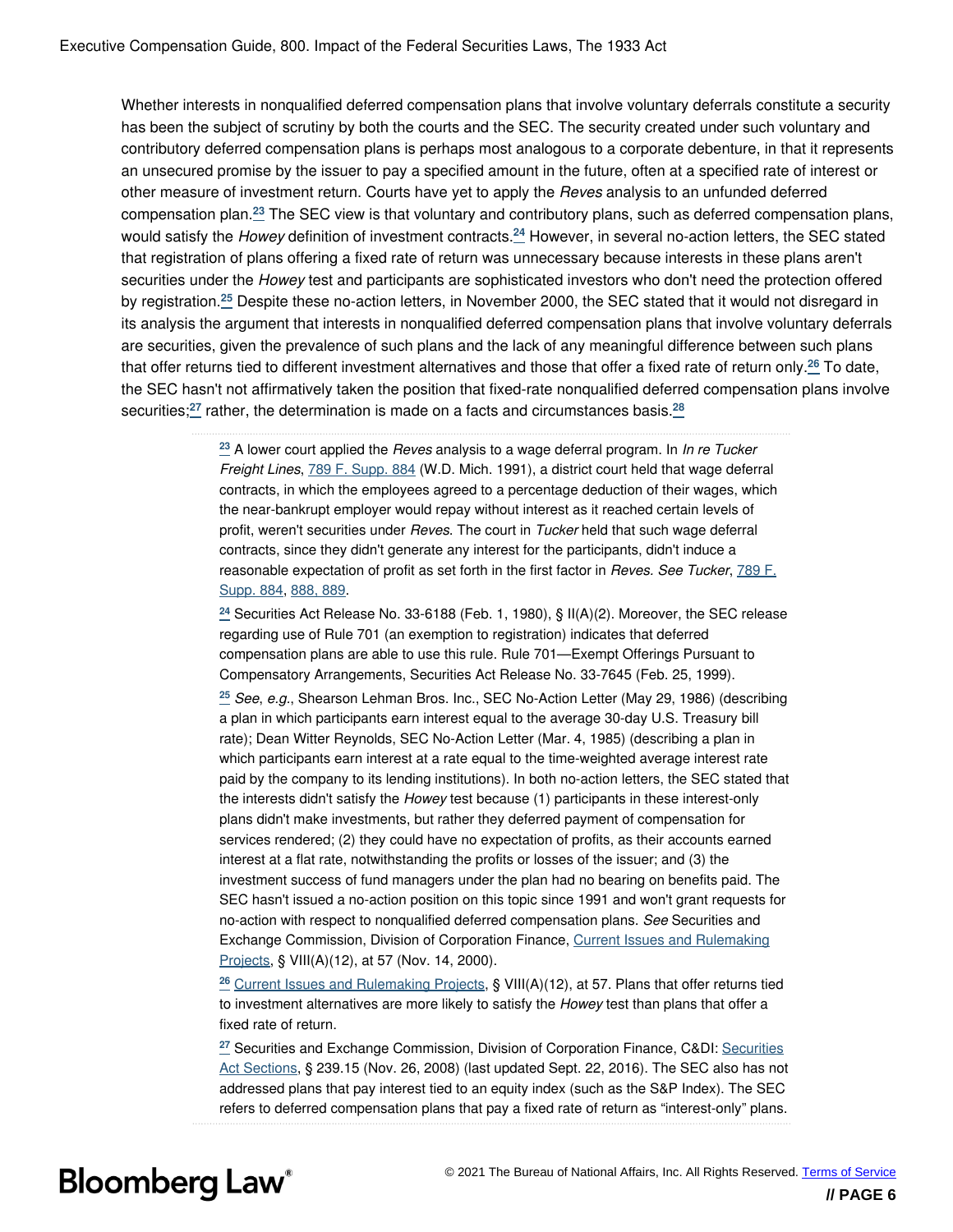<span id="page-7-0"></span>**[28](#page-6-10)** Securities and Exchange Commission, Division of Corporation Finance, C&DI: [Securities](https://www.sec.gov/divisions/corpfin/guidance/sasinterp.htm) [Act Sections](https://www.sec.gov/divisions/corpfin/guidance/sasinterp.htm), § 239.03 (Nov. 26, 2008) (last updated Sept. 22, 2016).

#### **.20.20 Definition of a Sale** —

Most issuances by a company of its securities under a compensation arrangement where the employee has a choice regarding participation are likely to involve an offer and sale of a security for purposes of the 1933 Act, which defines the term "sale" broadly to include every contract of sale or disposition of a security or interest in a security for value. The terms "offer to sell," "offer for sale," and "offer" mean every attempt to offer, to dispose of, or to solicit an offer to buy a security or interest in a security for value.**[29](#page-7-1)** However, for purposes of the registration requirements of the 1933 Act, such offers and sales are limited to those that occur within the U.S.**[30](#page-7-2)** Although the 1933 Act doesn't define the term "value," the SEC has taken the position that value includes all "ordinary forms of consideration such as cash, property, services, or the surrender of a legal right."**[31](#page-7-3)**

#### <span id="page-7-6"></span><span id="page-7-5"></span><span id="page-7-4"></span><span id="page-7-1"></span>**[29](#page-7-4)** 1933 Act § 2(a)(3), [15 U.S.C. § 77a](https://www.bloomberglaw.com/product/bec/document/1?citation=15%20USC%2077a&summary=yes#jcite).

<span id="page-7-2"></span>**[30](#page-7-5)** 1933 Act Rule 901, [17 C.F.R. § 230.901.](https://www.bloomberglaw.com/product/bec/document/1?citation=17%20CFR%20230.901&summary=yes#jcite) Rule 901 is part of Regulation S, a safe harbor from the registration requirements of the 1933 Act for offshore offers and sales of securities. Among other exemptions, Regulation S provides an exemption for securities issued under employee benefit plans established and administered in accordance with the law of a country other than the U.S. and in accordance with that country's practices and documentation to employees who reside outside the U.S. or who are on temporary assignment in the U.S.

<span id="page-7-3"></span>**[31](#page-7-6)** Securities Act Release No. 33-6188. *See also* Securities and Exchange Commission, Division of Corporation Finance, C&DI: [Securities Act Sections](http://www.sec.gov/divisions/corpfin/guidance/sasinterp.htm), § 139.03 (Nov. 26, 2008) (stating that where awards of shares are tied to the achievement of specific goals (such as sales goals) by individual employees, the awards may "constitute compensation for services performed or to be performed by the employees" and an offer or sale requiring 1933 Act registration may be involved).

With respect to most securities offered and sold for compensatory purposes, the offer and sale is deemed to occur at the time of grant of the securities. However, options are treated differently. Long-term incentive compensation plans adopted by U.S. issuers commonly provide for the grant of employee stock options that allow recipients to purchase issuer common stock at a price established at the time of grant. Although options are "securities" for purposes of the 1933 Act, the grant of options under these plans is typically viewed as a sale of the underlying common stock of the issuer and not a sale of the option itself, except in those rare situations in which the recipients pays for the option instrument. As such, the grant of the option is treated as an offer to purchase the common stock of the issuer, and that offer is treated as having first been made when the option becomes exercisable. If an option becomes exercisable within one year of the date of grant, it is deemed immediately exercisable. Similarly, the exercise or conversion of the option is viewed as the sale of the common stock for purposes of the 1933 Act.**[32](#page-7-7)** It is, therefore, permissible for the registration of the security underlying an option to be effective under a Form S-8 registration statement filed after the grant of such option, provided it is filed before the option is exercised.**[33](#page-7-8)**

> <span id="page-7-10"></span><span id="page-7-9"></span><span id="page-7-8"></span><span id="page-7-7"></span>**[32](#page-7-9)** 1933 Act Reg. S, Rule 701(d)(3)(iii), [17 C.F.R. § 230.701\(d\)\(3\)\(iii\)](https://www.bloomberglaw.com/product/bec/document/1?citation=17%20CFR%20230.701(d)(3)(iii)&summary=yes#jcite); Registration of Securities on Form S-8, Securities Act Release No. 33-7646, at § I(B) (Feb. 25, 1999). **[33](#page-7-10)** Securities and Exchange Commission, Division of Corporation Finance, C&DI: [Securities](http://www.sec.gov/divisions/corpfin/guidance/sasinterp.htm) [Act Sections](http://www.sec.gov/divisions/corpfin/guidance/sasinterp.htm), § 239.15 (Nov. 26, 2008) (last updated Sept. 22, 2016). *See also* Securities and Exchange Commission, Division of Corporation Finance, C&DI: Securities Act Forms, [§ 126.02](https://www.sec.gov/corpfin/securities-act-forms) (Feb. 27, 2009) (last updated Sept. 21, 2020). For more, see the discussion under *Registration in Connection with Compensatory Arrangements—Form S-8*. Different rules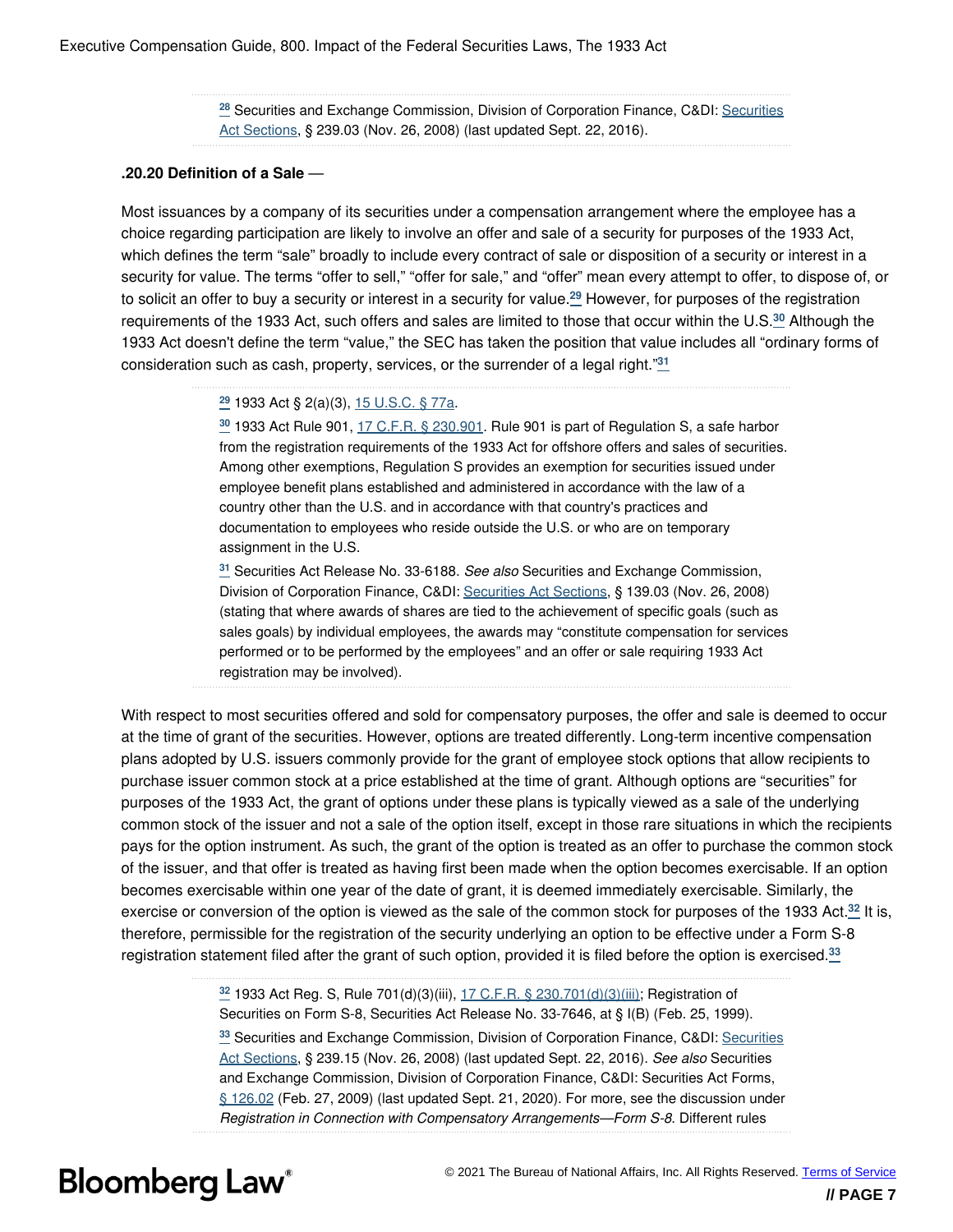apply to timing of the disclosure in connection with offers and sales that are exempt from registration pursuant to Rule 701. If a Rule 701 sale involves an option or other derivative security, the employer must deliver disclosure within a reasonable period of time before the date of exercise or conversion. 1933 Act Reg. E, Rule 701(e)(6), [17 C.F.R. § 230.701\(e\)\(6\).](https://www.bloomberglaw.com/product/bec/document/1?citation=17%20CFR%20230.701(e)(6)&summary=yes#jcite)

<span id="page-8-2"></span>Where no value other than the obligation to perform future services is paid in connection with the grant of an award that is a security (for example, bonus or restricted stock), the grant may not be considered an offer and sale under the "no sale" theory.**[34](#page-8-0)** However, before utilizing the no sale theory, the applicable facts of issuance should be analyzed to confirm they support the use of the theory. In addition, the no sale theory isn't available for all awards that may be considered bonus stock, such as awards tied to the achievement of specific goals (such as sales goals) by individual employees.**[35](#page-8-1)** Where the no sale theory applies, public reporting companies still typically register the shares subject to these grants to facilitate resales by plan participants. Registration also often occurs because the shares are granted under an omnibus plan that contemplates multiple types of compensation awards and a registration statement is filed to cover all awards under the plan.

> <span id="page-8-3"></span><span id="page-8-0"></span>**[34](#page-8-2)** Securities Act Release No. 33-6188 (Feb. 1, 1980), at § II(A)(5)(d). Bonus stock is stock awarded to an employee without any requirement for out-of-pocket contributions from the employee. McKesson Corp., SEC No-Action Letter (July 10, 1985). Restricted stock is stock that is subject to forfeiture if the employee doesn't satisfy certain conditions, such as completion of a specified term of employment. E. I. DuPont de Nemours and Co., SEC No-Action Letter, at § II (Nov. 28, 1994). Restricted stock may also be subject to transfer restrictions. Securities Act Release No. 33-10075 (May 3, 2016); Ownership Reports and Trading by Officers, Directors and Principal Security Holders, Exchange Act Release No. 34-28869, § III(c)(3) (Feb. 8, 1991).

> <span id="page-8-1"></span>**[35](#page-8-3)** Securities and Exchange Commission, Division of Corporation Finance, C&DI: [Securities](http://www.sec.gov/divisions/corpfin/guidance/sasinterp.htm) [Act Sections](http://www.sec.gov/divisions/corpfin/guidance/sasinterp.htm), § 139.03 (Nov. 26, 2008) (last updated Sept. 22, 2016).

#### **.20.30 Registration and Exemptions from Registration** —

Where a compensatory arrangement involves the offer and sale of a non-exempt security, the issuer must register the offering under the 1933 Act or determine that it fits within an exemption from registration. Although not the only available method of registering securities in connection with a compensatory arrangement, issuers typically use a registration statement on Form S-8 under the 1933 Act to register the offers and sales of their securities to employees and other individuals who perform services for them when an exemption from registration is neither available nor desirable. Registration on a Form S-8 is discussed in more detail below under Registration in Connection with Compensatory Arrangement—Form S-8. Exemptions from registration applicable to the compensatory arrangement context are discussed below in "Exemptions from Registration under the 1933 Act in Connection with Compensatory Arrangements".

#### **.20.40 Penalties and Other Consequences for Violations** —

Failure by the issuer to properly register the offer and sale of a non-exempt security without a valid exemption from registration subjects the issuer to risk of liability under the 1933 Act. Any issuer who offers or sells a security in violation of the registration requirements of the 1933 Act is liable to the purchasers of such security for an amount equal to the consideration paid for the security and interest.**[36](#page-8-4)** Such an action has a one-year statute of limitations from the date of the unregistered offer and sale.**[37](#page-9-0)** Issuers may conduct an offer to repurchase all securities sold in violation of the 1933 Act (a rescission offer) to mitigate these individual claims.

<span id="page-8-6"></span><span id="page-8-5"></span><span id="page-8-4"></span>**[36](#page-8-5)** 1933 Act § 12, [15 U.S.C. § 77l](https://www.bloomberglaw.com/product/bec/document/1?citation=15%20USC%2077&summary=yes#jcite). Liability would also arise if an issuer registered securities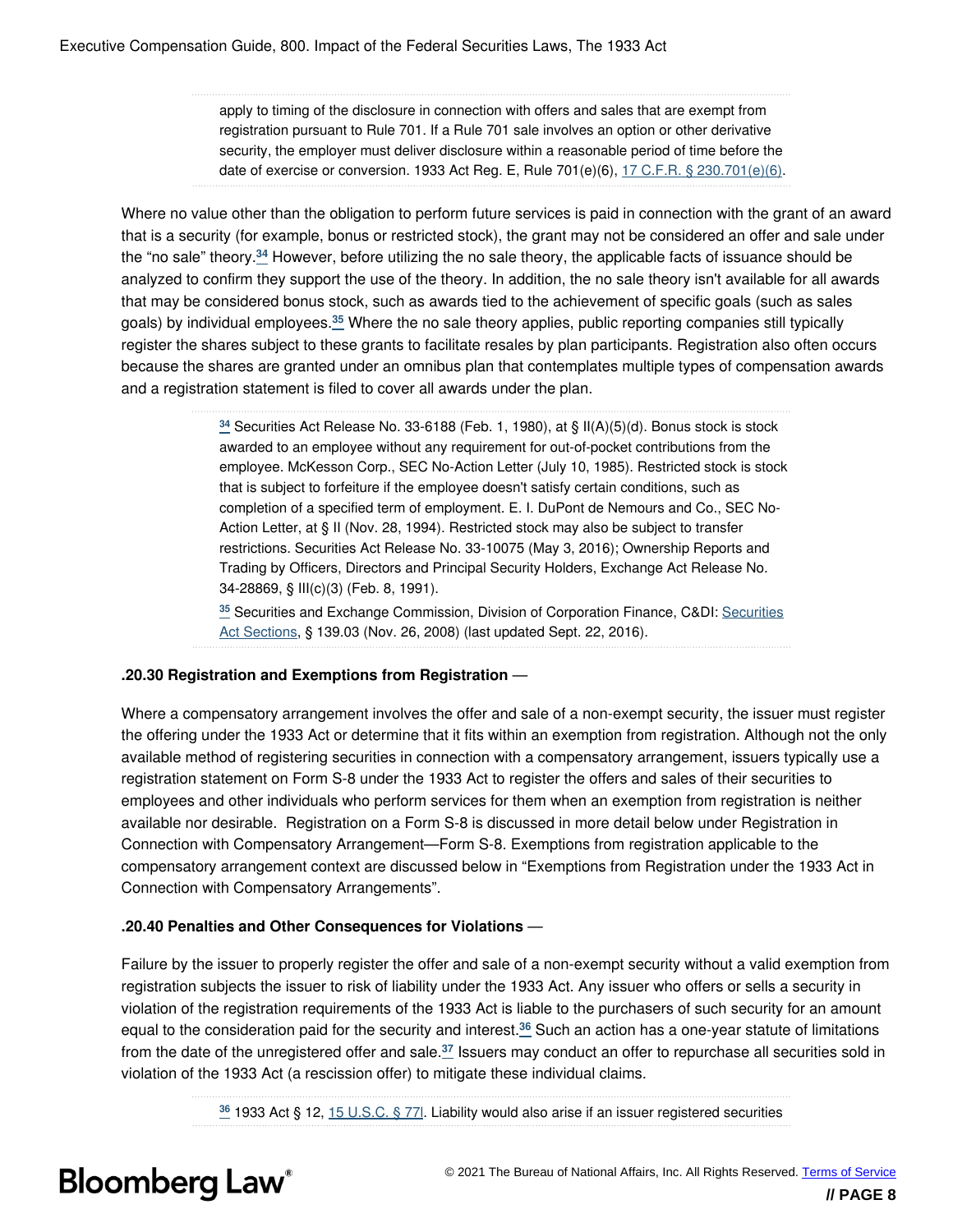<span id="page-9-0"></span>but did so pursuant to a registration statement containing untrue or misleading statements. In such a case, the issuer along with any person who signed the registration statement and underwriters of an offering, if any, are subject to liability. 1933 Act § 11, [15 U.S.C. § 77k.](https://www.bloomberglaw.com/product/bec/document/1?citation=15%20USC%2077k&summary=yes#jcite) **[37](#page-8-6)** 1933 Act § 13, [15 U.S.C. § 77m.](https://www.bloomberglaw.com/product/bec/document/1?citation=15%20USC%2077m&summary=yes#jcite)

In addition to the above, the issuer is subject to possible SEC enforcement, which can include injunctive actions, cease and desist proceedings, and other remedies available to the SEC to redress violations of the 1933 Act, including civil monetary penalties. An issuer may also face private rights of action from individuals who have been harmed by the conduct, such as award recipients. The U.S. Department of Justice can bring criminal enforcement proceedings for securities laws violations, but such proceeds generally require evidence of willful violation—transactions conducted for legitimate business purposes and in good faith are unlikely to be the subject of criminal prosecution.

#### **.30 Registration in Connection with Compensatory Arrangements—Form S-8** —

Public reporting companies typically rely on Form S-8 to register the offers and sales of their securities to employees and other individuals who perform services for them when an exemption from registration is neither available nor desirable. For an issuer, Form S-8 offers the advantages of simplicity, a streamlined filing procedure that doesn't require filing of a prospectus, and effectiveness immediately on filing. Other forms of registration statement—Form S-1 or S-3, for example—may also be used in connection with employee offerings, although the complexity of these forms in comparison to Form S-8 generally makes their use inadvisable, except in situations where registration is required and Form S-8 is not available. This section focuses exclusively on the requirements of Form S-8.**[38](#page-9-1)**

> <span id="page-9-2"></span><span id="page-9-1"></span>**[38](#page-9-2)** On November 24, 2020, the SEC proposed amendments to Form S-8 and Rule 701 to modernize the frameworks. *See* [SEC Proposes Amendments to Modernize Framework for](https://www.sec.gov/news/press-release/2020-294) [Securities Offerings and Sales to Workers](https://www.sec.gov/news/press-release/2020-294).

#### **.30.10 Availability** —

An issuer can register offers and sales on Form S-8 if the issuer is a reporting company immediately before the date on which the Form S-8 is filed and the offer and sale is made to the employees of the issuer, its subsidiaries, or its parent under an employee benefit plan.**[39](#page-9-3)** Each of these requirements is explained in more detail below. Form S-8 isn't available for capital-raising purposes or to effect sales to the public at large.**[40](#page-9-4)** Form S-8 is also not available to register offers and sales to employees in the following cases:

> <span id="page-9-6"></span><span id="page-9-5"></span><span id="page-9-4"></span><span id="page-9-3"></span>**[39](#page-9-5)** Form S-8, General Instruction A.1; [17 C.F.R. § 239.16b](https://www.bloomberglaw.com/product/bec/document/1?citation=17%20CFR%20239.16b&summary=yes#jcite). The form is available [online.](http://www.sec.gov/divisions/corpfin/forms/securities.shtml) **[40](#page-9-6)** Securities Act Release No. 33-7646.

• when the issuer controls or directs a public resale of the securities;

• when the issuer or its affiliates directly or indirectly receives a portion of the proceeds from the resale; or

• when it is used to arrange a merger through which a private issuer becomes a public reporting company under the 1934 Act.**[41](#page-9-7)**

<span id="page-9-8"></span><span id="page-9-7"></span>**[41](#page-9-8)** Securities Act Release No. 33-7646, § II(A)(2).

**Reporting Company**. An issuer is eligible to use Form S-8 if immediately before the filing of the Form S-8 registration statement it is subject to the reporting requirements of § 13 or § 15(d) of the Securities Exchange Act of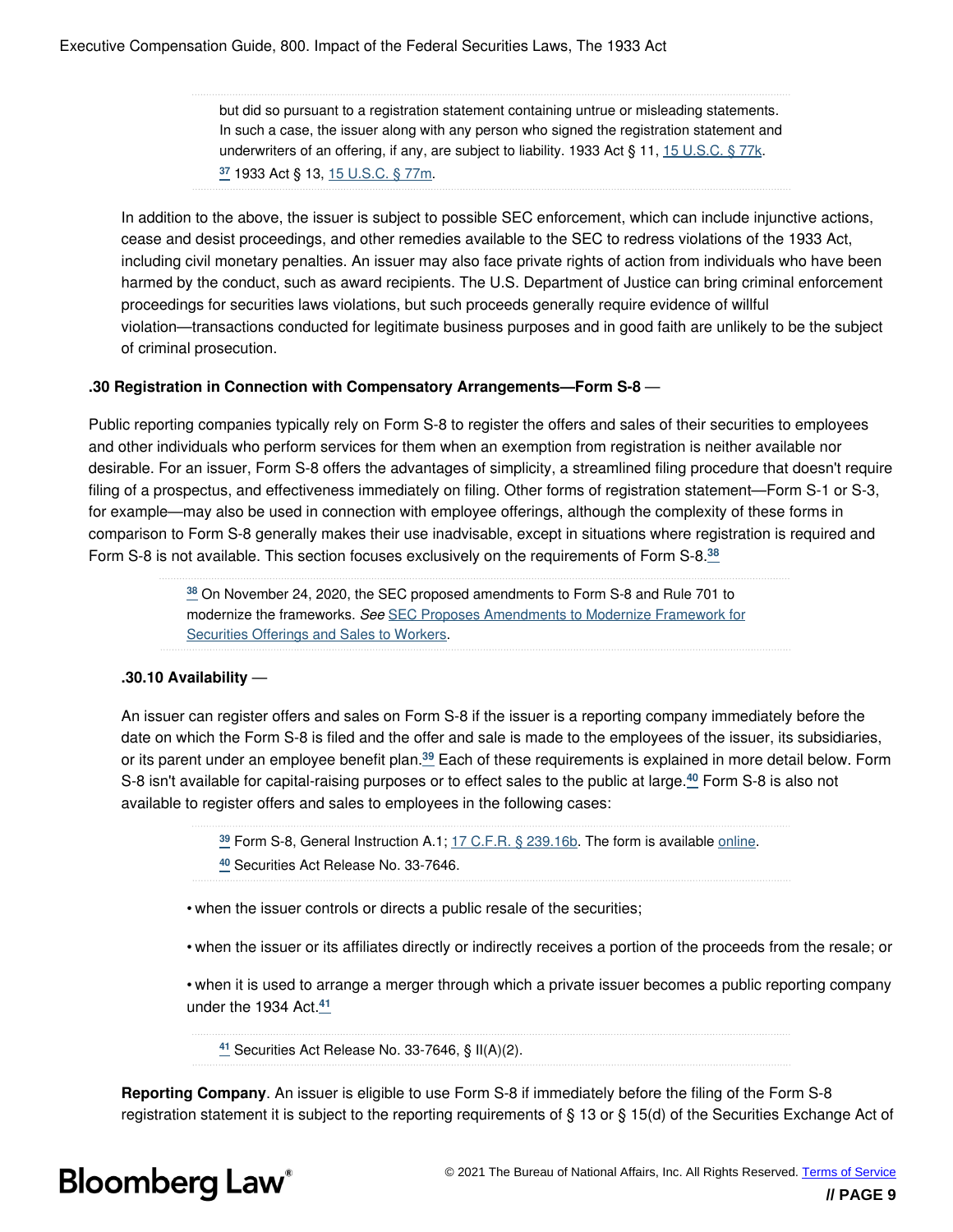<span id="page-10-4"></span>1934, as amended (the 1934 Act) and it has filed all reports and other required materials during the shorter of the preceding 12-month period and the period during which the issuer has been subject to the reporting requirements. **[42](#page-10-0)** A foreign private issuer may use Form S-8 to offer securities under a plan.**[43](#page-10-1)** An issuer who voluntarily files reports under the 1934 Act isn't eligible to register securities on Form S-8.**[44](#page-10-2)** There is no waiting period to use a Form S-8 for new reporting companies; an issuer may file a Form S-8 immediately after the issuer's initial public offering.**[45](#page-10-3)**

> <span id="page-10-7"></span><span id="page-10-6"></span><span id="page-10-5"></span><span id="page-10-0"></span>**[42](#page-10-4)** General Instructions to Form S-8. Sections 13 and 15(d) of the 1934 Act generally require issuers registered under § 12 of the 1934 Act to file certain periodic reports and other supplementary information. An issuer is subject to these requirements if (1) it lists securities on a U.S. national exchange or has securities quoted on the National Association of Securities Dealers Automated Quotation System (Nasdaq), or (2) its equity securities become owned by a sufficient number of U.S. investors. Unlike Form S-3, Form S-8 doesn't require these filings to be timely, only that they are made. *See also* Securities and Exchange Commission, Division of Corporation Finance, C&DI: Securities Act Forms [§ 126.10](https://www.sec.gov/corpfin/securities-act-forms) (Feb. 27, 2009) (last updated Sept. 21, 2020). As such, reporting companies that become ineligible to use Form S-3 because of delinquent reporting still may be eligible to use Form S-8 once the late filing has been made. Whenever required filings have not been made, issuers must suspend the use of then-effective Form S-8 registration statements until the filings are made.

> <span id="page-10-1"></span>**[43](#page-10-5)** A foreign private issuer is any foreign issuer other than a foreign government, except that an issuer meeting the following conditions may not be a foreign private issuer (and would instead be subject to the rules applicable to domestic U.S. companies): (1) more than 50% of its outstanding voting securities are directly or indirectly *owned of record* by residents of the U.S. and (2) any of these conditions are met: (i) the majority of the executive officers or directors are U.S. citizens or residents, (ii) more than 50% of the assets of the issuer are located in the U.S., or (iii) the business of the issuer is administered principally in the U.S. A foreign issuer is "any issuer which is a foreign government, a national of any foreign country or a corporation or other organization incorporated or organized under the laws of any foreign country." 1933 Act Reg. C, Rule 405, [17 C.F.R. § 230.405;](https://www.bloomberglaw.com/product/bec/document/1?citation=17%20CFR%20230.405&summary=yes#jcite) 1934 Act Rule 3b-4, [17](https://www.bloomberglaw.com/product/bec/document/1?citation=17%20CFR%20240.3b-4&summary=yes#jcite) [C.F.R. § 240.3b-4.](https://www.bloomberglaw.com/product/bec/document/1?citation=17%20CFR%20240.3b-4&summary=yes#jcite)

> <span id="page-10-2"></span>**[44](#page-10-6)** Securities and Exchange Commission, Division of Corporation Finance, C&DI: Securities Act Forms, [Section](https://www.sec.gov/corpfin/securities-act-forms) 126, Form S-8 (Feb. 27, 2009) (last updated Sept. 21, 2020). *See also* Applied Materials Inc., SEC No-Action Letter (Apr. 23, 1973).

> <span id="page-10-3"></span>**[45](#page-10-7)** Registration and Reporting Requirements for Employee Benefit Plans, Securities Act Release No. 33-6867, § II(E)(2) (June 6, 1990) (explaining that the Form S-8 registration statement was amended to eliminate the requirement that an issuer be subject to the reporting requirements of the 1934 Act for at least 90 days before the filing date of the Form S-8 registration statement).

**Eligibility**. Form S-8 is available for offers and sales made to employees. For purposes of Form S-8, "employee" means any employee, director, general partner, trustee (where the registrant is a business trust), officer, consultant, or advisor of the issuer, its parent, or its subsidiaries.**[46](#page-10-8)** For certain limited purposes, as described below, the term also includes former employees and retirees, executors, administrators, or beneficiaries of the estates of deceased employees or other persons with legal authority to administer the estate or assets of former employees.**[47](#page-10-9)**

<span id="page-10-11"></span><span id="page-10-10"></span><span id="page-10-8"></span>**[46](#page-10-10)** Form S-8, General Instruction A.1(a)(1); [17 C.F.R. § 239.16b](https://www.bloomberglaw.com/product/bec/document/1?citation=17%20CFR%20239.16b&summary=yes#jcite).

<span id="page-10-9"></span>**[47](#page-10-11)** *See* [17 C.F.R. § 239.16b](https://www.bloomberglaw.com/product/bec/document/1?citation=17%20CFR%20239.16b&summary=yes#jcite), A.1(a)(3); [17 C.F.R. § 239.16b.](https://www.bloomberglaw.com/product/bec/document/1?citation=17%20CFR%20239.16b&summary=yes#jcite) Registration and Reporting Requirements, Securities Act Release No. 33-6867, § II(E)(3). A February 1999 amendment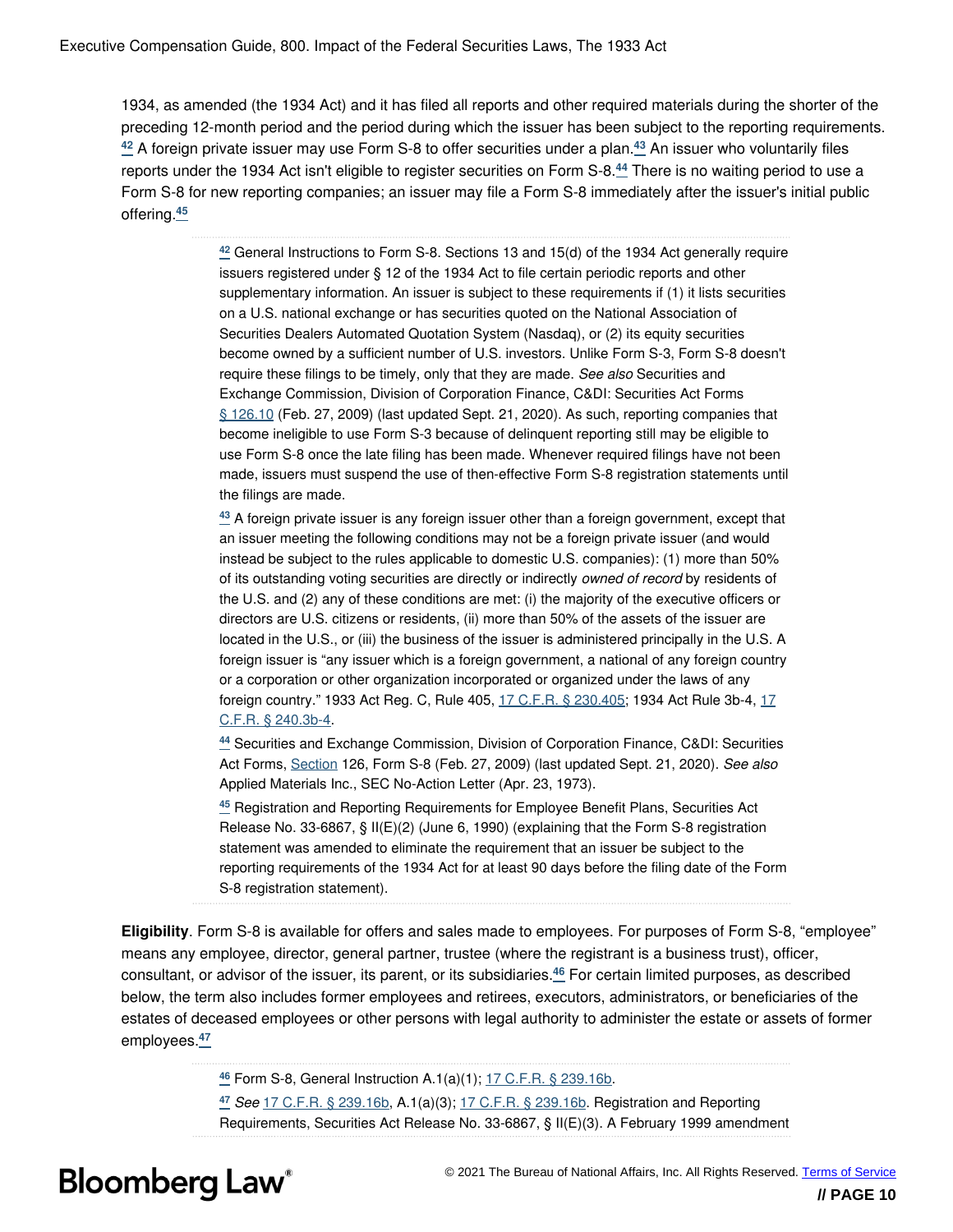<span id="page-11-7"></span><span id="page-11-6"></span>to the Form S-8 rules provided that, as of May 10, 1999, currently exercisable options held by nonemployees have to be registered on a form other than Form S-8, such as Form S-3, if otherwise available to the employer. Joint Committee on Employee Benefits, [JCEB](http://www.abanet.org/jceb/2001/qa01sec.html) [Questions for SEC—1999](http://www.abanet.org/jceb/2001/qa01sec.html) , Q&A 3 [hereinafter JCEB Questions 1999].

Form S-8 is available for grants and awards to consultants and advisers only if the consultant or adviser is a natural person who provides services that would typically be performed by traditional employees.**[48](#page-11-0)** The services cannot be related to an offer and sale of securities in a capital-raising transaction or directly or indirectly to promote or maintain a market for the issuer's securities.**[49](#page-11-1)** This requirement generally doesn't preclude the offer and sale of securities via Form S-8 to any specific type of consultant or adviser;**[50](#page-11-2)** rather, the specific character of services provided is assessed.**[51](#page-11-3)** For example, an offer and sale to a financial consultant who advises the issuer on business strategy or compensation issues can be registered on Form S-8, whereas an offer and sale to a financial consultant who arranges the financing for a securities issuance cannot.**[52](#page-11-4)** Persons who have a de facto employment relationship with the issuer, such as nonemployees providing services traditionally performed by employees, may also receive grants and awards on a Form S-8, as long as the compensation paid by the issuer for those services is the primary source of the person's earned income.**[53](#page-11-5)**

<span id="page-11-11"></span><span id="page-11-10"></span><span id="page-11-9"></span><span id="page-11-8"></span><span id="page-11-0"></span>**[48](#page-11-6)** [Securities Act Release No. 33-7646](https://www.bloomberglaw.com/product/blaw/document/X2VBDG).

<span id="page-11-1"></span>**[49](#page-11-7)** Form S-8, General Instruction A.1(a)(1)(iii); [17 C.F.R. § 239.16b](https://www.bloomberglaw.com/product/bec/document/1?citation=17%20CFR%20239.16b&summary=yes#jcite). *See also* Securities and Exchange Commission, Division of Corporation Finance, C&DI: Securities Act Forms, [§ 126.15](https://www.sec.gov/corpfin/securities-act-forms) (Feb. 27, 2009) (last updated Sept. 21, 2020).

<span id="page-11-2"></span>**[50](#page-11-8)** *But see* Securities and Exchange Commission, Division of Corporation Finance, C&DI: Securities Act Forms, [§ 126.16](https://www.sec.gov/corpfin/securities-act-forms) (Feb. 27, 2009) (last updated Sept. 21, 2020).

<span id="page-11-3"></span>**[51](#page-11-9)** [Securities Act Release No. 33-7646](https://www.bloomberglaw.com/product/blaw/document/X2VBDG).

<span id="page-11-4"></span>**[52](#page-11-10)** *See* [Securities Act Release No. 33-7646,](https://www.bloomberglaw.com/product/blaw/document/X2VBDG) § II(A)(2). Additional examples of services, the performance of which would preclude use of Form S-8 include (1) brokers, dealers, and other persons who find investors; (2) consultants who provide investor relations; (3) consultants performing capital raising or promotional functions; (4) attorneys serving as counsel to the issuer or its underwriters; or (5) any participating broker-dealer in an offering. *See* [Securities Act Release No. 33-7646](https://www.bloomberglaw.com/product/blaw/document/X2VBDG), § II(A)(2).

<span id="page-11-5"></span>**[53](#page-11-11)** [Securities Act Release No. 33-7645](https://www.bloomberglaw.com/product/blaw/document/X2VBE2) (discussing de facto employment relationships and conforming the Rule 701 definition of employee to the Form S-8 definition).

Form S-8 isn't available for to register new offers and sales of securities to former employees or retirees of an issuer. It is available, however, to cover options retained by employees after their termination of employment or transferred by these employees for estate-planning purposes after termination of employment, as long as such transfers are permitted under the plan pursuant to which the awards originally occurred.**[54](#page-11-12)** For example, option exercises by a former employee with respect to options granted before termination of employment are typically covered by a Form S-8, whereas grants and exercises of options made after termination of employment generally are not.**[55](#page-11-13)**

> <span id="page-11-15"></span><span id="page-11-14"></span><span id="page-11-12"></span>**[54](#page-11-14)** Form S-8, General Instruction A.1(a)(3); [17 C.F.R. § 239.16b](https://www.bloomberglaw.com/product/bec/document/1?citation=17%20CFR%20239.16b&summary=yes#jcite); Registration and Reporting Requirements, [Securities Act Release No. 33-6867,](https://www.bloomberglaw.com/product/blaw/document/X647JP) at § II(E)(3). Form S-8 is also available for the acquisition of issuer securities pursuant to intra-plan transfers among plan funds, if permitted under the plan. [Securities Act Release No. 33-6867](https://www.bloomberglaw.com/product/blaw/document/X647JP), § II(E)(3). The term "former employee" includes former consultants and former advisers. [Securities Act Release No. 33-](https://www.bloomberglaw.com/product/blaw/document/X2VBDG) [7646](https://www.bloomberglaw.com/product/blaw/document/X2VBDG).

> <span id="page-11-13"></span>**[55](#page-11-15)** Securities and Exchange Commission, Division of Corporation Finance, C&DI: Securities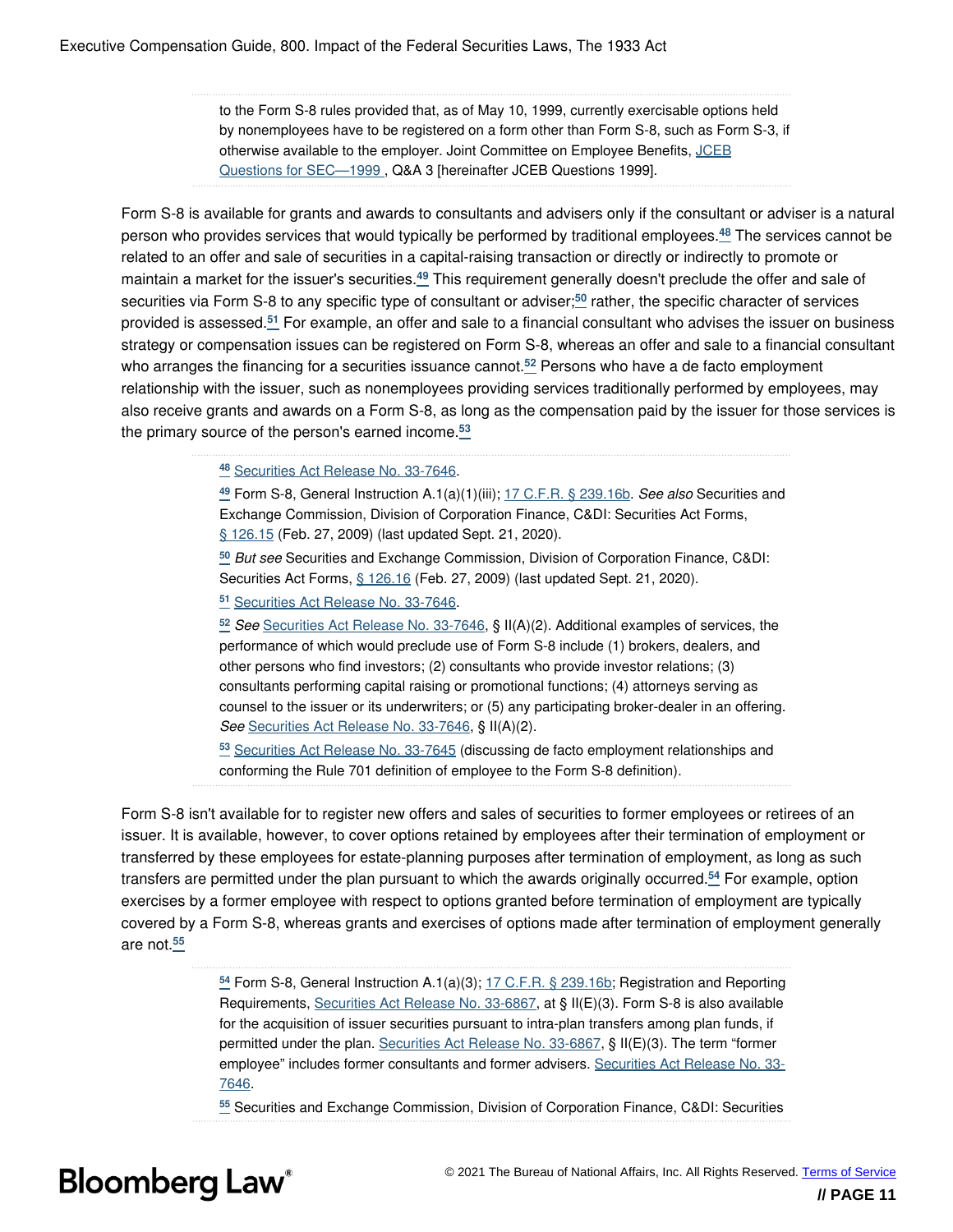<span id="page-12-3"></span>Act Forms, [§ 126.14](https://www.sec.gov/corpfin/securities-act-forms) (Feb. 27, 2009) (last updated Sept. 21, 2020).

Form S-8 is available to register the exercise of employee stock options held by an employee's family members that were acquired by gift or domestic relations order. For these purposes, the term "family member" includes spouses, children, parents, in-laws, nieces, and nephews, former spouses (pursuant to a domestic relations order), any person sharing the employee's household (other than a tenant or employee), and any entity, trust, or foundation in which the employee or family members have a controlling interest.**[56](#page-12-0)** The family member may acquire the option directly from the employee or indirectly via another family member of the employee. Whether acquired directly or indirectly, the transferee is treated like an employee for all purposes under Form S-8, including resale of the securities subject to the award.**[57](#page-12-1)** Form S-8 cannot be used for the exercise of options transferred by an employee for value.**[58](#page-12-2)**

<span id="page-12-5"></span><span id="page-12-4"></span><span id="page-12-0"></span>**[56](#page-12-3)** Form S-8, General Instruction A.1(a)(5); [17 C.F.R. § 239.16b](https://www.bloomberglaw.com/product/bec/document/1?citation=17%20CFR%20239.16b&summary=yes#jcite).

<span id="page-12-2"></span><span id="page-12-1"></span>**[57](#page-12-4)** Availability of Form S-8 to such indirect transferees is at the discretion of each employer. [Securities Act Release No. 33-7646,](https://www.bloomberglaw.com/product/blaw/document/X2VBDG) § III(A)(3). A family member who is an affiliate or who holds restricted securities acquired by the exercise of options before Form S-8 was filed can use Form S-8 for resales. Similarly, if the employee leaves the company, the family members can use Form S-8 for option exercises to the same extent available to a former employee. [Securities Act Release No. 33-7646](https://www.bloomberglaw.com/product/blaw/document/X2VBDG) § III(A)(3). **[58](#page-12-5)** Form S-8, General Instruction A.1(a)(5); [17 C.F.R. § 239.16b](https://www.bloomberglaw.com/product/bec/document/1?citation=17%20CFR%20239.16b&summary=yes#jcite); [Securities Act Release No.](https://www.bloomberglaw.com/product/blaw/document/X2VBDG) [33-7646](https://www.bloomberglaw.com/product/blaw/document/X2VBDG) § III(A)(3). A transfer for value doesn't include a transfer under a domestic relations order or a transfer to an entity more than 50% owned by the optionee's family members in exchange for an interest in that entity. [Securities Act Release No. 33-7646](https://www.bloomberglaw.com/product/blaw/document/X2VBDG), § III(A)(3). Accordingly, Form S-8 isn't available for the exercise of options by a family trust or partnership under which the transfer to the family entity is made for cash.

**Employee Benefit Plans**. Form S-8 is only available for offers and sales made under an employee benefit plan, although the term "employee benefit plan" is expansively defined. The term includes any written purchase, savings, option, bonus appreciation, profit-sharing, thrift, incentive, pension, or similar plan, or written compensation contract solely for employees, consultants, or advisers as described above.**[59](#page-12-6)** A written compensation agreement contract between an issuer and only one executive has been interpreted to be an employee benefit plan.**[60](#page-12-7)**

<span id="page-12-9"></span><span id="page-12-8"></span><span id="page-12-6"></span>**[59](#page-12-8)** 1933 Act Reg. C, Rule 405, [17 C.F.R. § 230.405.](https://www.bloomberglaw.com/product/bec/document/1?citation=17%20CFR%20230.405&summary=yes#jcite)

<span id="page-12-7"></span>**[60](#page-12-9)** [JCEB Questions 1999](http://www.abanet.org/jceb/2001/qa01sec.html) [,](http://www.abanet.org/jceb/2001/qa01sec.html) Q&A 4 (stating that an individual option grant letter made outside of a plan is a written compensation contract as long as the letter clearly states that the option grant is for services rendered).

#### **.30.20 Components of Form S-8** —

Form S-8 consists of two parts. Part I is a prospectus, which must be provided to participants in the applicable employee benefit plan but which is not required to be filed with the SEC.**[61](#page-12-10)** Part II is a registration statement, which is filed with the SEC.

> <span id="page-12-11"></span><span id="page-12-10"></span>**[61](#page-12-11)** Form S-8, General Instructions; [17 C.F.R. § 239.16b;](https://www.bloomberglaw.com/product/bec/document/1?citation=17%20CFR%20239.16b&summary=yes#jcite) 1933 Act Reg. C, Rule 428(b)(1), [17 C.F.R. § 230.428\(b\)\(1\)](https://www.bloomberglaw.com/product/bec/document/1?citation=17%20CFR%20230.428(b)(1)&summary=yes#jcite) (requiring delivery to employees of Part I of Form S-8 but making no mention of Part II).

**.30.20.10 Form S-8 Prospectus** —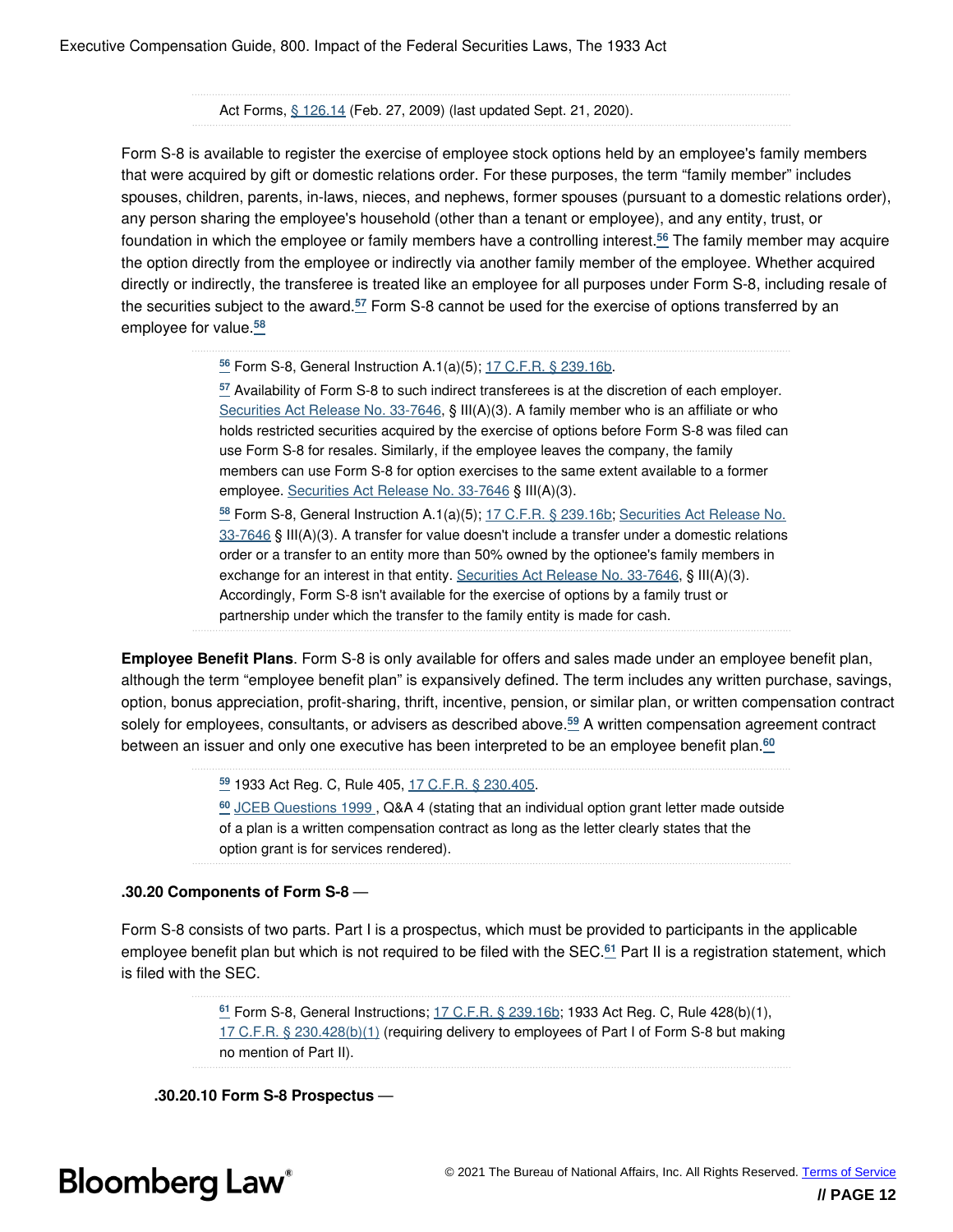The Form S-8 prospectus consists of the document(s) containing the information required by Part I of Form S-8 together with the issuer disclosure documents filed with the SEC and incorporated by reference into the Form S-8 registration statement. The prospectus must include a description of the terms of the plan under which securities are being registered on the Form S-8 and a statement regarding the availability of:

<span id="page-13-2"></span>(1) information about the issuer;**[62](#page-13-0)**

(2) without charge, and upon oral or written request, the documents containing registrant information and employee benefit plan annual reports (if plan interests are being registered) that are incorporated by reference in the Form S-8 registration statement pursuant to Item 3 of Part II of the Form S-8; and

(3) without charge, and upon oral or written request, the other documents required to be delivered to participants pursuant to Rule 428(b).**[63](#page-13-1)**

<span id="page-13-3"></span><span id="page-13-0"></span>**[62](#page-13-2)** 1933 Act Reg. C, Rule 428(a)(1), [17 C.F.R. § 230.428\(a\)\(1\).](https://www.bloomberglaw.com/product/bec/document/1?citation=17%20CFR%20230.428(a)(1)&summary=yes#jcite) Such plan information includes general plan information, title of securities and total amount being offered, eligible plan participants, information regarding the purchase and sale of securities, time frame for electing to participate, resale restrictions, tax effects of participation, investment options, withdrawal from participation, forfeitures, and penalties. Form S-8, Part I Item 1, [17 C.F.R. § 239.16b](https://www.bloomberglaw.com/product/bec/document/1?citation=17%20CFR%20239.16b&summary=yes#jcite). **[63](#page-13-3)** Form S-8, Part I Item 2, [17 C.F.R. § 239.16b](https://www.bloomberglaw.com/product/bec/document/1?citation=17%20CFR%20239.16b&summary=yes#jcite); 1933 Act Reg. C, Rule 428(b), [17](https://www.bloomberglaw.com/product/bec/document/1?citation=17%20CFR%20230.428(b)&summary=yes#jcite) [C.F.R. § 230.428\(b\).](https://www.bloomberglaw.com/product/bec/document/1?citation=17%20CFR%20230.428(b)&summary=yes#jcite)

<span id="page-13-1"></span>Documents providing information about the issuer may include the issuer's annual report, such as Form 10-K or Form 20-F, and quarterly and current reports, which are incorporated by reference in the Form S-8 registration statement.**[64](#page-13-4)**

<span id="page-13-5"></span><span id="page-13-4"></span>**[64](#page-13-5)** 1933 Act Reg. C, Rule 428(a)(1), [17 C.F.R. § 230.428\(a\)\(1\).](https://www.bloomberglaw.com/product/bec/document/1?citation=17%20CFR%20230.428(a)(1)&summary=yes#jcite)

Form S-8 doesn't require the preparation of a separate prospectus but allows issuers to use one or more existing documents—such as a summary plan description required by ERISA—to satisfy the prospectus delivery requirement, as long as the existing documents contain all the information required by Form S-8.

**Practice Tip:** When incorporating documents into a prospectus by reference, however, consideration should be given to whether the incorporation might subject documents to unintended legal requirements and separate enforcement and remedial rules. For example, it has been argued that combining SEC disclosure documents with ERISA disclosure materials subjects the SEC disclosure documents to ERISA's enforcement provisions.**[65](#page-13-6)**

> <span id="page-13-8"></span><span id="page-13-7"></span><span id="page-13-6"></span>**[65](#page-13-7)** *See*, *e.g.*, *Gearren v. McGraw-Hill Cos.*, [690 F. Supp. 2d 254](https://www.bloomberglaw.com/product/bec/document/1?citation=690%20F.%20Supp.%202d%20254&summary=yes#jcite), [271 through 273](https://www.bloomberglaw.com/product/bec/document/1?citation=690%20F.%20Supp.%202d%20271&summary=yes#jcite) (S.D.N.Y. 2010); *In re Citigroup ERISA Litigation*, No. 07 Civ. 9790, [2009 BL](https://www.bloomberglaw.com/product/bec/document/1?citation=2009%20BL%20184739&summary=yes#jcite) [184739](https://www.bloomberglaw.com/product/bec/document/1?citation=2009%20BL%20184739&summary=yes#jcite) (S.D.N.Y. 2009); *In re Bausch & Lomb Inc. ERISA Litigation*, No. 06-CV-6297, [2008 BL 305917](https://www.bloomberglaw.com/product/bec/document/1?citation=2008%20BL%20305917&summary=yes#jcite) (W.D.N.Y. 2008); *In re WorldCom, Inc. ERISA Litigation*, [263 F. Supp. 2d 760](https://www.bloomberglaw.com/product/bec/document/1?citation=263%20F.%20Supp.%202d%20760&summary=yes#jcite) (S.D.N.Y. 2003); *Hull v. Policy Management Sys. Corp.*, No. 3:00-788-17, [2001 BL 974](https://www.bloomberglaw.com/product/bec/document/1?citation=2001%20BL%20974&summary=yes#jcite) (D.S.C. 2001).

<span id="page-13-9"></span>The prospectus should be written in plain English, with short sentences in the active voice.**[66](#page-14-0)** The SEC has encouraged the use of a question-and-answer format as a means of communicating complex information in the prospectus.**[67](#page-14-1)** If an issuer uses existing documents to satisfy the prospectus delivery requirement, each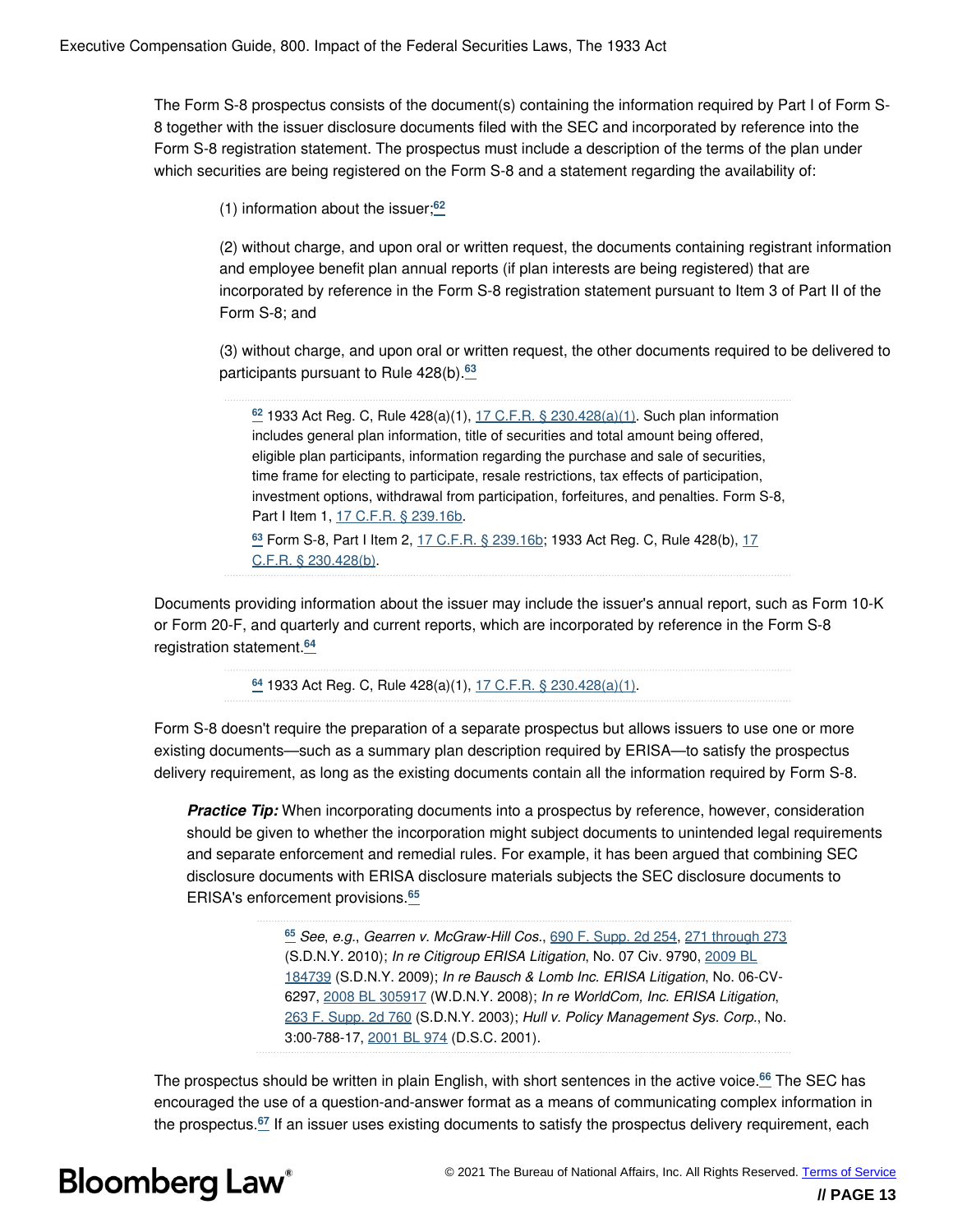such document must contain a legend at the beginning indicating that it is part of a prospectus, satisfies the plain English requirements, and otherwise contains the information required by Part I of Form S-8.**[68](#page-14-2)** An issuer may also designate only a portion of an existing document as part of the prospectus, as long as a legend at the beginning of the document sets forth the portions that make up the prospectus.<sup>[69](#page-14-3)</sup>

> <span id="page-14-5"></span><span id="page-14-4"></span><span id="page-14-3"></span><span id="page-14-2"></span><span id="page-14-1"></span><span id="page-14-0"></span>**[66](#page-13-8)** Form S-8, Part I Item 1; [17 C.F.R. § 239.16b](https://www.bloomberglaw.com/product/bec/document/1?citation=17%20CFR%20239.16b&summary=yes#jcite) (referencing Rule 421—the "plain English" provision); 1933 Act Reg. C, Rule 421(b), (d), [17 C.F.R. § 230.421\(b\)](https://www.bloomberglaw.com/product/bec/document/1?citation=17%20CFR%20230.421(b)&summary=yes#jcite), § 230.421 (d). **[67](#page-13-9)** Plain English Disclosure, Securities Act Release No. 33-7380 (Jan. 14, 1997). **[68](#page-14-4)** [Securities Act Release No. 33-6867](https://www.bloomberglaw.com/product/blaw/document/X647JP) (June 6, 1990). **[69](#page-14-5)** 1933 Act Reg. C, Rule 428(b)(1)(ii), [17 C.F.R. § 230.428\(b\)\(1\)\(ii\);](https://www.bloomberglaw.com/product/bec/document/1?citation=17%20CFR%20230.428(b)(1)(ii)&summary=yes#jcite) [Securities Act](https://www.bloomberglaw.com/product/blaw/document/X647JP) [Release No. 33-6867](https://www.bloomberglaw.com/product/blaw/document/X647JP) (June 6, 1990).

When delivering the prospectus, an issuer is also required to deliver or cause to be delivered any one of the following:

<span id="page-14-9"></span>(1) the annual report for its latest fiscal year;**[70](#page-14-6)**

<span id="page-14-10"></span>(2) the latest prospectus filed pursuant to Rule 424(b) that contains audited financial statements for its latest fiscal year;**[71](#page-14-7)** or

(3) its effective Form 10, Form 20-F, or Form 40-F registration statement containing audited financial statements for the registrant's latest fiscal year.**[72](#page-14-8)**

<span id="page-14-11"></span><span id="page-14-6"></span>**[70](#page-14-9)** The annual report can be an annual report to security holders containing the information required by Rule 14-3(b) of the 1934 Act or an annual report provided on Form 10-K, 20-F or 40-F. [17 C.F.R. § 230.428\(b\)\(2\)\(i\)–\(ii\).](https://www.bloomberglaw.com/product/bec/document/1?citation=17%20CFR%20230.428(b)(2)(i)&summary=yes#jcite)

<span id="page-14-7"></span>**[71](#page-14-10)** Note, however, that this Rule 424(b) prospectus can only be used if its financial statements weren't incorporated by reference from another filing and if such prospectus "contains substantially the information required by SEC Rule 14a-3(b) [under the 1934 Act] or the registration statement was on Form S-1 or F-1." 1933 Act Reg. C, Rule 428(b)(2)(iii), [17 C.F.R. § 230.428\(b\)\(2\)\(iii\)](https://www.bloomberglaw.com/product/bec/document/1?citation=17%20CFR%20230.428(b)(2)(iii)&summary=yes#jcite).

<span id="page-14-12"></span><span id="page-14-8"></span>**[72](#page-14-11)** [17 C.F.R. § 230.428\(b\)\(2\)\(i\)–\(iv\)](https://www.bloomberglaw.com/product/bec/document/1?citation=17%20CFR%20230.428(b)(2)(i)&summary=yes#jcite). Although one of these documents is required to be delivered to eligible employees pursuant to Rule 428, the documents can be incorporated by reference for registration statement purposes. the discussion at *Form S-8 Registration Statement.*

<span id="page-14-14"></span><span id="page-14-13"></span>The SEC requires that delivery of the prospectus to eligible participants (or, for plans with selective participation, those selected by the issuer to participate) occur no later than the time of the offer. The common practice is to deliver the prospectus upon the grant of a compensatory equity award, including options, even though this may be well in advance of the date on which the option first becomes exercisable.**[73](#page-15-0)** The issuer also must update the prospectus to reflect any material changes occurring during the period in which the offer is being made.**[74](#page-15-1)** Participants should also receive, on request and at no charge, copies of any of the filings incorporated by reference in the Form S-8 registration statement. All materials that are distributed to shareholders must also be distributed to employees (and to other plan participants upon request), such as proxy statements and annual reports that are distributed to shareholders, must also be distributed to employees in a stock option plan or plan fund that invests in issuer securities, no later than the time such materials are sent to shareholders.**[75](#page-15-2)**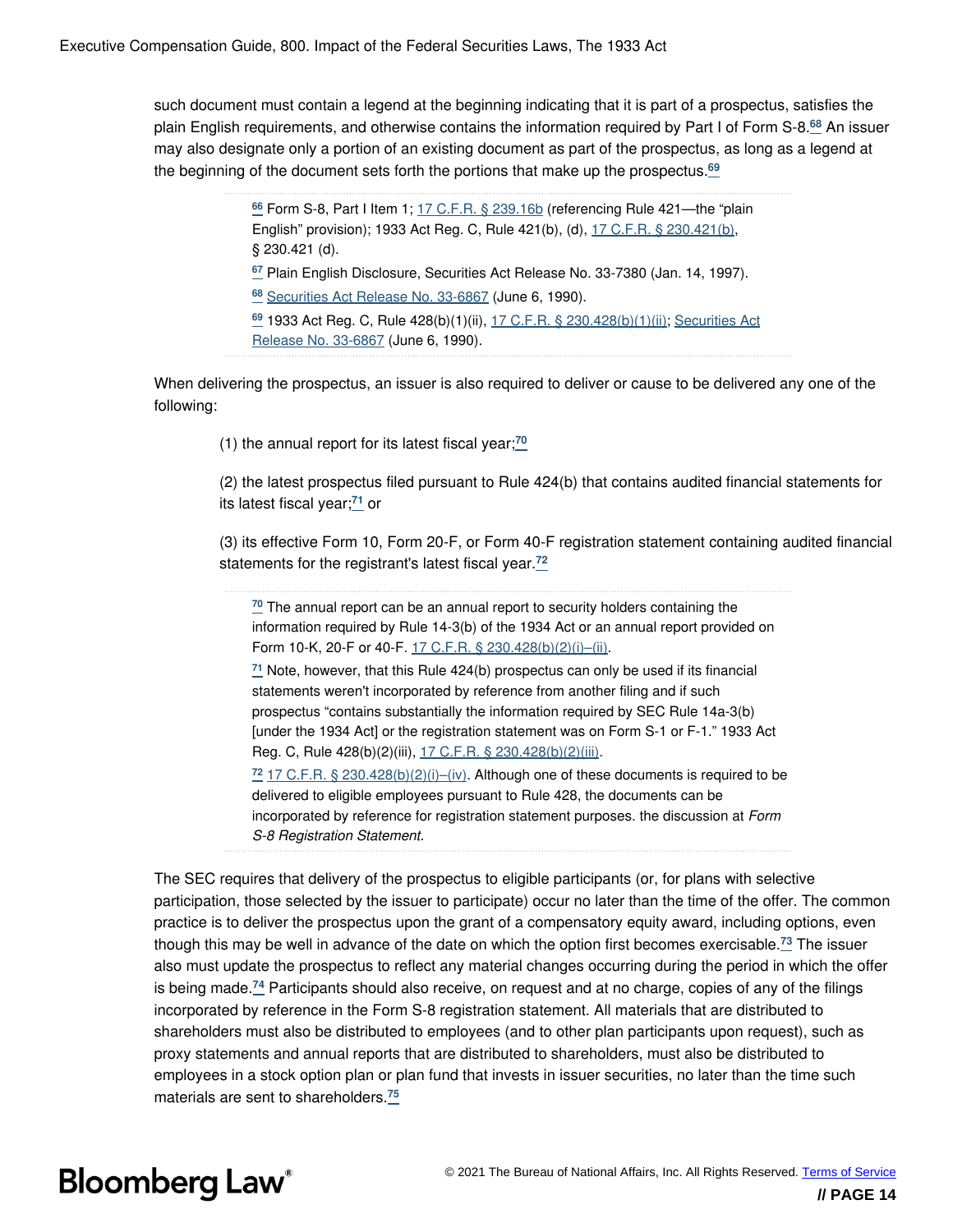<span id="page-15-2"></span><span id="page-15-1"></span><span id="page-15-0"></span>**[73](#page-14-12)** [17 C.F.R. § 230.428\(b\);](https://www.bloomberglaw.com/product/bec/document/1?citation=17%20CFR%20230.428(b)&summary=yes#jcite) *see also* Use of Electronic Media for Delivery Purposes, Exchange Act Release No. 34-36345 (October 6, 1995) and Use of Electronic Media, Exchange Act Release No. 34-42728 (Apr. 28, 2000) (discussing the electronic delivery of the prospectus). **[74](#page-14-13)** [17 C.F.R. § 230.428\(b\)\(1\).](https://www.bloomberglaw.com/product/bec/document/1?citation=17%20CFR%20230.428(b)(1)&summary=yes#jcite) **[75](#page-14-14)** [17 C.F.R. § 230.428\(b\)\(5\);](https://www.bloomberglaw.com/product/bec/document/1?citation=17%20CFR%20230.428(b)(5)&summary=yes#jcite) Form S-8, Part I Item 2; [17 C.F.R. § 239.16b](https://www.bloomberglaw.com/product/bec/document/1?citation=17%20CFR%20239.16b&summary=yes#jcite).

All documents constituting the Section 10(a) prospectus, other than the documents incorporated by reference pursuant to Item 3 of Form S-8, must be maintained by the issuer for five years after it is last used as part of the Section 10(a) prospectus. To the extent only a portion of a document is included in the Section 10(a) prospectus, the entire document must be maintained in the file. Upon request, the registrant must furnish to the SEC or its staff a copy of any or all of the documents included in the file. Part I of the Form S-8 lists the content requirements for the prospectus.

In addition, where an issuer registers securities for issuance under a plan still subject to shareholder approval, the prospectus must make the situation clear and a prospectus supplement should be distributed when the shareholder approval is obtained. When tax-qualified defined contribution plans are involved, these content requirements must be coordinated with the specific ERISA requirements applicable to summary plan descriptions**[76](#page-15-3)** and, in appropriate instances, the disclosure requirements of [ERISA § 404\(c\).](https://www.bloomberglaw.com/product/bec/document/1?citation=29%20USC%201104(c)&summary=yes#jcite) **[77](#page-15-4)** The presentation should not be confusing or misleading to participants. One document (or set of documents) that addresses all of these requirements is preferred, rather than multiple documents with parallel, overlapping, and sometimes inconsistent descriptions and references.

> <span id="page-15-6"></span><span id="page-15-5"></span><span id="page-15-4"></span><span id="page-15-3"></span>**[76](#page-15-5)** [29 C.F.R. § 2520.102-3](https://www.bloomberglaw.com/product/bec/document/1?citation=29%20CFR%202520.102-3&summary=yes#jcite) (describing contents of a summary plan description). **[77](#page-15-6)** [29 C.F.R. § 2550.404c-1\(a\)\(2\)](https://www.bloomberglaw.com/product/bec/document/1?citation=29%20CFR%202550.404c-1(a)(2)&summary=yes#jcite).

#### **.30.20.20 Form S-8 Registration Statement** —

A significant portion of the information included in a Form S-8 registration statement is incorporated by reference to other previously filed reports of the issuer.**[78](#page-15-7)** These reports include:

> <span id="page-15-8"></span><span id="page-15-7"></span>**[78](#page-15-8)** Form S-8, Part II Item 3; [17 C.F.R. § 239.16b.](https://www.bloomberglaw.com/product/bec/document/1?citation=17%20CFR%20239.16b&summary=yes#jcite) For guidance in preparing the facing page, an issuer should rely upon the sample facing page included in the General Instructions to Form S-8. Additionally, Rules 402 and 403 of Regulation C of the 1933 Act provide information regarding type of paper, printing, binding, and pagination.

- (1) one of the following:
	- the issuer's latest annual report,

• the issuer's latest prospectus filed pursuant to Rule 424(b) containing audited financial statements for the latest fiscal year, or

<span id="page-15-9"></span>• the issuer's effective registration statement on Form 10 or Form 20-F;

(2) the latest annual report of the plan, if plan interests are being registered;**[79](#page-16-0)**

(3) all other reports filed pursuant to § 13(a) or 15(d) of the 1934 Act since the end of the fiscal year covered by the report used for (1); and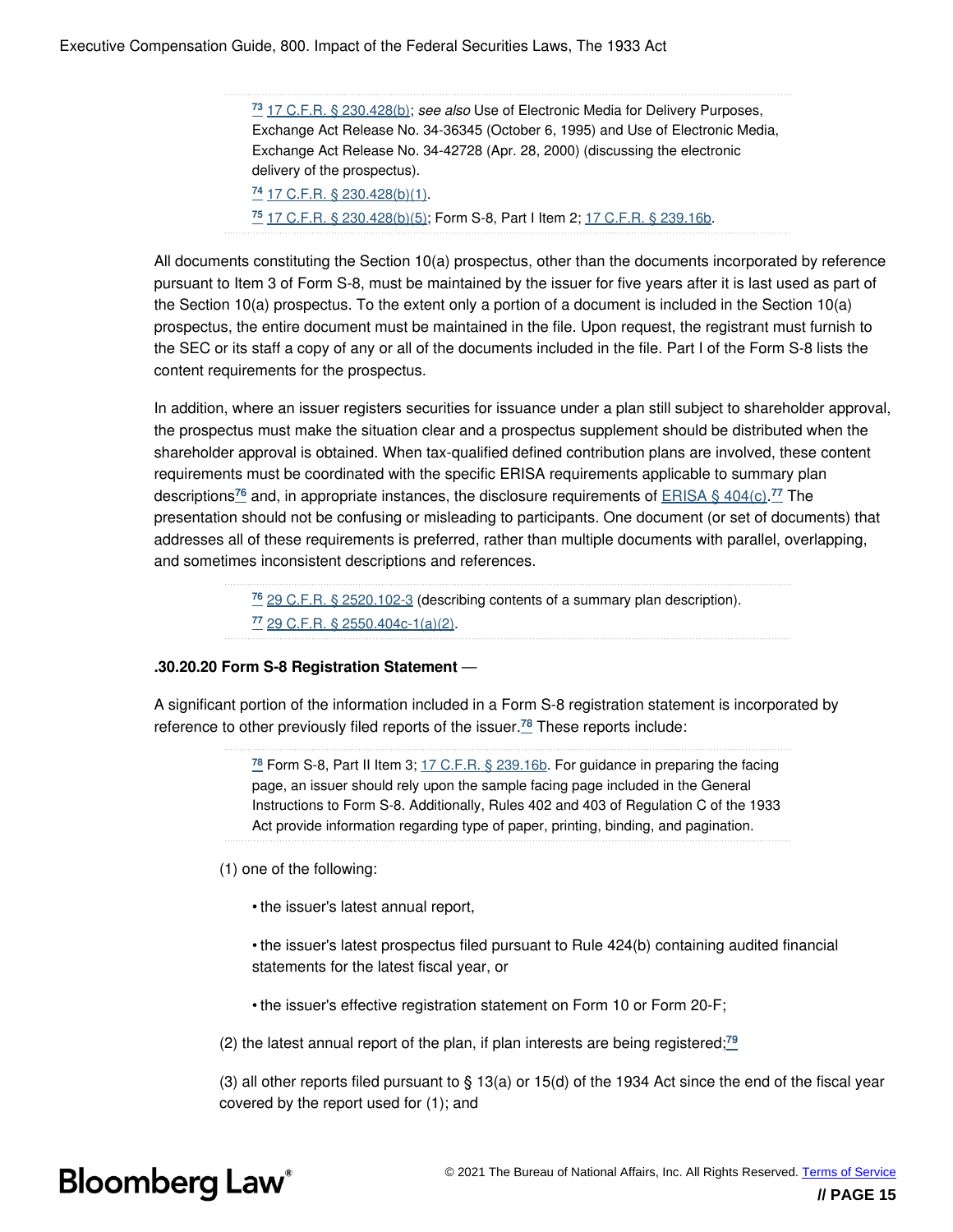(4) a description of the securities to be offered.**[80](#page-16-1)**

<span id="page-16-2"></span><span id="page-16-0"></span>**[79](#page-15-9)** Under certain circumstances, a participant's interest in a plan may itself be a separate security known as a "plan interest," which must also be registered. Plan interests typically arise when a participant's participation in the plan is both voluntary and contributory, although stock option plans and employee stock purchase plans don't create separate interests in the plan. The most likely situation in which interests in a plan would have to be registered is when a 401(k) plan offers a company stock fund. In that situation, an annual report of the plan, typically provided on Form 11-K (although in certain cases the information may be provided as part of the issuer's annual report), would have to be filed pursuant to Section 15(d) of the Exchange Act within 90 days of the fiscal year's end, provided that plans subject to ERISA may file the plan's financial statements within 180 days after the plan's fiscal year end. When plan interests are registered, the registrant must deliver to each participating employee, upon written or oral request, a copy of the most recent annual report of the plan, whether on Form 11- K or included as part of the registrant's annual report on Form 10-K. Recently, because of numerous "stock drop" lawsuits, in which plan participants brought claims against fiduciaries for including company stock as an investment option when the fiduciary allegedly knew that the stock price was going to drop, many companies are freezing or terminating their company stock funds. In such a situation, an 11-K would no longer need to be filed so long as a post-effective amendment to the applicable Form S-8 is filed that deregisters the offer and sale of the remaining securities and a Form 15 is filed terminating the registration of the securities under the Exchange Act.

<span id="page-16-1"></span>**[80](#page-16-2)** The forms and instruction are available from the SEC's [website](http://www.sec.gov/divisions/corpfin/forms/securities.shtml).

The Form S-8 registration statement consists of the facing page, plus the following items:

- (1) a listing of documents incorporated by reference;
- (2) a description of the securities being offered;
- (3) the interests of named experts and counsel;
- (4) information regarding indemnification of directors and officers;
- (5) certain required exhibits; and
- (6) undertakings.**[81](#page-16-3)**

<span id="page-16-6"></span><span id="page-16-4"></span><span id="page-16-3"></span>**[81](#page-16-4)** Form S-8, Part II Items 3 through 9; [17 C.F.R. § 239.16b;](https://www.bloomberglaw.com/product/bec/document/1?citation=17%20CFR%20239.16b&summary=yes#jcite) Rule 404(a), [17 C.F.R.](https://www.bloomberglaw.com/product/bec/document/1?citation=17%20CFR%20230.404(a)&summary=yes#jcite) [§ 230.404\(a\)](https://www.bloomberglaw.com/product/bec/document/1?citation=17%20CFR%20230.404(a)&summary=yes#jcite).

If the securities being offered aren't registered under § 12 of the 1934 Act,<sup>[82](#page-16-5)</sup> the Form S-8 registration statement must include a detailed description of such securities in accordance with Item 202 of Regulation S-K of the 1933 Act. The description, however, doesn't need to include plan interests, even if being registered.**[83](#page-17-0)**

> <span id="page-16-7"></span><span id="page-16-5"></span>**[82](#page-16-6)** Section 12 of the 1934 Act addresses when a class of securities must be registered under the 1934 Act. This includes any class of securities that is traded on a national securities exchange or that is issued by an issuer with assets exceeding \$10 million and either held of record by 2,000 persons or 500 or more persons who are not accredited investors, subject to certain limited exempted types of securities. 1934 Act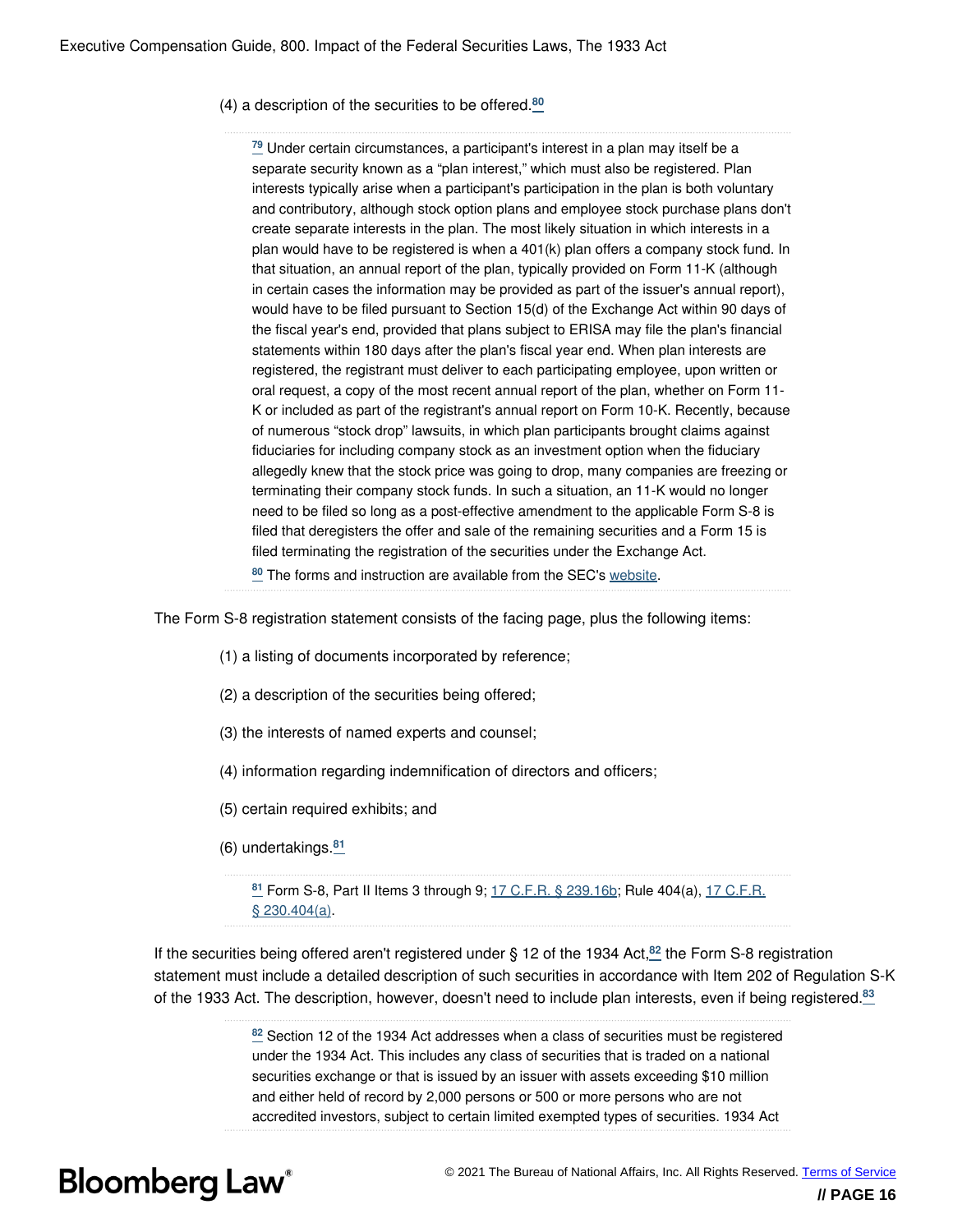§ 12(a), 12(g), *15 U.S.C. § 78 l*. For this purpose, "held of record" doesn't include "securities held by persons who received the securities pursuant to an employee compensation plan." A nonexclusive safe harbor provides that securities received pursuant to a compensatory benefit plan as defined in 1933 Act Rule 701(c) are covered by the employee compensation plan exemption. 1934 Act Rule 12g-1, [17](https://www.bloomberglaw.com/product/bec/document/1?citation=17%20CFR%20240.12g-1&summary=yes#jcite) [C.F.R. § 240.12g-1.](https://www.bloomberglaw.com/product/bec/document/1?citation=17%20CFR%20240.12g-1&summary=yes#jcite) *See also* the Division of Corporation Finance's Jumpstart [Our](http://www.sec.gov/divisions/corpfin/guidance/cfjjobsactfaq-12g.htm) [Business Startups Act Frequently Asked Questions, Changes To The Requirements](http://www.sec.gov/divisions/corpfin/guidance/cfjjobsactfaq-12g.htm) [For Exchange Act Registration And Deregistration](http://www.sec.gov/divisions/corpfin/guidance/cfjjobsactfaq-12g.htm) [,](http://www.sec.gov/divisions/corpfin/guidance/cfjjobsactfaq-12g.htm) providing questions and answers with respect to changes made to § 12(g) and § 15(d). *See also* [SEC Adopts](https://www.sec.gov/news/pressrelease/2016-81.html) [Amendments to Implement JOBS Act and FAST Act Changes for Exchange Act](https://www.sec.gov/news/pressrelease/2016-81.html) [Registration Requirements](https://www.sec.gov/news/pressrelease/2016-81.html) (May 3, 2016). Interests in specified types of employee plans that are not transferrable except due to death and employee stock options issued pursuant to certain conditions are both exempt from the provisions of  $\S 12(g)$ . 1934 Act Rules 12h-1(g) and (f); *see also* Exemption Of Compensatory Employee Stock Options From Registration Under Section 12(g) of The Securities Exchange Act of 1934, Exchange Act Release No. 34-56887 (Dec. 3, 2007), [72 Fed. Reg. 69,554](https://www.bloomberglaw.com/product/bec/document/1?citation=72%20FR%2069554&summary=yes#jcite) (Dec. 7, 2007). 1934 Act Rule 12h-1(f) and 1934 Act Rule 12h-1(g) provide nonreporting and reporting issuers, respectively, with an exemption from § 12(g) registration of stock options issued under written compensatory stock option plans to their employees, directors, consultants, advisers, parent, or majority-owned subsidiaries. The exemption for nonreporting issuers includes certain additional conditions, including that: (1) the options and underlying shares may not be transferred prior to exercise, except on death or disability of the option holder, or to family members by gift or domestic relations order; and (2) the issuer must provide to option holders every six months the risk and financial information described in SEC Rule 701. For more on these requirements, see the discussion under "*Rule 701*". In certain respects, these conditions are similar to those under which the SEC has previously granted individual exemptions from the 1934 Act registration requirement for issuers with 500 or more option holders. [Update to the Current Issues and Rulemaking](http://www.sec.gov/divisions/corpfin/12hcurrentissues.htm) [Projects Outline, 12\(g\) Registration Relief Involving Employee Stock Option Plans](http://www.sec.gov/divisions/corpfin/12hcurrentissues.htm) (Mar. 29, 2001).

<span id="page-17-3"></span><span id="page-17-0"></span>**[83](#page-16-7)** Form S-8, Part II Item 4; [17 C.F.R. § 239.16b.](https://www.bloomberglaw.com/product/bec/document/1?citation=17%20CFR%20239.16b&summary=yes#jcite)

When using Form S-8, issuers must comply with Regulation S-X of the 1934 Act, which sets forth requirements regarding the financial statements included in the issuer's annual and interim 1934 Act reports that are incorporated by reference.**[84](#page-17-1)** Regulation S-X generally requires that, if an issuer has been in existence for less than one fiscal year, financial statements prepared 135 days or more before the filing date of the Form S-8 registration statement must be updated.**[85](#page-17-2)** However, if the Form S-8 effective date falls between 45 and 90 days after the end of an issuer's fiscal year, the filing need not include financial statements more current than the end of the third fiscal quarter, provided that the issuer:

> <span id="page-17-4"></span><span id="page-17-2"></span><span id="page-17-1"></span>**[84](#page-17-3)** Regulation S-X of the 1934 Act, [17 C.F.R. § 210.](https://www.bloomberglaw.com/product/bec/document/1?citation=17%20CFR%20210&summary=yes#jcite) **[85](#page-17-4)** Rule 3-01(a) of Regulation S-X, [17 C.F.R. § 210.3-01\(a\).](https://www.bloomberglaw.com/product/bec/document/1?citation=17%20CFR%20210.3-01(a)&summary=yes#jcite)

(1) reasonably and in good faith expects to report income after taxes, but before extraordinary items and cumulative effects of changes in accounting principles, for the most recent fiscal year for which financials aren't yet available; and

(2) has reported income after taxes, but before extraordinary items and cumulative effects of changes in accounting principles, for at least one of the two fiscal years immediately preceding the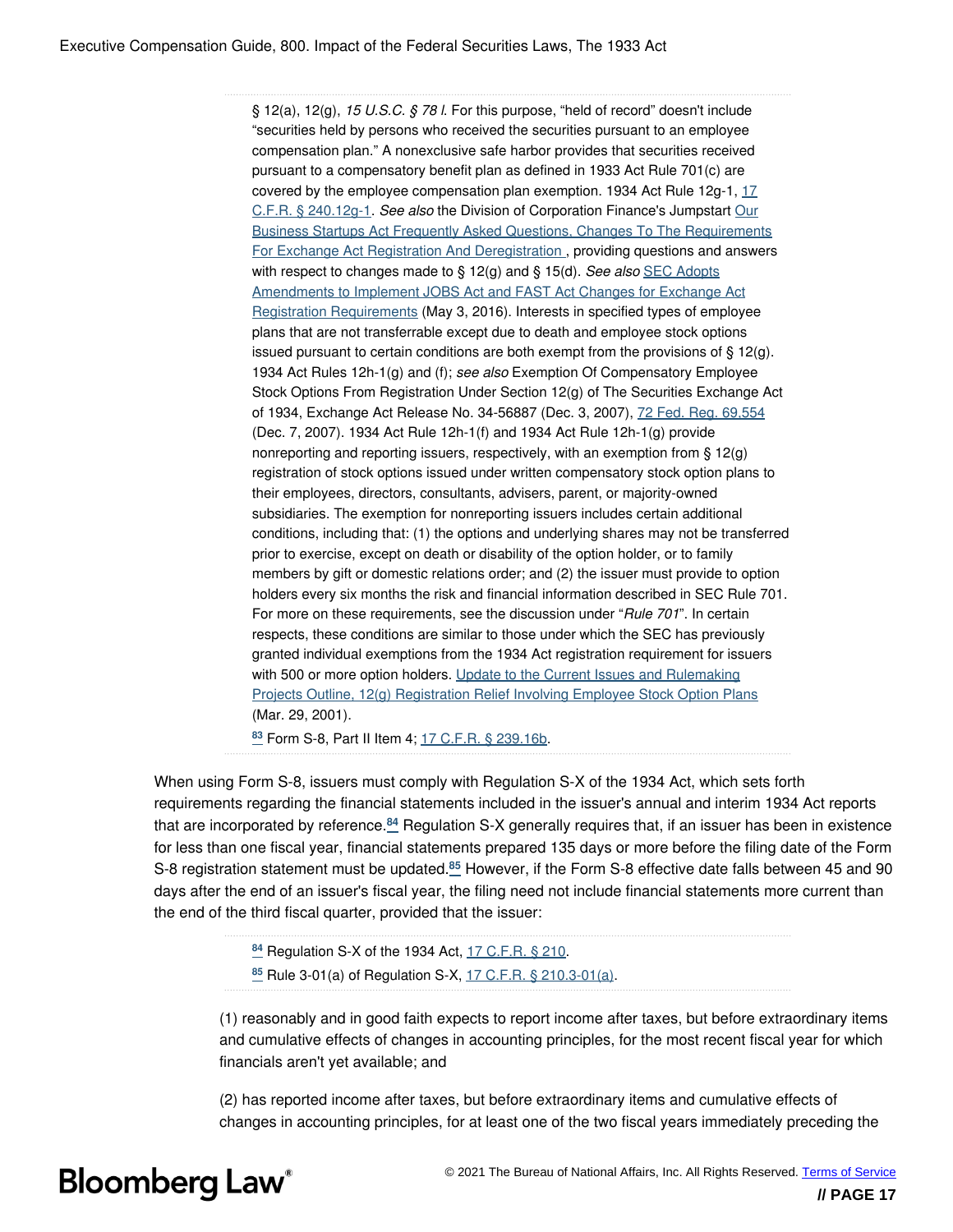#### most recent fiscal year.**[86](#page-18-0)**

<span id="page-18-1"></span><span id="page-18-0"></span>**[86](#page-18-1)** [17 C.F.R. § 210.3-01\(c\)](https://www.bloomberglaw.com/product/bec/document/1?citation=17%20CFR%20210.3-01(c)&summary=yes#jcite). *See also* [17 C.F.R. § 210.3-01\(b\)](https://www.bloomberglaw.com/product/bec/document/1?citation=17%20CFR%20210.3-01(b)&summary=yes#jcite) (stating the conditions that an issuer must satisfy if the filing date is within 45 days of the end of the issuer's fiscal year and audited financial statements for the most recent fiscal year aren't available). The timeliness rules applicable to foreign private issuers are somewhat more lenient. [17 C.F.R. § 210.3-12\(f\)](https://www.bloomberglaw.com/product/bec/document/1?citation=17%20CFR%20210.3-12(f)&summary=yes#jcite). Generally, at the time of the offering, the last year of their audited financial statements may not be older than 15 months. Exchange Act Form 20-F, Part I Item 8.A.4; [17 C.F.R. § 249.220f](https://www.bloomberglaw.com/product/bec/document/1?citation=17%20CFR%20249.220f&summary=yes#jcite). If the filing occurs more than nine months after the end of the last audited fiscal year, it should contain interim financial statements (unaudited) covering at least the first six months of the financial year. Exchange Act Form 20-F, Part I Item 8.A.5; [17 C.F.R. § 249.220f](https://www.bloomberglaw.com/product/bec/document/1?citation=17%20CFR%20249.220f&summary=yes#jcite). These periods are extended to 18 months and 12 months, respectively, for offerings of securities (1) upon the exercise of outstanding rights granted by the issuer of the securities to be offered, if the rights are granted pro rata to all existing securityholders of the class of securities to which the rights attach;, (2) pursuant to a dividend or interest reinvestment plan, and (3) on the conversion of outstanding convertible securities or the exercise of outstanding transferable warrants issued by the issuer of the securities to be offered, or by one of its affiliates. Exchange Act Form 20-F, Part I Instruction 2 to Item 8; [17](https://www.bloomberglaw.com/product/bec/document/1?citation=17%20CFR%20249.220f&summary=yes#jcite) [C.F.R. § 249.220f](https://www.bloomberglaw.com/product/bec/document/1?citation=17%20CFR%20249.220f&summary=yes#jcite).

Issuers who cannot comply with these conditions generally cannot file a new Form S-8 registration statement until they make a filing that includes the financial statements for that fiscal year.

Once an issuer has filed its annual report, any subsequent changes to the issuer's accounting principles wouldn't necessarily require a restatement on the Form S-8. Rather, an issuer is generally not required to update its previously issued financial statements to reflect the retrospective adjustments unless such change is a "material change[] in the registrant's affairs." The issuer is responsible for determining if a change is material.**[87](#page-18-2)**

> <span id="page-18-6"></span><span id="page-18-3"></span><span id="page-18-2"></span>**[87](#page-18-3)** *See* Securities and Exchange Commission, Division of Corporation Finance, C&DI: Securities Act Forms [§ 126.40](https://www.sec.gov/corpfin/securities-act-forms) (Aug. 14, 2009) (last updated Sept. 21, 2020).

Interests of named experts or counsel to the issuer that are substantial, within the meaning of Item 509 of Regulation S-K, must be disclosed in the Form S-8 registration statement.**[88](#page-18-4)** The terms "expert" and "counsel" include the employer of the expert or counsel, as well as all attorneys and nonclerical personnel (in the case of named experts) participating in such matter.**[89](#page-18-5)** This disclosure most commonly arises where an in-house legal staff member who participates in the plan registering its securities provides the counsel opinion for the Form S-8.

> <span id="page-18-7"></span><span id="page-18-4"></span>**[88](#page-18-6)** Item 509 of Regulation S-K defines "substantial" according to a monetary limit: The interest of an expert or counsel won't be deemed substantial and doesn't have to be disclosed if the interest, including the fair market value of all securities of the registrant owned, received, or subject to options, warrants, or rights received or to be received by the expert or counsel, doesn't exceed \$50,000. Item 509 of Regulation S-K, [17 C.F.R.](https://www.bloomberglaw.com/product/bec/document/1?citation=17%20CFR%20229.509&summary=yes#jcite) [§ 229.509](https://www.bloomberglaw.com/product/bec/document/1?citation=17%20CFR%20229.509&summary=yes#jcite).

> <span id="page-18-5"></span>**[89](#page-18-7)** Form S-8, Part II Item 5; [17 C.F.R. § 239.16b;](https://www.bloomberglaw.com/product/bec/document/1?citation=17%20CFR%20239.16b&summary=yes#jcite) Item 509 of Regulation S-K, [17 C.F.R.](https://www.bloomberglaw.com/product/bec/document/1?citation=17%20CFR%20229.509&summary=yes#jcite) [§ 229.509](https://www.bloomberglaw.com/product/bec/document/1?citation=17%20CFR%20229.509&summary=yes#jcite).

The indemnification section of the Form S-8 registration statement requires information regarding any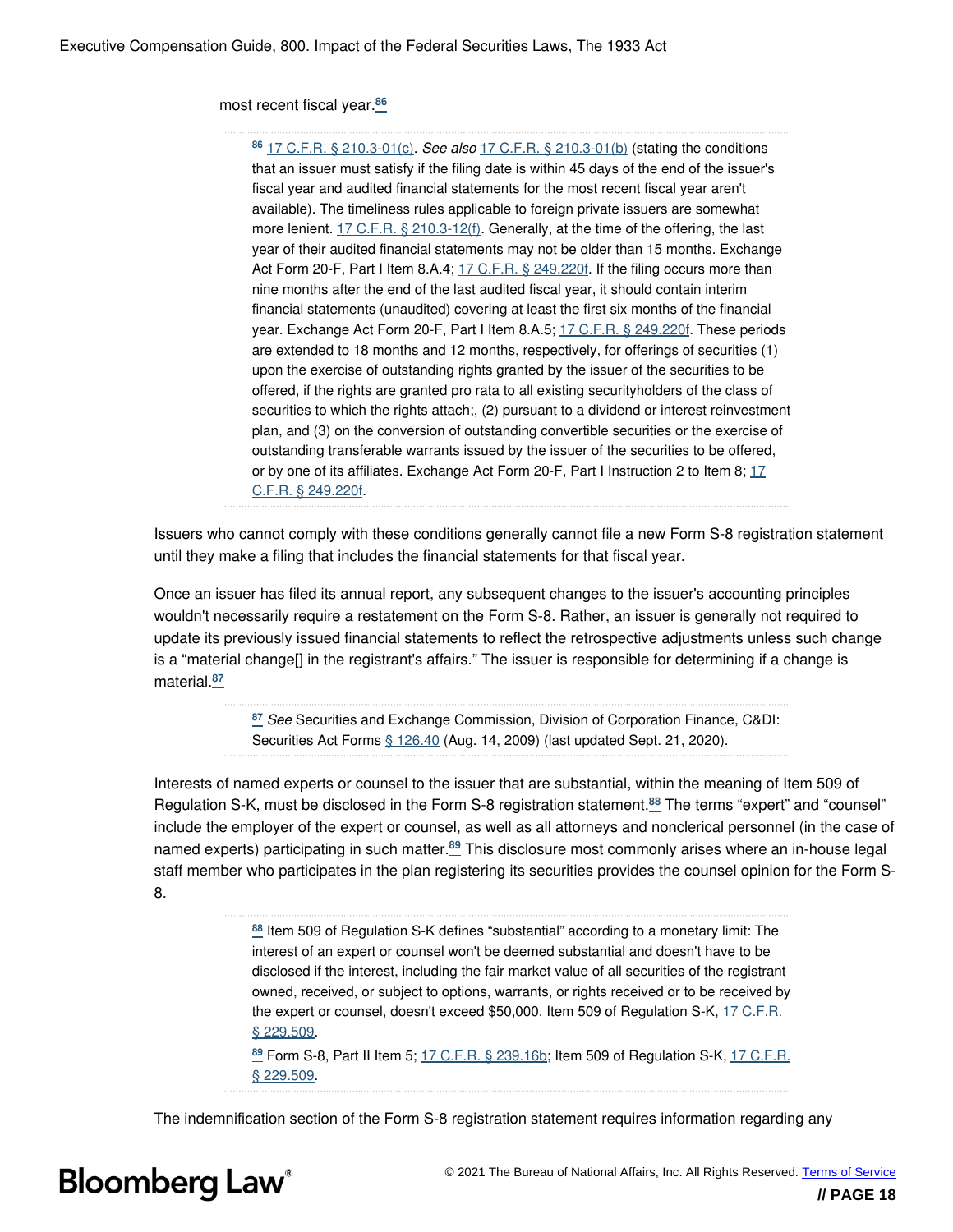arrangement under which an officer, director, or other controlling person of the issuer is indemnified. These arrangements may include statutes, charters, by-laws, or contracts.**[90](#page-19-0)**

> <span id="page-19-1"></span><span id="page-19-0"></span>**[90](#page-19-1)** Form S-8, Part II Item 6; [17 C.F.R. § 239.16b;](https://www.bloomberglaw.com/product/bec/document/1?citation=17%20CFR%20239.16b&summary=yes#jcite) Item 702 of Regulation S-K, [17 C.F.R.](https://www.bloomberglaw.com/product/bec/document/1?citation=17%20CFR%20229.702&summary=yes#jcite) [§ 229.702](https://www.bloomberglaw.com/product/bec/document/1?citation=17%20CFR%20229.702&summary=yes#jcite).

Although previously filed documents may be incorporated by reference into the registration statement, certain documents must be listed as exhibits in a Form S-8 registration statement.**[91](#page-19-2)** These documents are:

> <span id="page-19-8"></span><span id="page-19-7"></span><span id="page-19-3"></span><span id="page-19-2"></span>**[91](#page-19-3)** Instruction 2 to the Exhibit Table, Item 601(a) of Regulation S-K, [17 C.F.R.](https://www.bloomberglaw.com/product/bec/document/1?citation=17%20CFR%20229.601(a)&summary=yes#jcite) [§ 229.601\(a\)](https://www.bloomberglaw.com/product/bec/document/1?citation=17%20CFR%20229.601(a)&summary=yes#jcite).

(1) instruments that define the rights of security holders, such as the issuer's articles of incorporation and by-laws and the plan under which the securities are being offered;**[92](#page-19-4)**

(2) an opinion of counsel, if the shares are newly issued, regarding their legality;**[93](#page-19-5)**

(3) a letter regarding any unaudited interim financial statements;

<span id="page-19-9"></span>(4) the consent of experts and counsel;**[94](#page-19-6)**

(5) the consent of independent auditors (consenting to the incorporation by reference of their financial statements); and

(6) any powers of attorney.**[95](#page-20-0)**

<span id="page-19-10"></span><span id="page-19-4"></span>**[92](#page-19-7)** The general practice is to file the plan document as an exhibit to the Form S-8 registration statement. Plans are generally filed as an item 4 or item 99 exhibit. Securities and Exchange Commission, Division of Corporation Finance, C&DI: Regulation S-K [§ 146.10](http://www.sec.gov/divisions/corpfin/guidance/regs-kinterp.htm) (July 3, 2008) (last updated Oct. 18, 2016). However, some issuers take the position that broad-based plans under which all participants are treated consistently and that don't define the rights of shareholders, such as 401(k) plans, aren't required to be filed. Item  $601(b)(10)(iii)(C)(4)$  of Regulation S-K, [17 C.F.R.](https://www.bloomberglaw.com/product/bec/document/1?citation=17%20CFR%20229.601(b)(10)(iii)(c)(4)&summary=yes#jcite) [§ 229.601\(b\)\(10\)\(iii\)\(C\)\(4\).](https://www.bloomberglaw.com/product/bec/document/1?citation=17%20CFR%20229.601(b)(10)(iii)(c)(4)&summary=yes#jcite)

<span id="page-19-5"></span>**[93](#page-19-8)** Item 601 of Regulation S-K requires issuers registering securities to include, as an exhibit to the registration statement and Form S-8, an opinion of legal counsel regarding the legality of the securities being registered. The opinion of legal counsel must indicate whether the securities, when sold, will be legally issued, fully paid, and nonassessable and, if debt securities, whether they will be binding obligations of the issuer. [17 C.F.R. § 229.601\(b\)\(5\)\(i\)](https://www.bloomberglaw.com/product/bec/document/1?citation=17%20CFR%20229.601(b)(5)(i)&summary=yes#jcite); Form S-8, Part II Item 8(a); [17 C.F.R. § 239.16b](https://www.bloomberglaw.com/product/bec/document/1?citation=17%20CFR%20239.16b&summary=yes#jcite). If the securities are being issued under a plan subject to ERISA, the issuer must generally provide either an opinion of counsel that confirms that the plan document complies with ERISA or a copy of a favorable determination letter from the IRS for the plan. [17 C.F.R. § 229.601\(b\)\(5\)\(ii\)](https://www.bloomberglaw.com/product/bec/document/1?citation=17%20CFR%20229.601(b)(5)(ii)&summary=yes#jcite) through § 229.601(b)(5)(iii). In lieu of an opinion of counsel addressing ERISA compliance or a favorable determination letter, an issuer can include an undertaking that it will timely submit or has submitted the plan to the IRS and will make or has made any amendments required by the IRS. Form S-8, Part II Item 8(b); [17 C.F.R. § 239.16b.](https://www.bloomberglaw.com/product/bec/document/1?citation=17%20CFR%20239.16b&summary=yes#jcite)

<span id="page-19-6"></span>**[94](#page-19-9)** If, pursuant to Item 509 of Regulation S-K, an expert or counsel is named in the Form S-8 as having prepared or certified any part thereof, Item 601(b)(23) requires that the written consent of such expert or counsel be filed as an exhibit to Form S-8. [17](https://www.bloomberglaw.com/product/bec/document/1?citation=17%20CFR%20229.601(b)(23)&summary=yes#jcite)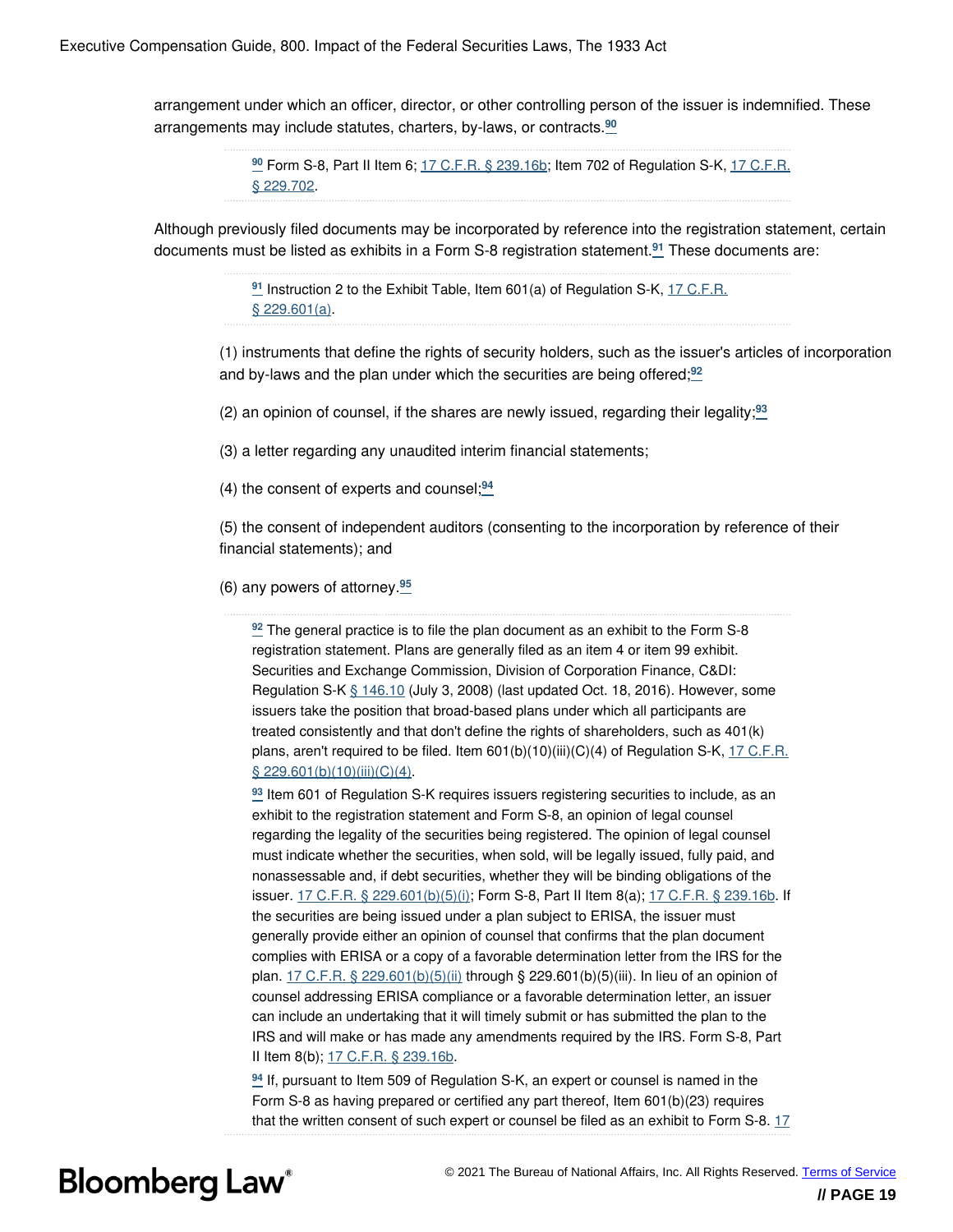<span id="page-20-0"></span>[C.F.R. § 229.601\(b\)\(23\).](https://www.bloomberglaw.com/product/bec/document/1?citation=17%20CFR%20229.601(b)(23)&summary=yes#jcite) **[95](#page-19-10)** Form S-8, Part II Item 8; [17 C.F.R. § 239.16b;](https://www.bloomberglaw.com/product/bec/document/1?citation=17%20CFR%20239.16b&summary=yes#jcite) [17 C.F.R. § 229.601.](https://www.bloomberglaw.com/product/bec/document/1?citation=17%20CFR%20229.601&summary=yes#jcite)

The Form S-8 registration statement also includes specific undertakings. An issuer must undertake:

(1) to file a post-effective amendment disclosing any material information about the plan not previously disclosed in the Form S-8 registration statement and removing from registration any unsold securities remaining at the end of the offering;

(2) to deem a new registration statement any annual report filed subsequent to the registration statement; and

(3) to ask the court to determine if indemnification is against public policy, if any of the issuer's officers or directors claim indemnification for liabilities arising under the 1933 Act.**[96](#page-20-1)**

<span id="page-20-2"></span><span id="page-20-1"></span>**[96](#page-20-2)** Form S-8, Part II Item 9; [17 C.F.R. § 239.16b;](https://www.bloomberglaw.com/product/bec/document/1?citation=17%20CFR%20239.16b&summary=yes#jcite) Item 512 of Regulation S-K, [17 C.F.R.](https://www.bloomberglaw.com/product/bec/document/1?citation=17%20CFR%20229.512&summary=yes#jcite) [§ 229.512](https://www.bloomberglaw.com/product/bec/document/1?citation=17%20CFR%20229.512&summary=yes#jcite).

The issuer, as well as certain executive officers of the issuer and a majority of its board of directors, must sign the Form S-8 registration statement, either personally or pursuant to a power of attorney. The 1933 Act currently requires manual signatures, typed signatures, or duplicated or facsimile versions of manual signatures for Form S-8. If typed, duplicated, or facsimile signatures are used, and even if the filing is electronic, the issuer must still obtain manual signatures and retain them for five years, in case the SEC requests review of such signatures.**[97](#page-20-3)** If an issuer relies on a power of attorney for the required officer and director signatures , the issuer must file manually signed copies of the power of attorney. Additionally, if the name of any officer signing on behalf of the issuer is signed pursuant to a power of attorney, certified copies of a resolution of the issuer's board of directors authorizing the signature must also be filed.**[98](#page-20-4)**

> <span id="page-20-6"></span><span id="page-20-5"></span><span id="page-20-3"></span>**[97](#page-20-5)** General requirements regarding the signature pages are contained in 1933 Act Reg. C, Rule 402, [17 C.F.R. § 230.402,](https://www.bloomberglaw.com/product/bec/document/1?citation=17%20CFR%20230.402&summary=yes#jcite) and Rule 302 of Regulation S-T, [17 C.F.R.](https://www.bloomberglaw.com/product/bec/document/1?citation=17%20CFR%20232.302&summary=yes#jcite) [§ 232.302](https://www.bloomberglaw.com/product/bec/document/1?citation=17%20CFR%20232.302&summary=yes#jcite). The requirements of the Electronic Signatures in Global and National Commerce Act, [Pub. L. No. 106-229](https://www.bloomberglaw.com/product/bec/document/1?citation=Pub.%20L.%20106-229&summary=yes#jcite) (codified at [15 U.S.C. § 7001](https://www.bloomberglaw.com/product/bec/document/1?citation=15%20USC%207001&summary=yes#jcite) *et seq*.) are probably not implicated by these rules. *See*, *e.g.*, Application Of The Electronic Signatures In Global And National Commerce Act To Record Retention Requirements Pertaining To Issuers Under The 1933 Act, 1934 Act And Regulation S-T, Securities Act Release No. 33-7985 (June 14, 2001), [66 Fed. Reg. 33,175](https://www.bloomberglaw.com/product/bec/document/1?citation=66%20FR%2033175&summary=yes#jcite), 33,176 (June 21, 2001), § III. In light of the difficulties satisfying the manual signature retention requirement due to circumstances arising from Covid-19, SEC staff has stated that it won't recommend SEC enforcement action if: "[(1)] a signatory retains a manually signed signature page or other document authenticating, acknowledging, or otherwise adopting his or her signature that appears in typed form within the electronic filing and provides such document, as promptly as reasonably practicable, to the filer for retention in the ordinary course pursuant to Rule 302(b); [(2)] such document indicates the date and time when the signature was executed; and [(3)] the filer establishes and maintains policies and procedures governing this process." [Staff Statement Regarding](https://www.sec.gov/corpfin/announcement/staff-statement-regarding-rule-302b-regulation-s-t-light-covid-19-concerns) [Rule 302\(b\) of Regulation S-T in Light of COVID-19 Concerns](https://www.sec.gov/corpfin/announcement/staff-statement-regarding-rule-302b-regulation-s-t-light-covid-19-concerns). **[98](#page-20-6)** [17 C.F.R. § 229.601\(b\)\(24\).](https://www.bloomberglaw.com/product/bec/document/1?citation=17%20CFR%20229.601(b)(24)&summary=yes#jcite)

<span id="page-20-4"></span>**.30.30 Filing the Form S-8 Registration Statement** —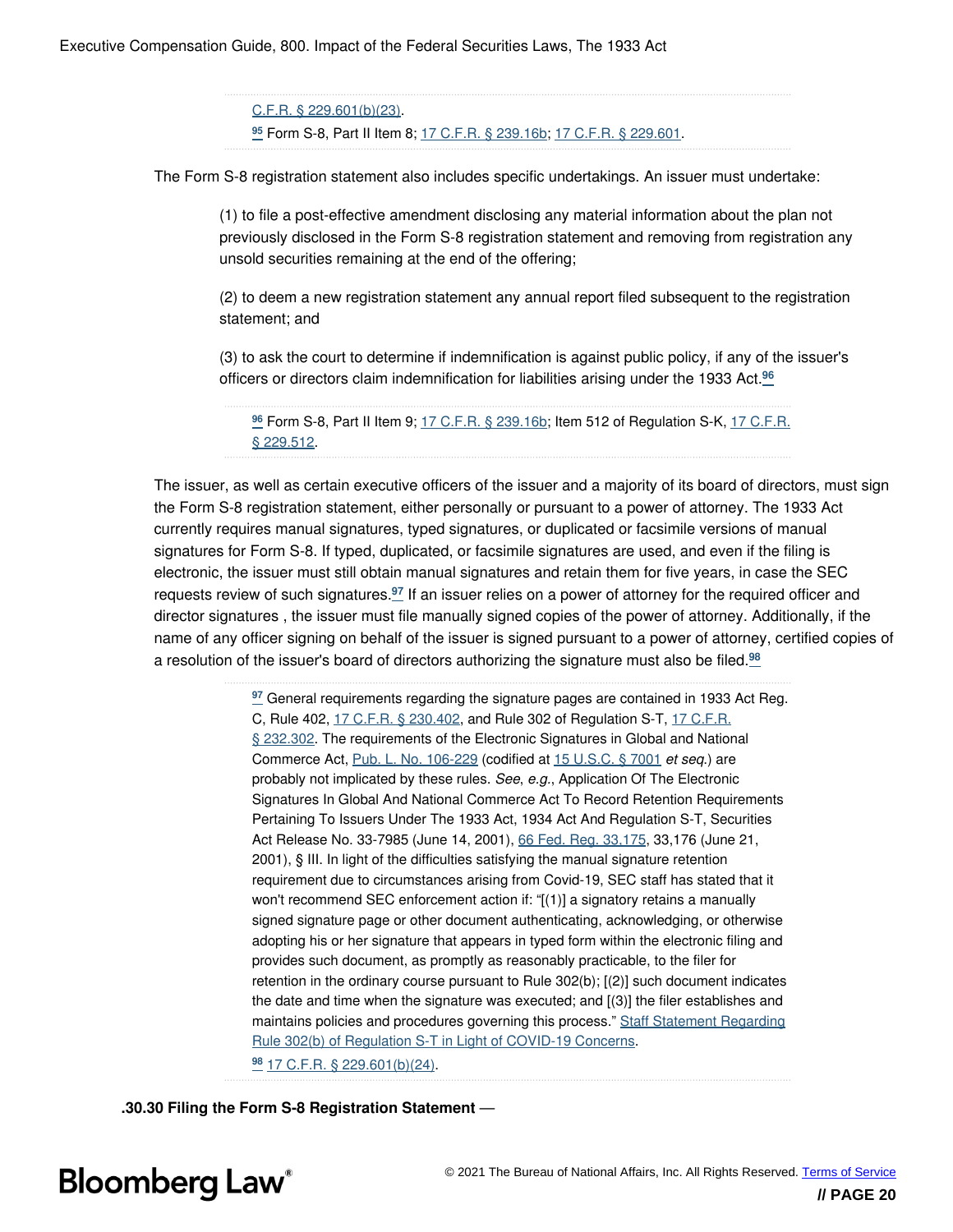An issuer must file the Form S-8 registration statement before the offer date of the securities being registered.**[99](#page-21-0)** Form S-8 is effective automatically upon filing. As discussed above, an offer for the shares of common stock underlying options is considered made on the date when the options first become exercisable. However, the SEC has taken the position that a Form S-8 registration statement will be effective for securities underlying an option if it is filed before the option is actually exercised, without regard to when the option becomes exercisable.**[100](#page-21-1)** Because issuers typically aren't certain when participants will exercise their options, the Form S-8 registration statement is usually filed no later than the date on which options under the plan become exercisable.

> <span id="page-21-3"></span><span id="page-21-2"></span><span id="page-21-0"></span>**[99](#page-21-2)** 1933 Act § 5, [15 U.S.C. § 77e](https://www.bloomberglaw.com/product/bec/document/1?citation=15%20USC%2077e&summary=yes#jcite) *et seq*. *See* Form S-8, General Instruction D; 1933 Act Reg. C, Rule 456, [17 C.F.R. § 230.456](https://www.bloomberglaw.com/product/bec/document/1?citation=17%20CFR%20230.456&summary=yes#jcite); 1933 Act Reg. C, Rule 462(a), [17 C.F.R.](https://www.bloomberglaw.com/product/bec/document/1?citation=17%20CFR%20230.462(a)&summary=yes#jcite) [§ 230.462\(a\)](https://www.bloomberglaw.com/product/bec/document/1?citation=17%20CFR%20230.462(a)&summary=yes#jcite). *See also* A.3 of the General Instructions for information on electronic filings; [17 C.F.R. § 239.16b](https://www.bloomberglaw.com/product/bec/document/1?citation=17%20CFR%20239.16b&summary=yes#jcite).

<span id="page-21-1"></span>**[100](#page-21-3)** Securities and Exchange Commission, Division of Corporation Finance, C&DI: Securities Act Sections [§ 239.15](http://www.sec.gov/divisions/corpfin/guidance/sasinterp.htm) (Nov. 26, 2008). The general rule is that once an option becomes exercisable, an offer is made and a registration statement must be on file. The SEC treats Form S-8 issuances more liberally, based on the employer-employee relationship. *See id.*

#### **.30.40 Post-Effective Amendment** —

If there are subsequent material changes to the disclosed information, or the need arises to include information not previously disclosed, after an issuer has filed a Form S-8 registration statement, the issuer must file a post-effective amendment to the Form S-8.**[101](#page-21-4)** A post-effective amendment should include an explanatory note explaining the amendment. One of the more common uses of the post-effective amendment is to deregister any remaining securities registered on a Form S-8 if the plan under which they were registered will no longer be in use.

> <span id="page-21-5"></span><span id="page-21-4"></span>**[101](#page-21-5)** An issuer may file a post-effective amendment to a previously filed Form S-8, provided that the issuer continues to meet the Form S-8 requirements. A post-effective amendment is effective as of its filing date. 1933 Act Reg. C, Rule 464(a), [17 C.F.R. § 230.464\(a\)](https://www.bloomberglaw.com/product/bec/document/1?citation=17%20CFR%20230.464(a)&summary=yes#jcite).

A post-effective amendment may not be used to register additional shares. A Form S-8, rather than a post-effective amendment to a prior Form S-8, must be filed to register additional securities under a plan.**[102](#page-21-6)**

> <span id="page-21-7"></span><span id="page-21-6"></span>**[102](#page-21-7)** Form S-8, General Instruction E; [17 C.F.R. § 239.16b](https://www.bloomberglaw.com/product/bec/document/1?citation=17%20CFR%20239.16b&summary=yes#jcite). *See* Securities and Exchange Commission, Division of Corporation Finance, C&DI: Securities Act Forms [§ 126.43](https://www.sec.gov/corpfin/securities-act-forms) (Nov. 09, 2016) (last updated Sept. 21, 2020).

Under certain circumstances, an issuer may use a post-effective amendment to enable registered securities under one plan to be issued under another plan. This limited alternative is only available when the issuer adopts a new plan, expressly terminates any further issuances under the old plan, and authorizes any remaining shares under the old plan to be issued under the new plan. If a post-effective amendment indicates that a registration statement will also cover the issuance of shares under the new plan once such shares are no longer issuable under the old plan, then those unissued shares could be issued under the new plan without new or transferred filing fees.**[103](#page-21-8)**

> <span id="page-21-9"></span><span id="page-21-8"></span>**[103](#page-21-9)** To be comply with Item 512(a)(1)(iii) of Regulation S-K, the post-effective amendment should identify both the old plan and the new plan on the cover page, and describe how shares that won't be issued under the old plan have or may become authorized for issuance under the new plan.. Securities and Exchange Commission, Division of Corporation Finance, Compliance and Disclosure Interpretations: Securities Act Forms [§ 126.43](https://www.sec.gov/corpfin/securities-act-forms) (Nov. 09, 2016) (last updated Sept. 21, 2020).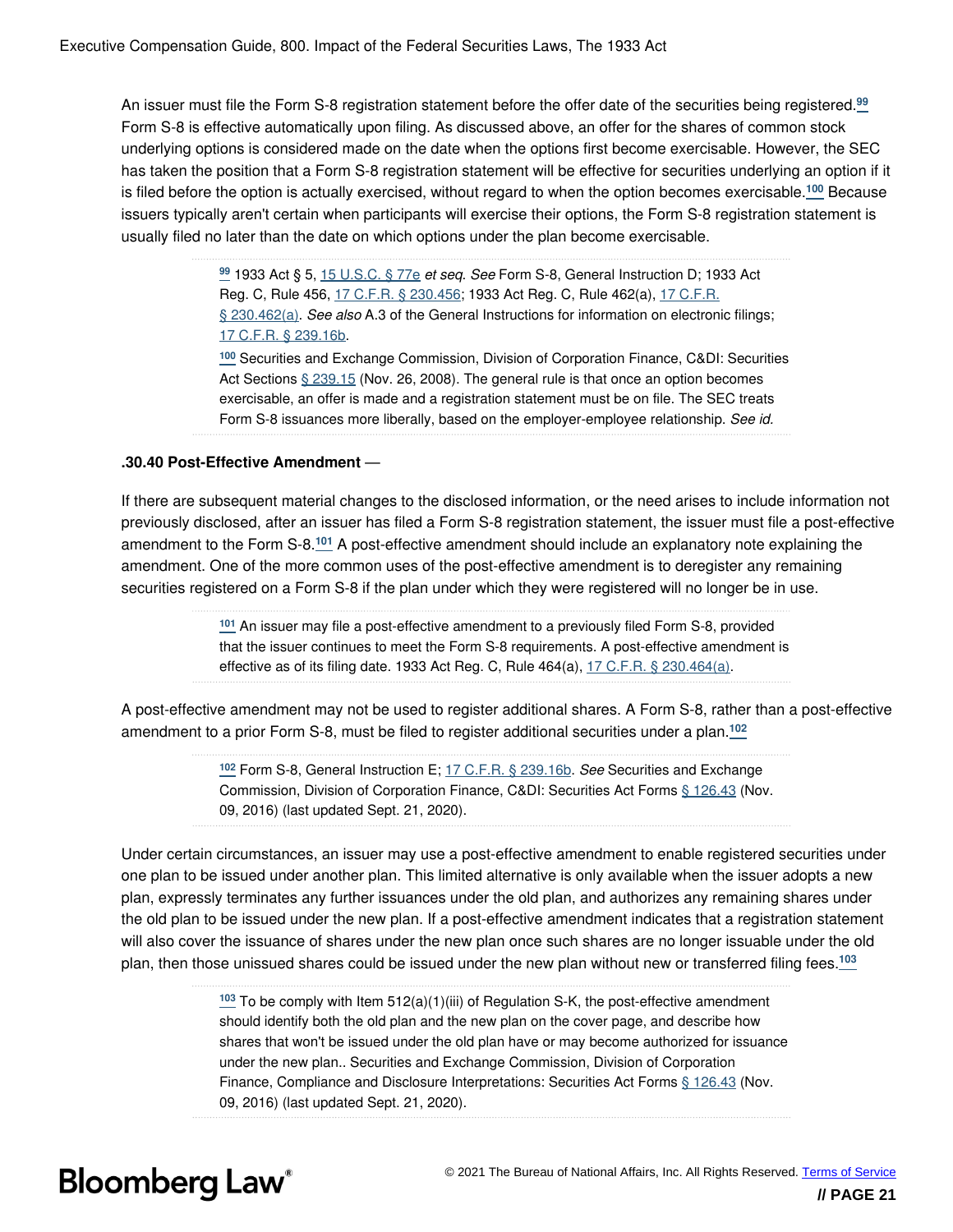#### **.30.50 Transfer of Filing Fees** —

An issuer may transfer the filing fees associated with unsold securities under a previously filed Form S-8 registration statement to a new one if the offering under the initial registration statement is terminated.**[104](#page-22-0)** To do so, the issuer must include its name, the file number, and initial filing date of the earlier registration statement from which the offset is claimed, and the dollar amount of the offset as a note to the Calculation of Registration Fee table on the new Form S-8.**[105](#page-22-1)** Additionally, the issuer should quantify the amount of unsold securities from the prior registration statement associated with the claimed offset and disclose how the previous registration concluded.**[106](#page-22-2)**

> <span id="page-22-5"></span><span id="page-22-4"></span><span id="page-22-3"></span><span id="page-22-0"></span>**[104](#page-22-3)** [17 C.F.R. § 230.457\(p\)](https://www.bloomberglaw.com/product/bec/document/1?citation=17%20CFR%20230.457(p)&summary=yes#jcite). *See also* Securities and Exchange Commission, Division of Corporation Finance, C&DI: Securities Act Forms [§ 126.42](https://www.sec.gov/corpfin/securities-act-forms) (Nov. 09, 2016) (last updated Sept. 21, 2020).

<span id="page-22-2"></span><span id="page-22-1"></span>**[105](#page-22-4)** *See* Securities and Exchange Commission, Division of Corporation Finance, C&DI: Securities Act Forms [§ 126.44](https://www.sec.gov/corpfin/securities-act-forms) (Nov. 09, 2016) (last updated Sept. 21, 2020). **[106](#page-22-5)** Securities and Exchange Commission, Division of Corporation Finance, C&DI: Securities Act Forms [§ 126.44](https://www.sec.gov/corpfin/securities-act-forms) (Nov. 09, 2016) (last updated Sept. 21, 2020).

For more on Form S-8 registration, see *Form S-8 Rules*, [44 CPS §III;](https://www.bloomberglaw.com/product/bec/document/1?citation=cps%2044%20III&summary=yes#jcite) [362 T.M.,](https://www.bloomberglaw.com/product/bec/document/1?citation=TM%20362&summary=yes#jcite) *Securities Law Aspects of Employee Benefit Plans*, §III.

**.40 Exemptions from Registration under the 1933 Act in Connection with Compensatory Arrangements107 107 This section discusses the exemptions from registration under the 1933 Act most often used by issuers in connection with offers and sales of securities to employees and service providers. Other exemptions under the 1933 Act include § 3(a)(11) (the intrastate offering exemption), § 3(a)(4) (the exemption for not-for-profit issuers) and Regulation A (conditional small issues exemption). These exemptions may, however, be appropriate for certain issuers.** —

Where a compensatory arrangement involves the offer and sale of a non-exempt security, an issuer may rely on an applicable exemption from registration as an alternative to registration. Finding an exemption is often a necessity for companies that are not public reporting companies**[108](#page-22-6)** (including subsidiaries of public companies) or when Form S-8 otherwise is unavailable and it may be too difficult or impracticable for an issuer to comply with the requirements of other registration forms. Although the SEC has enumerated specific criteria related to the availability of exemptions, this is not the case for all exemptions; even in situations where the criteria are enumerated, determining whether the requirements have been satisfied often involves the exercise of judgment by the issuer and its counsel.

> <span id="page-22-7"></span><span id="page-22-6"></span>**[108](#page-22-7)** A public company (or "reporting" company) is a company whose securities are required to be registered with the SEC pursuant to § 12 of the 1934 Act (and who is therefore required to file periodic reports with the SEC) or who is subject to the reporting requirements of § 15(d) of the 1934 Act.

Although the availability of an exemption for a particular offering is based on several factors, three such factors have a significant impact on the analysis and its outcome. The first factor is the number and sophistication of the offerees. As a general rule, the fewer the offerees, the easier it will be for an issuer to find an exemption. The SEC also distinguishes between accredited investors, who are presumed by their earnings history, net worth, or status with the issuer to be sophisticated enough to evaluate the merits of the offering,**[109](#page-22-8)** and all other investors, who are presumed to need the protections of federal securities laws. For some purposes of the 1933 Act, accredited investors are excluded in calculating the number of purchasers. For more, see the discussion of exemptions from registration, below.

<span id="page-22-9"></span><span id="page-22-8"></span>**[109](#page-22-9)** An accredited investor is an individual who meets any one of the following conditions: (1) is a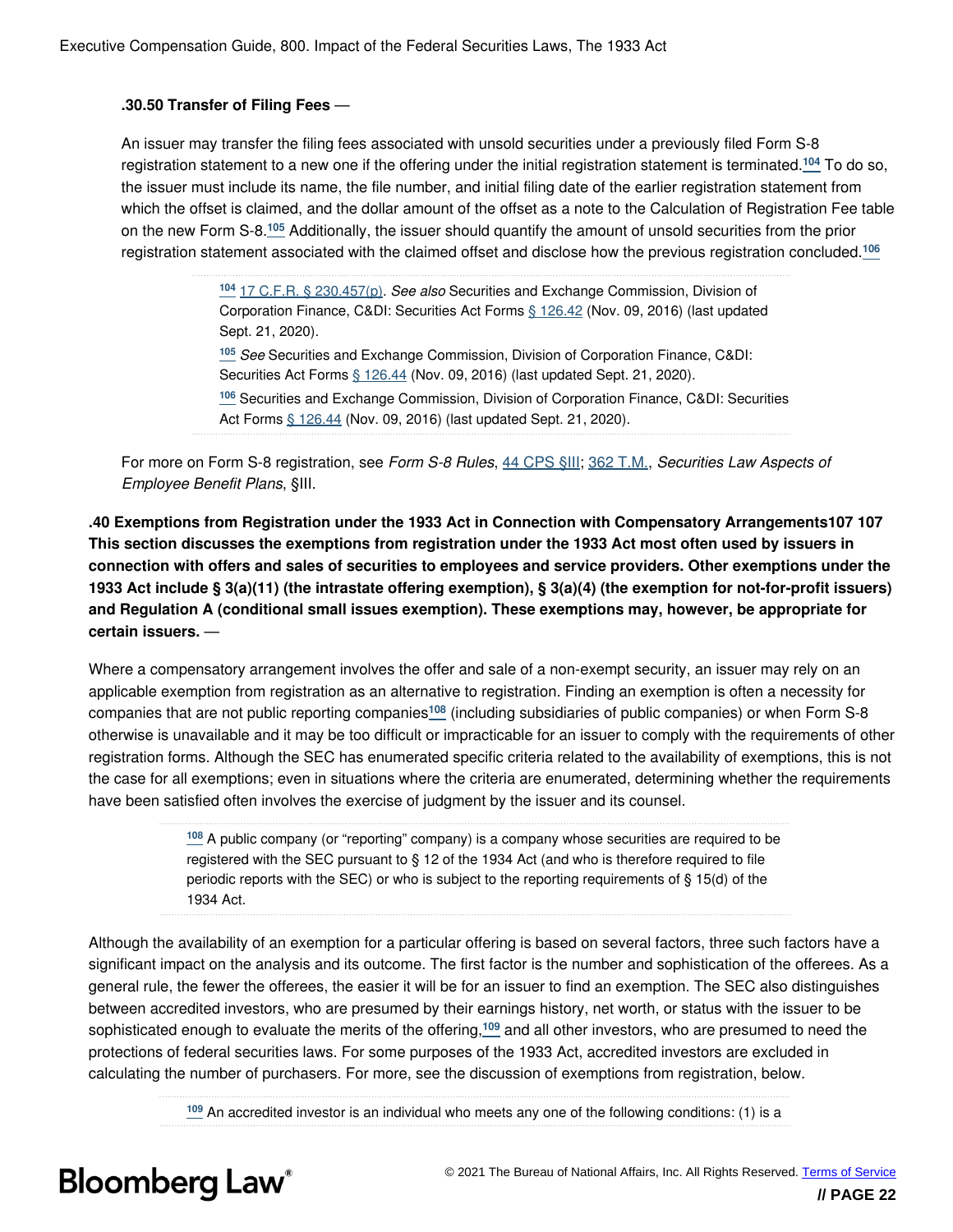director or executive officer of the issuer, (2) has a net worth, or joint net worth with his or her spouse, of at least \$1 million, (3) has had an income in excess of \$200,000 in each of the two most recent years, or joint income with his or her spouse in excess of \$300,000 in each of those years, and has a reasonable expectation of reaching the same income level in the current year, (4) holds in good standing one or more professional certifications or designations or credentials from an accredited educational institution that the SEC has designated as qualifying an individual for accredited investor status, or (5) is a "knowledgeable employee," as defined in rule 3c-5(a)(4) under the Investment Company Act of 1940  $(17 \text{ C.F.R.}270.3c-5(a)(4))$ , of the issuer of the securities being offered or sold where the issuer would be an investment company, as defined in section 3 of such act, but for the exclusion provided by either section  $3(c)(1)$  or section  $3(c)(7)$  of such act. 1933 Act Reg. D, Rule 501(a), [17 C.F.R. § 230.501\(a\).](https://www.bloomberglaw.com/product/bec/document/1?citation=17%20CFR%20230.501(a)&summary=yes#jcite) For purposes of this definition of accredited investor, "executive officer" means the president, any vice president in charge of a principal business unit, division or function (such as sales, administration or finance), any other officer who performs a policy-making function, or any other person who performs similar policymaking functions for the issuer. Executive officers of subsidiaries may be deemed executive officers of the issuer if they perform such policy-making functions for the issuer. [17 C.F.R.](https://www.bloomberglaw.com/product/bec/document/1?citation=17%20CFR%20230.501(f)&summary=yes#jcite)  $\S 230.501(f)$ . On Dec. 29, 2011, the SEC adopted changes to the standard in Rule 501(a) to exclude the value of a person's primary residence from his or her net worth for purposes of determining whether the individual is an accredited investor. Net Worth Standard for Accredited Investors, Securities Act Release No. 33-9287, *77 Fed. Reg. 81,793* (Dec. 29, 2011), and a technical correction issued as Securities Act Release No. 33-9287A, [77 Fed. Reg. 18,684](https://www.bloomberglaw.com/product/bec/document/1?citation=77%20FR%2018684&summary=yes#jcite) (March 28, 2012). The change was required by Dodd-Frank Act § 413(a). *See also* [Securities Act](https://www.bloomberglaw.com/product/blaw/document/X7IHH97) [Release No. 33-9415](https://www.bloomberglaw.com/product/blaw/document/X7IHH97) (July 10, 2013) and Division of Corporation Finance, Compliance and Disclosure Interpretations: [Securities Act Rules,](https://www.sec.gov/divisions/corpfin/guidance/securitiesactrules-interps.htm#255.48) Questions 255.48 and .49 (clarifying accredited investor criteria) (last updated Nov. 6, 2017). Beginning in 2014, Section 413 of the Dodd-Frank Act requires the SEC to review the accredited investor definition every four years to determine whether it should be adjusted. The statute requires the Government Accountability Office to conduct a study and report on alternative criteria for defining accredited investor for Rule 506 purposes. the GAO report at [Alternative Criteria for Qualifying As an Accredited Investor Should](http://www.gao.gov/assets/660/655963.pdf) [Be Considered.](http://www.gao.gov/assets/660/655963.pdf) (July 2013).

The second factor is the size of the offering. Certain exemptions cease to be available as the size of an offering increases,**[110](#page-23-0)** and other exemptions become available only with additional disclosure to participants.**[111](#page-23-1)** As the size of the offering increases, the issuer's financial risk of noncompliance also increases.

> <span id="page-23-3"></span><span id="page-23-2"></span><span id="page-23-0"></span>**[110](#page-23-2)** For example, the exemption under Rule 504 of Regulation D is limited to offers with an aggregate offer price not in excess of \$5 million.

<span id="page-23-1"></span>**[111](#page-23-3)** For example, the disclosure requirements under Rule 506, an exemption that places no limit on the aggregate offering price, are greater than the disclosure requirements of Rule 504, an exemption that limits the aggregate offering price to \$5 million.

The third factor is the availability of information, particularly financial information, about the issuer. For example, an issuer may not be able to rely on a particular exemption unless the issuer has or is willing to incur the expense to produce financial statements that are reconciled to generally accepted accounting principles in the U.S. (U.S. GAAP).**[112](#page-23-4)** An issuer with little or no prior operating history can sometimes find it difficult to produce the requisite offering materials to comply with the disclosure requirements applicable to a particular exemption.

> <span id="page-23-5"></span><span id="page-23-4"></span>**[112](#page-23-5)** Since 1973, the Financial Accounting Standards Board (FASB), an independent board, has been responsible for establishing U.S. GAAP. Its official publications are called Statements of Financial Accounting Concepts (SFAC), Statements of Financial Accounting Standards (SFAS)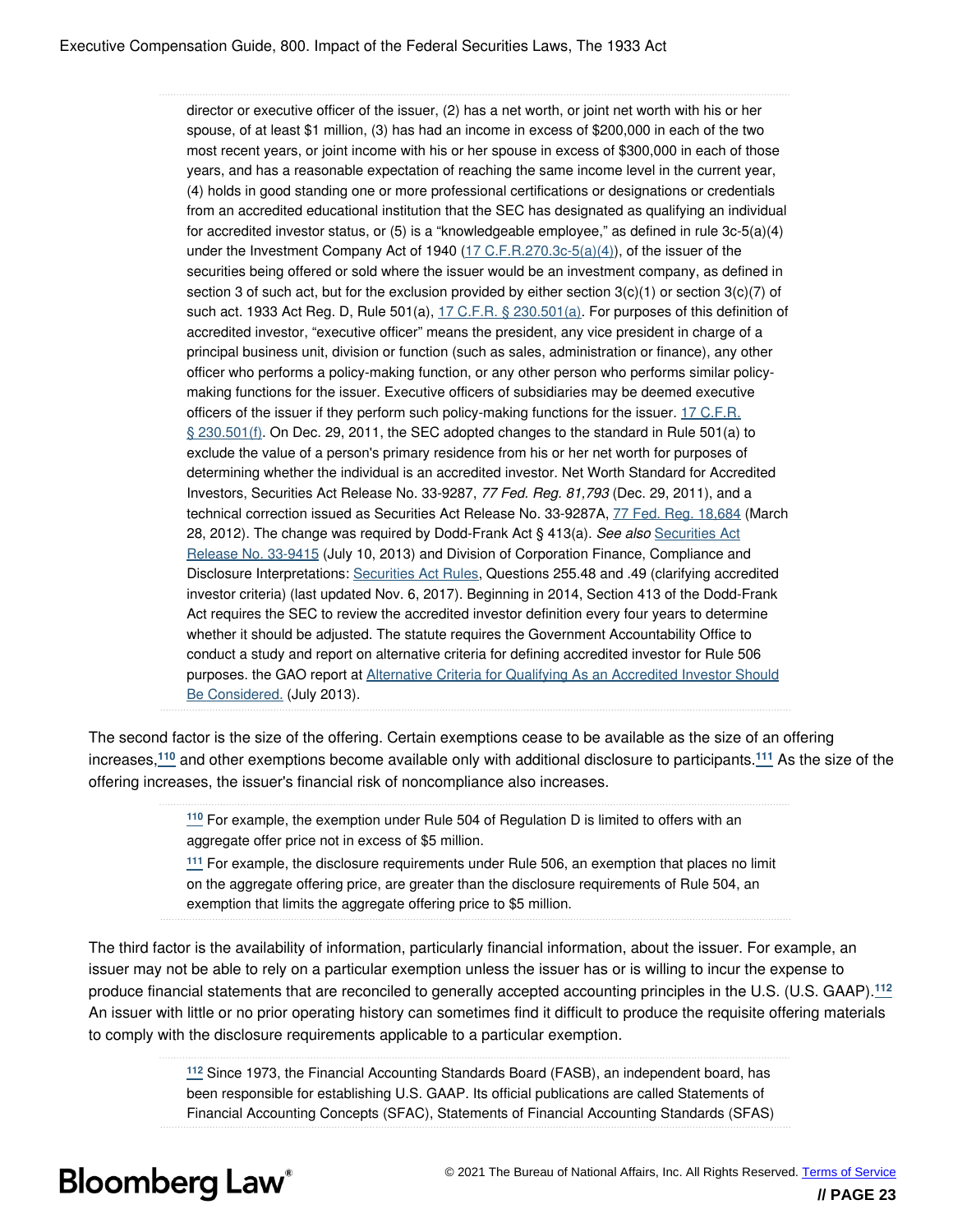(now codified as Accounting Standards Codification Topics (ASC)), and Interpretations of Financial Accounting Standards. Effective March 4, 2008, foreign private issuers may be permitted to produce financial statements in accordance with International Financial Reporting Standards (IFRS), as issued by the International Accounting Standards Board (IASB), without reconciliation to U.S. GAAP. *See*, *e.g.*, 1933 Act Reg. E, Rule 701(e)(4), *17 C.F.R. § 701(e)(4)*; Acceptance From Foreign Private Issuers Of Financial Statements Prepared In Accordance With International Financial Reporting Standards Without Reconciliation To U.S. GAAP, Securities Act Release No. 33-8879 (Dec. 21, 2007), [73 Fed. Reg. 986](https://www.bloomberglaw.com/product/bec/document/1?citation=73%20FR%20986&summary=yes#jcite), [1004](https://www.bloomberglaw.com/product/bec/document/1?citation=73%20FR%201004&summary=yes#jcite) (Jan. 4, 2008), § VIII (adopting rules to accept financial statements prepared in accordance with IFRS as issued by the IASB).

Finally, an issuer sometimes structures a securities program to eliminate or delay an offer so that neither registration nor an exemption is needed.

**Example**: Private companies that want to place common stock in the hands of employees sometimes makes outright grants of bonus or restricted stock in reliance on a no sale theory. A company can also grant options that are not exercisable until the issuer otherwise registers the underlying common stock pursuant to an initial public offering, and then use a Form S-8 to register common stock underlying the option grants after the public offering occurs.

The following is an analysis of the principal exemptions available to an issuer seeking to offer and sell issuer securities in connection with compensatory offerings.

#### **.40.10 Private Placement Exemption** —

An offer and sale of securities by an issuer that doesn't involve a public offering is known as a private placement. As discussed below, § 4(2) of the 1933 Act is the statutory basis for such placements and Regulation D of the 1933 Act provides a safe harbor for this exemption. Other forms of private placements that are not in compliance with Regulation D are permissible. For more, see this discussion of Regulation D, below.

#### **.40.10.10 § 4(2)** —

<span id="page-24-1"></span>Section 4(2) of the 1933 Act exempts from registration any transaction that does not involve a public offering. **[113](#page-24-0)** The statute provides no specific limitations or guidelines to assess the availability of the exemption. The two key factors that are used to assess the availability of the exemption are the number and level of sophistication of the offerees and the manner in which the offer occurs or the relationship of the offerees to each other.

#### <span id="page-24-5"></span><span id="page-24-4"></span><span id="page-24-0"></span>**[113](#page-24-1)** [15 U.S.C. § 77d\(2\)](https://www.bloomberglaw.com/product/bec/document/1?citation=15%20USC%2077d(2)&summary=yes#jcite).

The Supreme Court set forth the initial test for identifying a transaction that does not involve a public offering in SEC v. Ralston Purina Co.,<sup>[114](#page-24-2)</sup> holding that the applicability of § 4(2) should "turn on whether the particular class of persons affected needs the protection of the [1933] Act."**[115](#page-24-3)** Explaining that the number of offerees is not determinative as to the availability of § 4(2), "[because] the statute would seem to apply to a 'public offering' whether to few or many,"**[116](#page-25-0)** the Court nevertheless left open the door for the SEC to impose a numerical limit for purposes of investigating exemption claims.**[117](#page-25-1)**

#### <span id="page-24-7"></span><span id="page-24-6"></span><span id="page-24-2"></span>**[114](#page-24-4)** [346 U.S. 119](https://www.bloomberglaw.com/product/bec/document/1?citation=346%20U.S.%20119&summary=yes#jcite) (1953).

<span id="page-24-3"></span>**[115](#page-24-5)** *SEC v. Ralston Purina Co.*, [346 U.S. 125.](https://www.bloomberglaw.com/product/bec/document/1?citation=346%20U.S.%20125&summary=yes#jcite) The Court found that offers made by Ralston Purina over a four-year period to virtually all of its employees were not exempt under § 4(2) because the employees did not have access to the kind of information, which a registration statement would disclose. The Court explained that "[a]n offering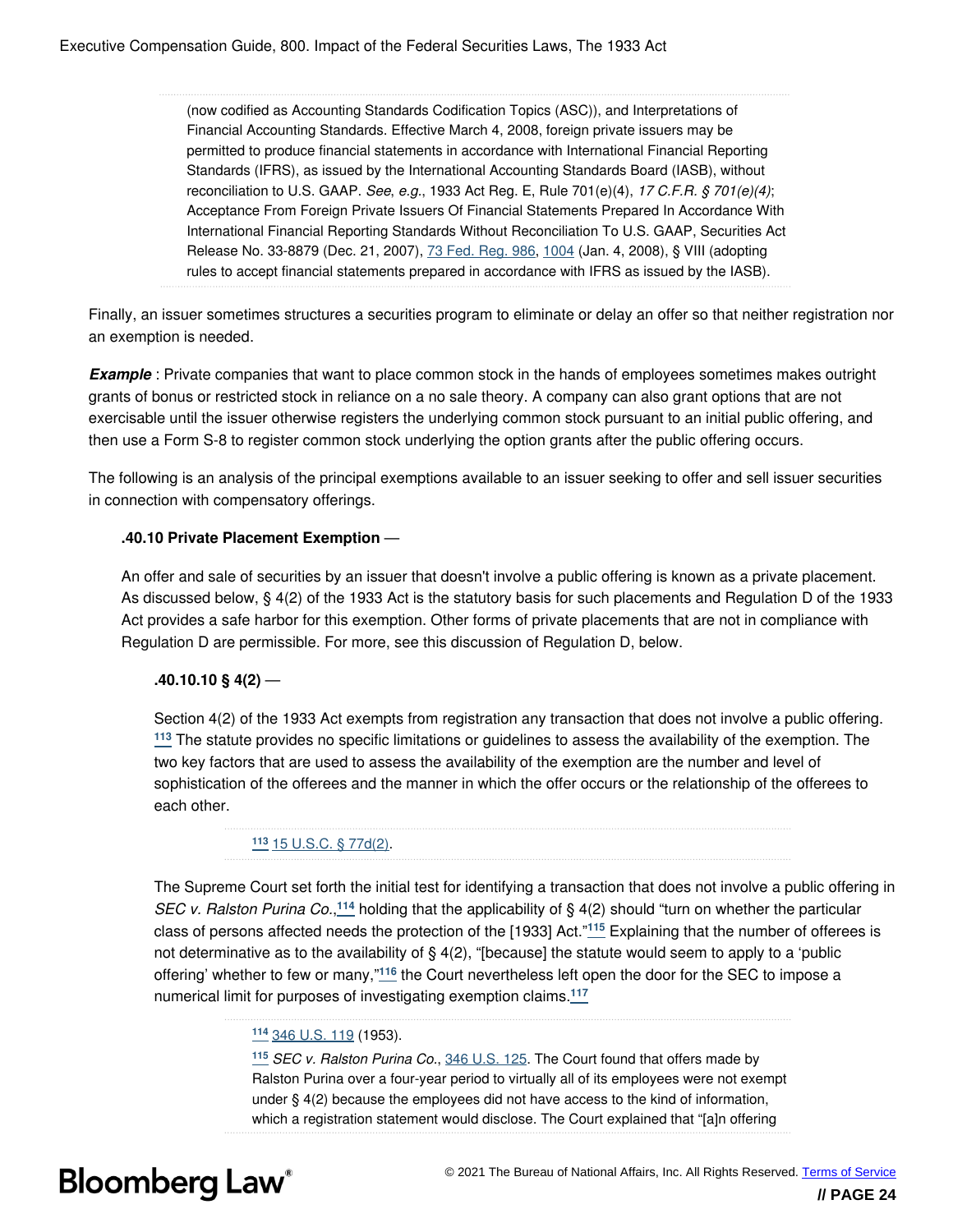to those who are shown to be able to fend for themselves is a transaction 'not involving any public offering.'" *Id.*

<span id="page-25-0"></span>**[116](#page-24-6)** *SEC v. Ralson Purina Co.* [346 U.S. 125](https://www.bloomberglaw.com/product/bec/document/1?citation=346%20U.S.%20125&summary=yes#jcite)

<span id="page-25-6"></span><span id="page-25-5"></span><span id="page-25-1"></span>**[117](#page-24-7)** Nonpublic Offering Exemption, Securities Act Release No. 33-4552 (Nov. 6, 1962) (stating that (1) the number of persons to whom the offering is extended is relevant only to the question of whether they have the requisite association with and knowledge of the issuer to make the exemption available, and (2) an offering restricted to key employees may not qualify for the exemption).

The U.S. Court of Appeals for the Fifth Circuit has developed a more detailed four-factor test to determine the availability of a § 4(2) exemption. In *Doran v. Petroleum Management Corp.*, **[118](#page-25-2)** the court identified the following relevant factors: "(i) the number of offerees and their relationship to each other and the issuer, (ii) the number of units offered, (iii) the size of the offering and (iv) the manner of the offering."**[119](#page-25-3)** Of these factors, the court found the first to be the most critical because the likelihood of an offering being public is increased with the number of offerees. The court reasoned that, in an offering to a large number of offerees, the offerees cannot have a relationship with each other; thus, the issuer would make available to them information that would otherwise be available through a registration statement. While expanding "availability of information" to mean either disclosure of or effective access to such information, the court cautioned that, when relying on an offeree's access to information to support the exemption, the offeree's sophistication and relationship with the issuer become critical.**[120](#page-25-4)**

> <span id="page-25-7"></span><span id="page-25-3"></span><span id="page-25-2"></span>**[118](#page-25-5)** [545 F.2d 893](https://www.bloomberglaw.com/product/bec/document/1?citation=545%20F.2d%20893&summary=yes#jcite) (5th Cir. 1977), *appeal after remand*, [576 F.2d 91](https://www.bloomberglaw.com/product/bec/document/1?citation=576%20F.2d%2091&summary=yes#jcite) (5th Cir. 1978). **[119](#page-25-6)** *Doran v. Petroleum Mgmt. Corp.*, [545 F.2d 900.](https://www.bloomberglaw.com/product/bec/document/1?citation=545%20F.2d%20900&summary=yes#jcite) In *Doran*, the Fifth Circuit reversed the district court's holding that an offer and sale of a limited partnership interest in an oil-drilling venture to four investors, at least one of whom was a sophisticated investor, was a private placement.

> <span id="page-25-4"></span>**[120](#page-25-7)** *Doran v. Petroleum Mgmt. Corp.*, [545 F.2d 893,](https://www.bloomberglaw.com/product/bec/document/1?citation=545%20F.2d%20893&summary=yes#jcite) [905-06](https://www.bloomberglaw.com/product/bec/document/1?citation=545%20F.2d%20905&summary=yes#jcite) (citing *Gilligan*, *Will & Co. v. SEC*, [267 F.2d 461](https://www.bloomberglaw.com/product/bec/document/1?citation=267%20F.2d%20461&summary=yes#jcite) (2d Cir. 1959)). The court focused on (1) the offerees' relationship to the issuer, because a close relationship with the issuer may indicate access to information, and (2) sophistication of the offerees, because sophistication is not a substitute for access to information. *See id.* at 902-03. The court reasoned that "access" means a relationship based on factors such as employment, family, or economic bargaining power that enabled an offeree to obtain access to information that registration would disclose. *See id.* at 903. A § 4(2) exemption does not require a privileged or insider relationship between an issuer and offeree. *See SEC v. Spence & Green Chem. Co.*, [612 F.2d 896,](https://www.bloomberglaw.com/product/bec/document/1?citation=612%20F.2d%20896&summary=yes#jcite) 1 EXC 443 (5th Cir. 1980), *cert. denied*, [449 U.S.](https://www.bloomberglaw.com/product/bec/document/1?citation=449%20U.S.%201082&summary=yes#jcite) [1082](https://www.bloomberglaw.com/product/bec/document/1?citation=449%20U.S.%201082&summary=yes#jcite) (1981) (finding that an offer to 1100 shareholders was not exempt under § 4(2) because they didn't have a special relationship with the issuer that allowed them realistic access to the necessary information).

The *Doran* factors have, for the most part, become the standard to determine the availability of the § 4(2) exemption. Courts in other circuits have followed the reasoning set forth in the *Doran* line of cases, even if not explicitly using the four-factor test.**[121](#page-25-8)** Even though the *Doran* court didn't devote much attention to the number of units offered and size of the offering,**[122](#page-26-0)** an issuer shouldn't assume that the SEC will take the same position. The SEC has indicated that the size of an offering may raise questions as to whether it can be exempt under § 4(2).**[123](#page-26-1)**

> <span id="page-25-11"></span><span id="page-25-10"></span><span id="page-25-9"></span><span id="page-25-8"></span>**[121](#page-25-9)** *See*, *e.g.*, *United States v. Arutunoff*, [1 F.3d 1112](https://www.bloomberglaw.com/product/bec/document/1?citation=1%20F.3d%201112&summary=yes#jcite) (10th Cir. 1993), *cert. denied sub nom. DeVries v. United States*, [510 U.S. 1017](https://www.bloomberglaw.com/product/bec/document/1?citation=510%20U.S.%201017&summary=yes#jcite) (1993) (relying on *Doran* to find that a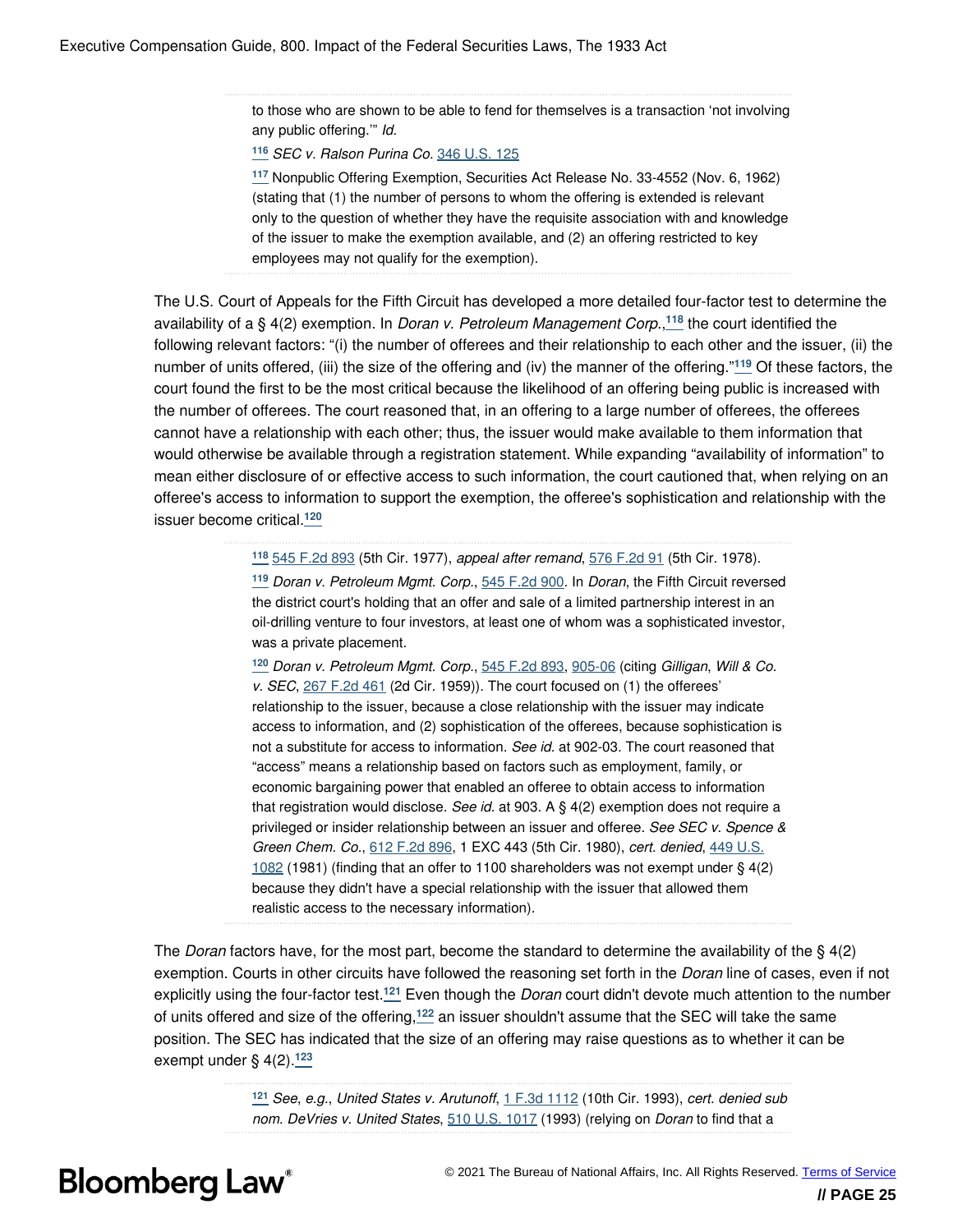jury couldn't conclude that a pyramid scheme involving 100 potential investors was not exempt under § 4(2)); *Mark v. FSC Sec. Corp.*, [870 F.2d 331](https://www.bloomberglaw.com/product/bec/document/1?citation=870%20F.2d%20331&summary=yes#jcite) (6th Cir. 1989) (relying on *Doran* to find that an offer to 28 diverse investors that lived in 12 different states was not exempt under § 4(2)); *Van Dyke v. Coburn Enter. Inc.*, [873 F.2d 1094](https://www.bloomberglaw.com/product/bec/document/1?citation=873%20F.2d%201094&summary=yes#jcite) (8th Cir. 1989) (finding that an offer and sale by an issuer to 12 potential offerees was not a public offering because the investors had access to the necessary information, even if it was not furnished to them by the issuer); *Western Fed. Corp. v. Erickson*, [739 F.2d](https://www.bloomberglaw.com/product/bec/document/1?citation=739%20F.2d%201439&summary=yes#jcite) [1439](https://www.bloomberglaw.com/product/bec/document/1?citation=739%20F.2d%201439&summary=yes#jcite) (9th Cir. 1984) (relying on *Doran* to find that an offer to 66 offerees was not exempt under § 4(2) because the requisite relationships didn't exist between the issuer and all of the offerees).

<span id="page-26-0"></span>**[122](#page-25-10)** The court merely noted that the offering involved a small number of units and relatively modest financial stakes. [545 F.2d 900.](https://www.bloomberglaw.com/product/bec/document/1?citation=545%20F.2d%20900&summary=yes#jcite)

<span id="page-26-4"></span><span id="page-26-1"></span>**[123](#page-25-11)** Securities Act Release No. 33-4552 (Nov. 6, 1962).

An issuer relying on the § 4(2) exemption for an offering can make a subsequent public or registered offering without the need to integrate the two.**[124](#page-26-2)** Integration is the doctrine that requires an issuer to treat multiple offerings as a single offering for the purpose of determining whether the registration requirements of the 1933 Act apply.**[125](#page-26-3)** Whether two offerings should be integrated is based on consideration of the following factors:

> <span id="page-26-5"></span><span id="page-26-2"></span>**[124](#page-26-4)** 1933 Act Rule 152, [17 C.F.R. § 230.152](https://www.bloomberglaw.com/product/bec/document/1?citation=17%20CFR%20230.152&summary=yes#jcite). Rule 152, which provides a safe harbor from integration for § 4(2) offerings, states: "The phrase 'transactions by an issuer not involving any public offering' in section 4(2) shall be deemed to apply to transactions not involving any public offering at the time of said transactions although subsequently thereto the issuer decides to make a public offering and/or files a registration statement."

<span id="page-26-3"></span>**[125](#page-26-5)** The Regulation of Securities Offerings, Securities Act Release No. 33-7606A, at § X(A) (Nov. 17, 1998).

- whether the sales are part of a single plan of financing;
- whether the sales involve issuance of the same class of securities;
- whether the sales have been made at or about the same time;
- whether the same type of consideration is received; and
- whether the sales are made for the same general purpose.**[126](#page-26-6)**

<span id="page-26-7"></span><span id="page-26-6"></span>**[126](#page-26-7)** *See SEC v. Murphy*, [626 F.2d 633](https://www.bloomberglaw.com/product/bec/document/1?citation=626%20F.2d%20633&summary=yes#jcite), [645-46](https://www.bloomberglaw.com/product/bec/document/1?citation=626%20F.2d%20645&summary=yes#jcite) (9th Cir. 1980); Securities Act Release 33-4552 (Nov. 6, 1962).

Section 4(2) is deemed to apply to the transaction that did not involve a public offering at the time it was made.

Securities sold in reliance on § 4(2) are considered "restricted securities" and can be resold in the U.S. only pursuant to an effective registration statement or an exemption from registration**[127](#page-26-8)** or in reliance on the safe harbor in Rule 144, which is discussed later in this chapter.

<span id="page-26-9"></span><span id="page-26-8"></span>**[127](#page-26-9)** Rule 502(d), [17 C.F.R. § 230.502\(d\)](https://www.bloomberglaw.com/product/bec/document/1?citation=17%20CFR%20230.502(d)&summary=yes#jcite).

**.40.10.20 Rule 506 of Regulation D** —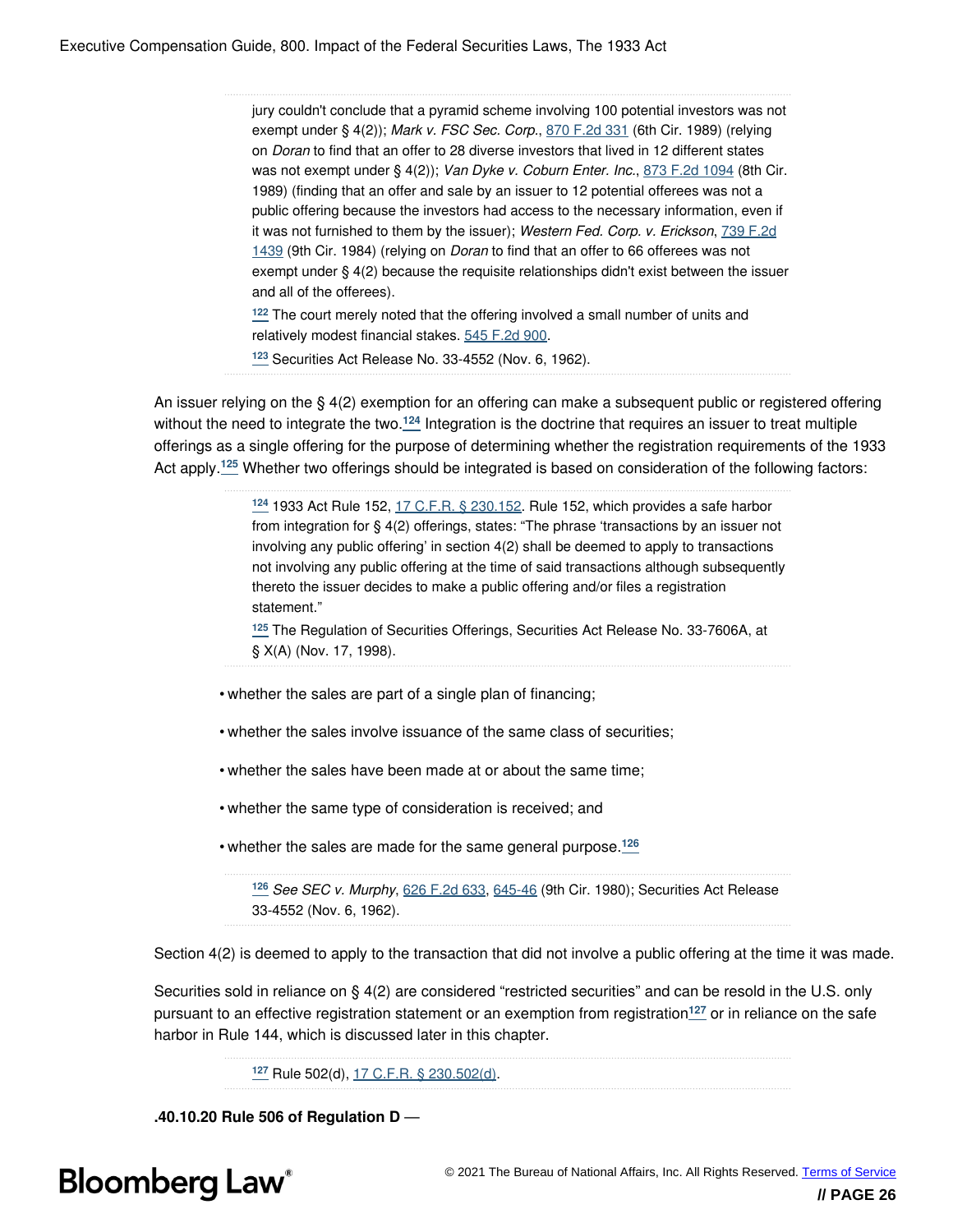Issuers of compensatory equity can rely on Rule 506 of Regulation D, a safe harbor for transactions deemed exempt under § 4(2) of the 1933 Act.**[128](#page-27-0)** Rule 506 places no limit on the aggregate offering price**[129](#page-27-1)** but does limit the number of purchasers (rather than the number of offerees).

> <span id="page-27-3"></span><span id="page-27-2"></span><span id="page-27-0"></span>**[128](#page-27-2)** Revision of Certain Exemptions from Registration for Transactions Involving Limited Offer and Sales, Securities Act Release No. 33-6389 (March 8, 1982). Rule 506 was effective as of April 15, 1982, replacing Rule 146. *See* Securities Act Release No. 33- 6389, at \*1 (March 8, 1982). Regulation D, the private placement exemption adopted by the SEC in response to passage of the Small Business Investment Incentive Act of 1980, comprises Rules 501 through 508. *See* Securities Act Release No. 33-6389, § I and § II(A), at \*2(March 8, 1982). Rules 501 through 503, 507, and 508 consist of definitions and conditions that apply to Rule 506 (and to offerings under Rule 504). **[129](#page-27-3)** "Aggregate offering price" means the sum of all cash, services, property, notes, cancellation of debt, or other consideration to be received by an issuer for the issuance of securities. Rule 501(c) of Regulation D, [17 C.F.R. § 230.501\(c\),](https://www.bloomberglaw.com/product/bec/document/1?citation=17%20CFR%20230.501(c)&summary=yes#jcite) for the full definition.

<span id="page-27-1"></span>Rule 506 exempts an offer and sale to 35 or fewer purchasers, excluding any purchasers who are accredited investors or otherwise excludable under the rule,**[130](#page-27-4)** with each purchaser, alone or with a purchaser representative, meeting the requisite sophistication standard. This standard requires that a purchaser, or their representative, have sufficient knowledge and experience in financial and business matters to evaluate the merits and risks of an investment or that the issuer reasonably believe, immediately before the sale, that the purchaser can satisfy the standard.**[131](#page-27-5)** The purchaser representative both expands the universe of eligible participants in a Rule 506 offering to unsophisticated purchasers, and ensures that purchasers will have access to the knowledge and experience necessary for an informed investment decision.

> <span id="page-27-7"></span><span id="page-27-6"></span><span id="page-27-4"></span>**[130](#page-27-6)** Rule 506(b)(2)(i), [17 C.F.R. § 230.506\(b\)\(2\)\(i\)](https://www.bloomberglaw.com/product/bec/document/1?citation=17%20CFR%20230.506(b)(2)(i)&summary=yes#jcite). In addition to accredited investors, certain other purchasers are excluded, including (1) relatives, spouse, or any relative of a spouse who has the same address as the purchaser; (2) any trust in which the purchaser and any of the persons specified in clauses (1) or (3) have more than a 50% beneficial interest; and (3) any corporation or other organization of which a purchaser and persons specified in clauses (1) or (2) collectively are beneficial owners of more than 50% of the equity securities or equity interests. [17 C.F.R. § 230.501\(e\).](https://www.bloomberglaw.com/product/bec/document/1?citation=17%20CFR%20230.501(e)&summary=yes#jcite)

<span id="page-27-5"></span>**[131](#page-27-7)** A purchaser representative is an individual who acts on behalf of or with one or more nonaccredited investors in evaluating a proposed investment. To be a purchaser representative, an individual must satisfy all of the requirements set forth in Rule 501(h) or the issuer must reasonably believe that the individual satisfies all of the criteria. A purchaser may have more than one purchaser representative. [17 C.F.R.](https://www.bloomberglaw.com/product/bec/document/1?citation=17%20CFR%20230.506(b)(2)(ii)&summary=yes#jcite) [§ 230.506\(b\)\(2\)\(ii\)](https://www.bloomberglaw.com/product/bec/document/1?citation=17%20CFR%20230.506(b)(2)(ii)&summary=yes#jcite).

<span id="page-27-10"></span>Under Rule 506, the required disclosure of financial and nonfinancial information can be extensive. Nonaccredited investors participating in an offering under Rule 506 must receive certain disclosure regarding the issuer, the nature of which is determined by the issuer's status under the 1934 Act and the size of the offering.**[132](#page-27-8)** However, if the offering is limited to accredited investors, no specific disclosure is required, regardless of the aggregate offering price.**[133](#page-27-9)** Where an offering includes both accredited and nonaccredited investors, the SEC recommends that an issuer provide to accredited investors all disclosures provided to nonaccredited investors to ensure compliance with the general antifraud provisions of the 1934 Act.**[134](#page-28-0)**

<span id="page-27-11"></span><span id="page-27-8"></span>**[132](#page-27-10)** [17 C.F.R. § 230.502\(b\)\(2\)](https://www.bloomberglaw.com/product/bec/document/1?citation=17%20CFR%20230.502(b)(2)&summary=yes#jcite).

<span id="page-27-12"></span><span id="page-27-9"></span>**[133](#page-27-11)** [17 C.F.R. § 230.502\(b\)\(1\)](https://www.bloomberglaw.com/product/bec/document/1?citation=17%20CFR%20230.502(b)(1)&summary=yes#jcite). Nevertheless, an issuer should disclose information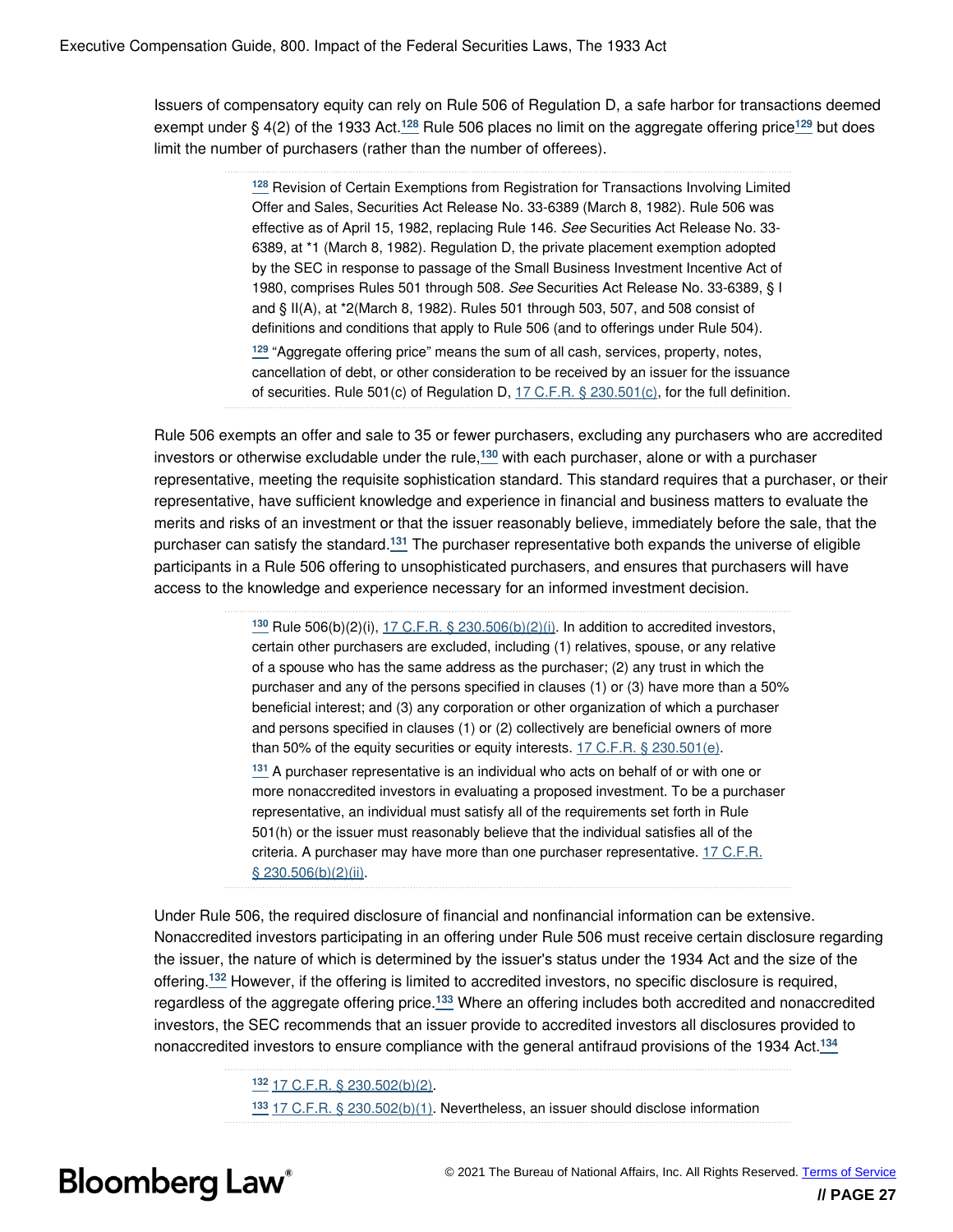necessary to satisfy the general antifraud provisions of the 1934 Act. Such disclosure should provide employees with both the details of the investment available to them and the consequences of investment, as well as information about the issuer's business and financial results that are relevant to an investment decision.

<span id="page-28-8"></span><span id="page-28-7"></span><span id="page-28-0"></span>**[134](#page-27-12)** Note, Rule 502(b)(1), [17 C.F.R. § 230.502\(b\)\(1\)](https://www.bloomberglaw.com/product/bec/document/1?citation=17%20CFR%20230.502(b)(1)&summary=yes#jcite).

Where the issuer is not a public reporting company under the 1934 Act, the financial information required to be provided to nonaccredited investors increases as the aggregate offering price of the offering increases.**[135](#page-28-1)** In offerings over \$7.5 million, the issuer must furnish the information required on a registration statement that the issuer is entitled to use, with certain limited exceptions to the information that must be audited.**[136](#page-28-2)** If the offering is up to \$7.5 million, the issuer must provide the financial information required on Form S-1 for smaller reporting companies, with certain limited exceptions to the information that must be audited.**[137](#page-28-3)** If the offering is up to \$2 million, the issuer must provide the information required in Article 8 of Regulation S-X, except that only the issuer's balance sheet must be audited.**[138](#page-28-4)** An issuer that is a foreign private issuer eligible to use Form 20-F must disclose the information required on a registration statement that it is eligible to use.**[139](#page-28-5)** The nonfinancial disclosure for the issuer consists of either the information required in Part II of Form 1-A or the same kind of information required in Part I of any registration statement available to the issuer.**[140](#page-28-6)**

> <span id="page-28-12"></span><span id="page-28-11"></span><span id="page-28-10"></span><span id="page-28-9"></span><span id="page-28-4"></span><span id="page-28-3"></span><span id="page-28-2"></span><span id="page-28-1"></span>**[135](#page-28-7)** [17 C.F.R. § 230.502\(b\)\(2\)](https://www.bloomberglaw.com/product/bec/document/1?citation=17%20CFR%20230.502(b)(2)&summary=yes#jcite). Disclosure must be furnished only to the extent material to an understanding of the issuer, its business, and the securities being offered. [17](https://www.bloomberglaw.com/product/bec/document/1?citation=17%20CFR%20230.502(b)(2)(i)&summary=yes#jcite) [C.F.R. § 230.502\(b\)\(2\)\(i\).](https://www.bloomberglaw.com/product/bec/document/1?citation=17%20CFR%20230.502(b)(2)(i)&summary=yes#jcite) **[136](#page-28-8)** [17 C.F.R. § 230.502\(b\)\(2\)\(i\)\(B\)\(3\)](https://www.bloomberglaw.com/product/bec/document/1?citation=17%20CFR%20230.502(b)(2)(i)(b)(3)&summary=yes#jcite). **[137](#page-28-9)** [17 C.F.R. § 230.502\(b\)\(2\)\(i\)\(B\)\(2\)](https://www.bloomberglaw.com/product/bec/document/1?citation=17%20CFR%20230.502(b)(2)(i)(b)(2)&summary=yes#jcite). **[138](#page-28-10)** [17 C.F.R. § 230.502\(b\)\(2\)\(i\)\(B\)\(1\)](https://www.bloomberglaw.com/product/bec/document/1?citation=17%20CFR%20230.502(b)(2)(i)(b)(1)&summary=yes#jcite). § 210.8-01 through § 210.8-08 of Regulation S-X; Securities Act Release No. 33-8876 (Dec. 19, 2007), [73 Fed.Reg. 934](https://www.bloomberglaw.com/product/bec/document/1?citation=73%20FR%20934&summary=yes#jcite), [953 through](https://www.bloomberglaw.com/product/bec/document/1?citation=73%20FR%20953&summary=yes#jcite) [956](https://www.bloomberglaw.com/product/bec/document/1?citation=73%20FR%20953&summary=yes#jcite). **[139](#page-28-11)** *17 C.F.R. § 1230.502(b)(2)(i)(C)*. **[140](#page-28-12)** [17 C.F.R. § 230.502\(b\)\(2\)\(i\)\(A\)](https://www.bloomberglaw.com/product/bec/document/1?citation=17%20CFR%20230.502(b)(2)(i)(a)&summary=yes#jcite). To rely on Form 1-A, the issuer must be eligible to use Regulation A. *Id.*

<span id="page-28-6"></span><span id="page-28-5"></span>Where the issuer is a public reporting company under the 1934 Act, the size of the offering does not affect the required disclosure to nonaccredited investors. This type of issuer must disclose its annual report and proxy for the most recent fiscal year and the information contained in any report or document that the issuer is required to file under §§ 13(a), 14(a), and 15(d) of the 1934 Act subsequent to the filing of the annual report and include a brief discussion of securities being offered, and use of proceeds from the sale and material changes in the issuer's affairs that are not discussed in other documents furnished.**[141](#page-28-13)**

#### <span id="page-28-17"></span><span id="page-28-16"></span><span id="page-28-15"></span><span id="page-28-14"></span><span id="page-28-13"></span>**[141](#page-28-14)** [17 C.F.R. § 230.502\(b\)\(2\)\(ii\)](https://www.bloomberglaw.com/product/bec/document/1?citation=17%20CFR%20230.502(b)(2)(ii)&summary=yes#jcite).

Apart from the disclosure described above, all issuers must disclose a significant amount of additional information, regardless of whether they are reporting companies. This disclosure includes advising investors that they have the opportunity to ask questions and to receive and review printed materials.**[142](#page-29-0)** The issuer also must electronically file a Form D with the SEC no later than 15 calendar days, or the next business day if the 15th day falls on a Saturday, Sunday, or holiday, after the first sale of securities in reliance on Regulation D.**[143](#page-29-1)** With respect to stock option plans, this filing can be made after the grant of options but no later than 15 days after the exercise of the first option, which may be administratively more convenient for the issuer. The Form D may be filed prior to the first sale.<sup>[144](#page-29-2)</sup>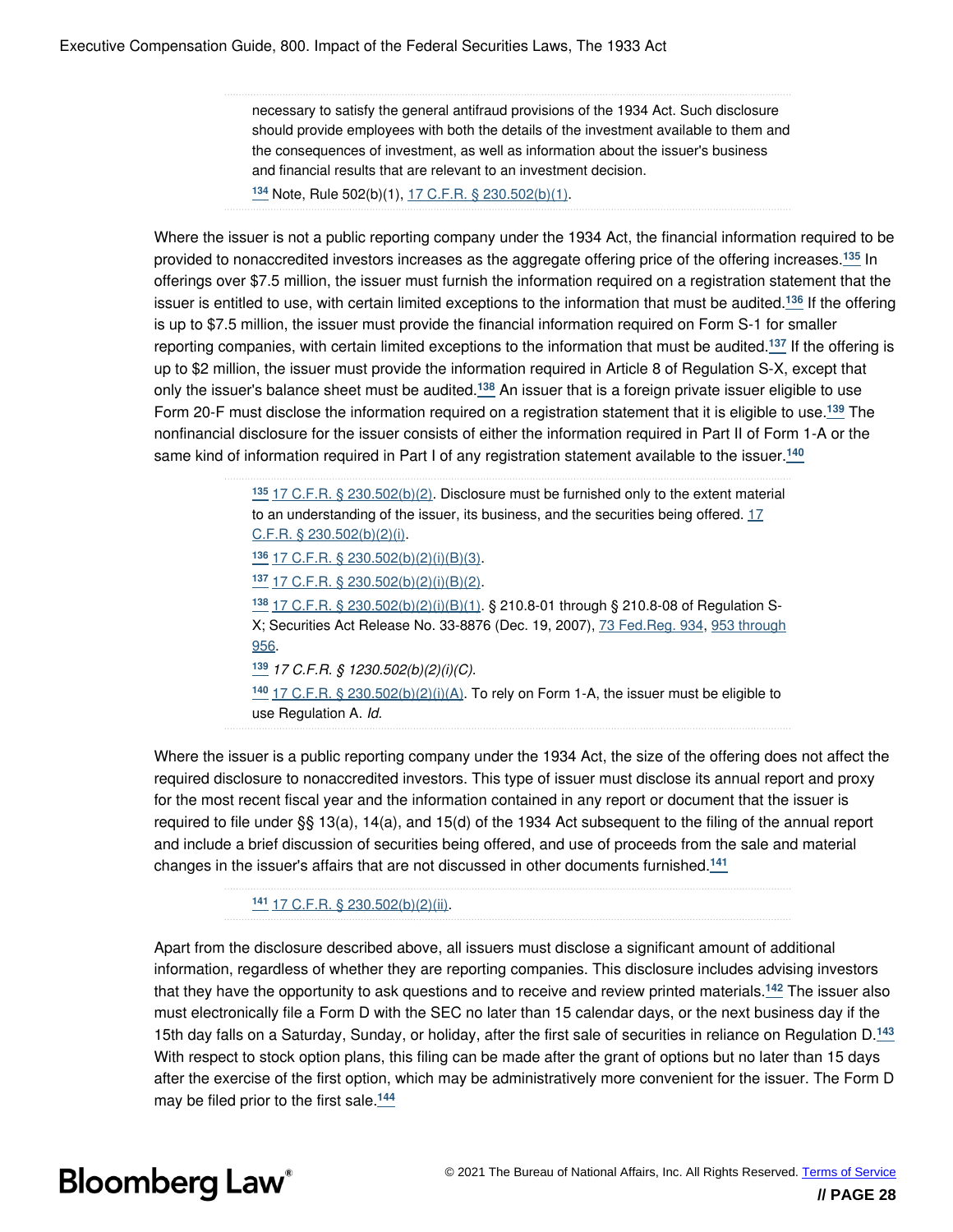<span id="page-29-1"></span><span id="page-29-0"></span>**[142](#page-28-15)** The additional disclosures required are, in summary: (1) certain exhibits filed as part of issuer's registration statement or report; (2) if the employee is not an accredited investor, a summary of material information provided to accredited investors by the issuer; (3) answers to the employees' questions about the terms and conditions of the offer; (4) if the offer is in connection with a business combination or exchange offer, information about terms or arrangements that are materially different from those for other security holders; and (5) information on limitations on resale. **[143](#page-28-16)** Rule 503, [17 C.F.R. § 230.503](https://www.bloomberglaw.com/product/bec/document/1?citation=17%20CFR%20230.503&summary=yes#jcite). One copy must be signed manually by an authorized agent of the issuer. [17 C.F.R. § 230.503\(b\).](https://www.bloomberglaw.com/product/bec/document/1?citation=17%20CFR%20230.503(b)&summary=yes#jcite) *See generally* Electronic Filing and Revision of Form D, Securities Act Release No. 33-8891 (Feb. 6, 2008), [73 Fed.](https://www.bloomberglaw.com/product/bec/document/1?citation=73%20FR%2010592&summary=yes#jcite) [Reg. 10,592](https://www.bloomberglaw.com/product/bec/document/1?citation=73%20FR%2010592&summary=yes#jcite) (Feb. 27, 2008). An issuer that fails to comply with Rule 503 may be enjoined by a court from using Rule 506. Rule 507(a), [17 C.F.R. § 230.507\(a\)](https://www.bloomberglaw.com/product/bec/document/1?citation=17%20CFR%20230.507(a)&summary=yes#jcite). **[144](#page-28-17)** Securities and Exchange Commission, Division of Corporation Finance, Compliance and Disclosure Interpretations: [Securities Act Forms](http://www.sec.gov/divisions/corpfin/guidance/safinterp.htm) § 130.12 (Feb. 27,

<span id="page-29-7"></span><span id="page-29-2"></span>2009) (noting an issuer that has submitted a Form D indicating a sale has yet to occur is not required to file an amendment solely to reflect the first sale).

<span id="page-29-8"></span>Offers under Rule 506 are subject to the general terms and conditions of Regulation D regarding integration and solicitation.**[145](#page-29-3)** Rule 506 offers are generally not integrated with any other Regulation D offer made more than six months before or six months after the Rule 506 offering. Offers and sales under employee benefit plans are disregarded when determining whether there has been a cessation of offers and sales for a period of six months.**[146](#page-29-4)** If an issuer makes two offers under Regulation D during a six-month period, integration is not automatic. Rather, the issuer must first determine whether the securities offered are of a same or similar class as those offered or sold under Rule 506, using the five factors outlined in Rule 502(a).**[147](#page-29-5)** Notwithstanding these factors, two offers under Rule 506 made within a six-month period solely to accredited investors should not jeopardize the exemption for either one, as Rule 506 doesn't limit the aggregate offering price or the number of purchasers if they are all accredited investors.**[148](#page-29-6)**

> <span id="page-29-10"></span><span id="page-29-9"></span><span id="page-29-3"></span>**[145](#page-29-7)** [17 C.F.R. § 230.502](https://www.bloomberglaw.com/product/bec/document/1?citation=17%20CFR%20230.502&summary=yes#jcite). Rule 508 of Regulation D sets forth the circumstances under which a failure to comply with the terms and conditions of Rule 506 will not result in the loss of the exemption. On July 10, 2013, the SEC adopted a final rule that removed the general solicitation ban from certain Rule 506 offerings in which sales of securities are limited to accredited investors and the issuer takes reasonable steps to verify that the purchasers are accredited investors. The existing provisions of Rule 506 that apply to offerings without general solicitation or advertising weren't affected by the change. The final rule also amended Form D.

#### <span id="page-29-4"></span>**[146](#page-29-8)** [17 C.F.R. § 230.502\(a\)](https://www.bloomberglaw.com/product/bec/document/1?citation=17%20CFR%20230.502(a)&summary=yes#jcite)

<span id="page-29-5"></span>**[147](#page-29-9)** Rule 502(a) adopts the factors applicable to § 4(2). For more on these factors, see the discussion at  $\S$  4(2).

<span id="page-29-6"></span>**[148](#page-29-10)** Rule 155(b) provides a safe harbor to allow issuers to switch from an abandoned private offering to a registered public offering. To qualify for the safe harbor, the private offering must satisfy the relevant exemption under § 4(2) or Rule 506. The safe harbor eliminates concerns that the abandoned private offering and registered offering would be integrated, which would cause the private placement pre-filing offers to be deemed gun-jumping violations in connection with the registered offering. Switches from an abandoned registered public offering to a private offering are also covered by Rule 155(b). Integration of Abandoned Offerings, Securities Act Release No. 33-7943 (Jan. 26, 2001).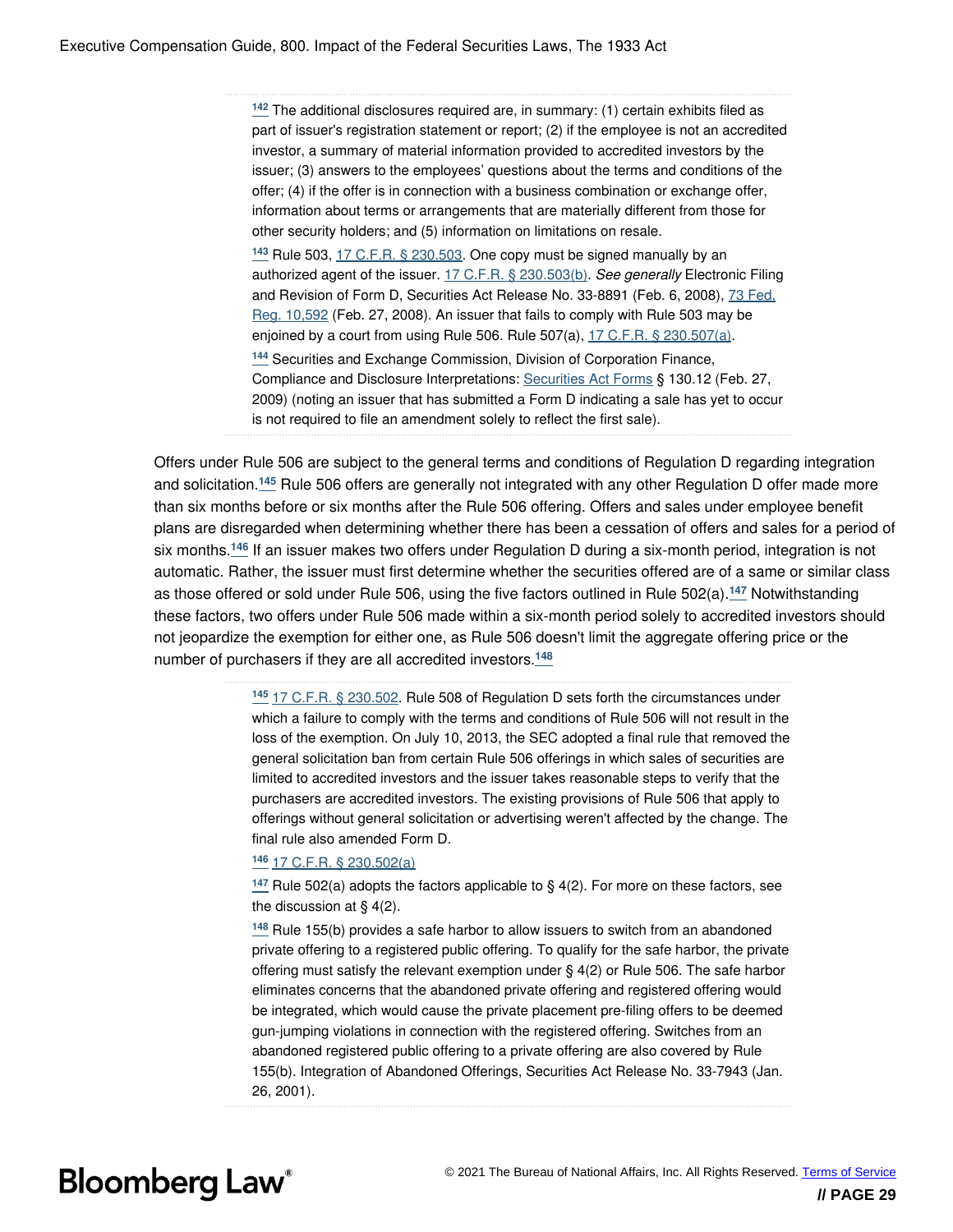Other Regulation D provisions regarding resale and the filing of notices apply to offerings under Rule 506. Securities sold in reliance on Rule 506 are considered restricted securities and can be resold in the U.S. only pursuant to an effective registration statement, an exemption from registration,**[149](#page-30-0)** or in reliance on Rule 144.

> <span id="page-30-1"></span><span id="page-30-0"></span>**[149](#page-30-1)** [17 C.F.R. § 230.502\(d\)](https://www.bloomberglaw.com/product/bec/document/1?citation=17%20CFR%20230.502(d)&summary=yes#jcite). This rule also instructs the issuer on what steps to take to ensure that the purchasers in the offering are not underwriters.

#### **.40.10.30 Small Offerings under Rules 504 Regulation D** —

For offerings with an aggregate offering price that doesn't exceed \$5 million, the 1933 Act provides exemptions, on the theory that registration of such offerings generally isn't necessary for protection of the public interest due to the small amount of securities involved or the limited character of the offer.**[150](#page-30-2)** These exemptions are available under Rule 504 of Regulation D, which are discussed below.**[151](#page-30-3)**

> <span id="page-30-5"></span><span id="page-30-4"></span><span id="page-30-2"></span>**[150](#page-30-4)** 1933 Act § 3(b), [15 U.S.C. § 77c\(b\)](https://www.bloomberglaw.com/product/bec/document/1?citation=15%20USC%2077c(b)&summary=yes#jcite); Securities Act Release No. 33-6188 (Feb. 1, 1980). The statute limits exemptions under § 3(b) to offers with an aggregate amount that doesn't exceed \$5 million.

<span id="page-30-3"></span>**[151](#page-30-5)** Rule 504 was amended as of Jan. 20, 2017, to increase the aggregate amount of securities that may be offered and sold under the rule to \$5 million per twelve-month period and to disqualify certain bad actors, under terms substantially similar to those found in Rule 506, from participating in Rule 504 offerings. Exemptions to Facilitate Intrastate and Regional Securities Offerings, [81 Fed. Reg. 83,494](https://www.bloomberglaw.com/product/bec/document/1?citation=81%20FR%2083494&summary=yes#jcite) (Nov. 21, 2016) (codified in relevant part at [17 C.F.R. pt. 230](https://www.bloomberglaw.com/product/bec/document/1?citation=17%20CFR%20230&summary=yes#jcite)). Rule 505 was repealed as the Rule 504 amendments rendered it largely redundant. *Id.*

Although Rule 504 of Regulation D differs from Rule 506 in the aggregate size of the offering, it is subject to many of the same terms and conditions of Regulation D. The aggregate offering price under Rule 504 cannot exceed \$5 million, less the aggregate offering price for all securities sold within the 12 months before the start of and during the offering under Rule 504 in reliance on any exemption under § 3(b) of the 1933 Act or in violation of  $\S$  5(a)  $\frac{152}{152}$  $\frac{152}{152}$  $\frac{152}{152}$ 

<span id="page-30-7"></span><span id="page-30-6"></span>**[152](#page-30-7)** Rule 504(b)(2), [17 C.F.R. § 230.504\(b\)\(2\)](https://www.bloomberglaw.com/product/bec/document/1?citation=17%20CFR%20230.504(b)(2)&summary=yes#jcite).

**Example**: If an issuer sells securities worth \$1 million on June 1, 2017, under Rule 504 and then commences an offering under Rule 504 on Dec. 1, 2017, it may sell no more than an additional \$4 million of securities under such offering, and the issuer cannot sell any additional securities under Rule 504 until Dec. 1, 2018.**[153](#page-30-8)**

<span id="page-30-11"></span><span id="page-30-9"></span><span id="page-30-8"></span>**[153](#page-30-9)** Note 1, Rule 504(b)(2), [17 C.F.R. § 230.504\(b\)\(2\).](https://www.bloomberglaw.com/product/bec/document/1?citation=17%20CFR%20230.504(b)(2)&summary=yes#jcite)

The number of investors that may participate in the offering under Rule 504 is unlimited. An issuer is not required to provide disclosure to purchasers,**[154](#page-30-10)** although providing disclosure is usually advisable to comply with the general anti-fraud provisions of the 1934 Act. However, the SEC does prohibit use of Rule 504 by certain issuers. To rely on Rule 504, an issuer cannot be: (1) subject to the reporting requirements of § 13 or § 15(d) of the 1934 Act; (2) an investment company; or (3) a development stage company that either has no specific business plan or purpose, or has indicated that its business plan is to engage in a transaction with an unidentified company or other person.**[155](#page-31-0)**

> <span id="page-30-12"></span><span id="page-30-10"></span>**[154](#page-30-11)** [17 C.F.R. § 230.504\(b\)\(1\)](https://www.bloomberglaw.com/product/bec/document/1?citation=17%20CFR%20230.504(b)(1)&summary=yes#jcite) (stating that the provisions of Rule 502(b) regarding disclosure are not applicable to offerings under Rule 504).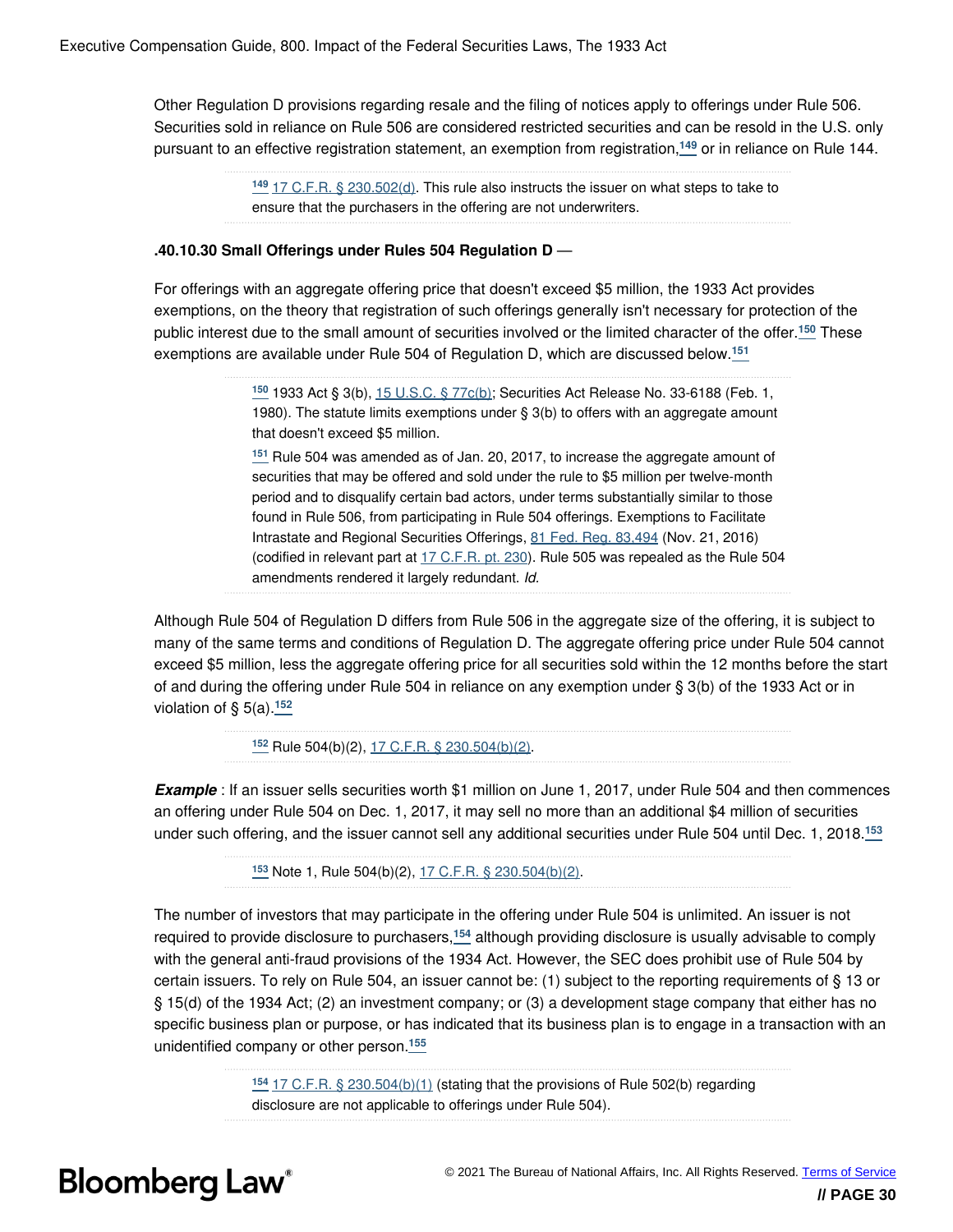<span id="page-31-5"></span><span id="page-31-0"></span>**[155](#page-30-12)** [17 C.F.R. § 230.504\(a\)](https://www.bloomberglaw.com/product/bec/document/1?citation=17%20CFR%20230.504(a)&summary=yes#jcite).

Offers under Rule 504 need not be integrated with any other Regulation D offer that is made more than six months before or six months after such offering.**[156](#page-31-1)** As with a Rule 506 offering, if an issuer makes offers under Rule 504 during a six-month period, integration isn't automatic.**[157](#page-31-2)** An issuer relying on Rule 504 must file a Form D with the SEC no later than 15 days after the first sale of securities.**[158](#page-31-3)** The conditions under which an issuer will be disqualified from relying on the exemption under Rule 504 are substantially the same as those applicable to Rule 506, as described above.**[159](#page-31-4)**

> <span id="page-31-8"></span><span id="page-31-7"></span><span id="page-31-6"></span><span id="page-31-4"></span><span id="page-31-3"></span><span id="page-31-2"></span><span id="page-31-1"></span> [17 C.F.R. § 230.502\(a\)](https://www.bloomberglaw.com/product/bec/document/1?citation=17%20CFR%20230.502(a)&summary=yes#jcite). Offers and sales under an employee benefit plan are disregarded when determining whether integration is required. For more on the integration rules, see the discussion at Regulation D. Rule 503(a), [17 C.F.R. § 230.503\(a\)](https://www.bloomberglaw.com/product/bec/document/1?citation=17%20CFR%20230.503(a)&summary=yes#jcite). Rule 507, [17 C.F.R. § 230.507](https://www.bloomberglaw.com/product/bec/document/1?citation=17%20CFR%20230.507&summary=yes#jcite); Rule 508, [17 C.F.R. § 230.508](https://www.bloomberglaw.com/product/bec/document/1?citation=17%20CFR%20230.508&summary=yes#jcite).

#### **.40.20 Regulation A+** —

Section 3(b)(2) of the 1933 Act, added by § 401(a)(2) of the JOBS Act, requires the SEC to exempt from the registration requirements equity securities, debt securities, and debt securities convertible or exchangeable to equity interests, and guarantees of such securities, if the aggregate offering amount of the securities offered and sold within the previous 12 months does not exceed \$50 million. The securities cannot be restricted securities within the meaning of the federal securities laws.

To implement the JOBS Act requirements, the SEC amended Regulation A, which is an existing exemption from registration for small offerings of securities up to \$5 million within a 12-month period. Referred to as "Regulation A+, " the amended rules**[160](#page-31-9)** enable companies to offer and sell up to \$50 million of securities within a 12-month period, subject to eligibility, disclosure, and reporting requirements. The rules provide for two tiers of offerings:

<span id="page-31-10"></span><span id="page-31-9"></span>**[160](#page-31-10)** Securities Act Release No. [33-9741](http://www.sec.gov/rules/final/2015/33-9741.pdf) (March 25, 2015).

• Tier 1 consists of securities offerings of up to \$20 million in a 12-month period, with not more than \$6 million in offers by selling security holders that are affiliates of the issuer.

• Tier 2 consists of securities offerings of up to \$50 million in a 12-month period, with not more than \$15 million in offers by selling security holders that are affiliates of the issuer.

For offerings up to \$20 million, the company could elect whether to proceed under Tier 1 or 2. Under either tier, companies are subject to basic requirements, including ones addressing issuer eligibility and disclosure that are drawn from the existing provisions of Regulation A. Tier 2 offerings are subject to additional requirements. The amount of securities an investor may purchase in a Tier 2 offering is limited to no more than 10% of the greater of the investor's, alone or together with a spouse's, annual income or net worth.**[161](#page-31-11)**

<span id="page-31-12"></span><span id="page-31-11"></span>**[161](#page-31-12)** *See* [Updated Investor Bulletin: Regulation A](https://www.sec.gov/oiea/investor-alerts-bulletins/ib_regulationa.html) (May 24, 2019).

Securities in Tier 2 offerings may be exempt from mandatory registration under § 12(g) of the 1934 Act, if the issuer meets certain conditions.

Regulation A+ provides for the preemption of state securities law registration and qualification requirements for securities offered or sold to Tier 2 offerings; however, Tier 1 offerings are not preempted from such requirements.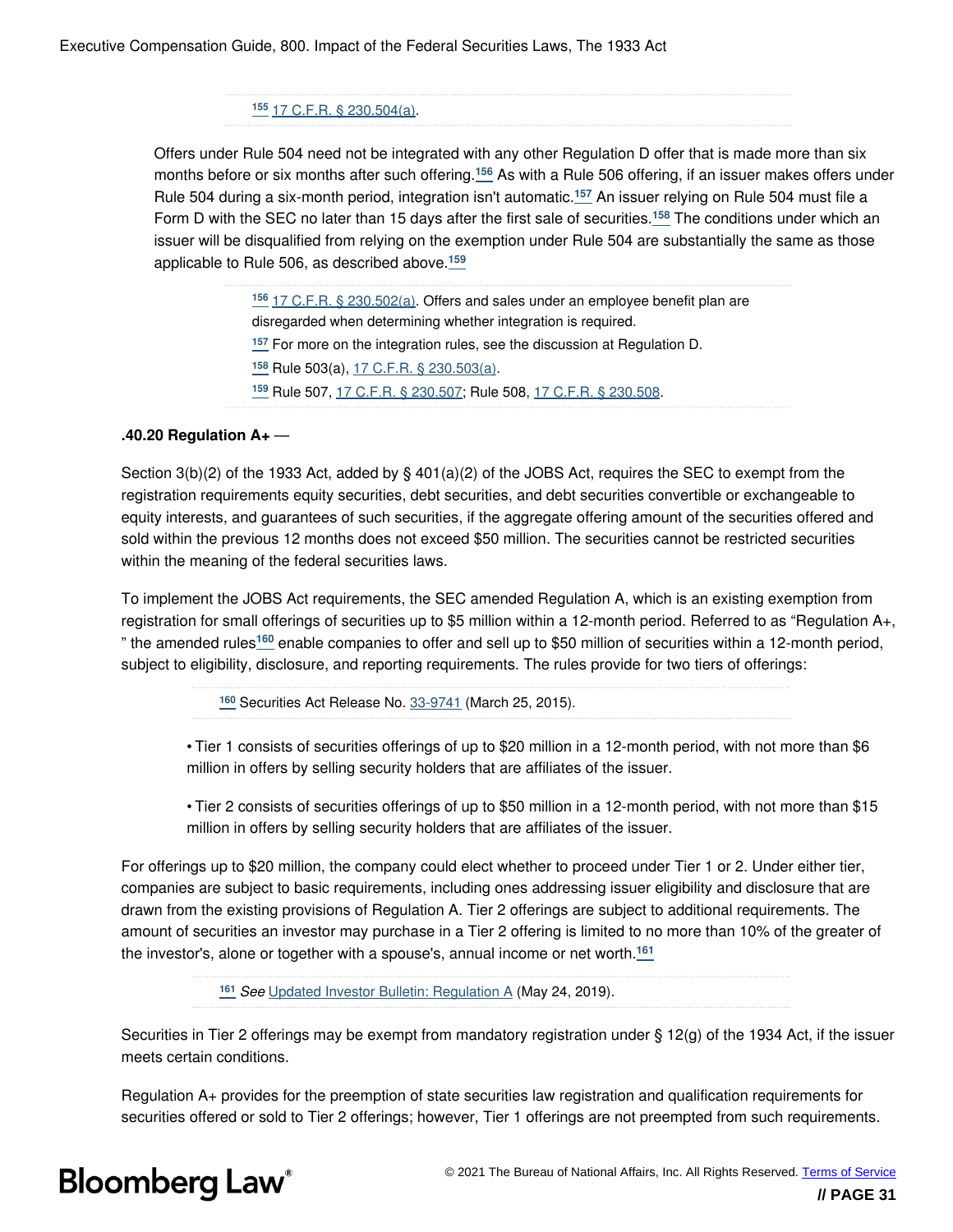#### **.40.30 Rule 701** —

<span id="page-32-3"></span>Rule 701**[162](#page-32-0)** provides a limited, but widely used, exemption for an offering directed to employees by an issuer that is not subject to the periodic reporting requirements of the 1934 Act.**[163](#page-32-1)** An issuer that becomes a public reporting company under the 1934 Act after having made an offer under Rule 701 may continue to rely on Rule 701 to complete the offer and sell the securities to employees.**[164](#page-32-2)**

> <span id="page-32-5"></span><span id="page-32-4"></span><span id="page-32-2"></span><span id="page-32-1"></span><span id="page-32-0"></span>**[162](#page-32-3)** On Nov. 24, 2020, the SEC proposed amendments to Form S-8 and Rule 701 to modernize the frameworks. *See* [SEC Proposes Amendments to Modernize Framework for](https://www.sec.gov/news/press-release/2020-294) [Securities Offerings and Sales to Workers](https://www.sec.gov/news/press-release/2020-294). **[163](#page-32-4)** Rule 701(b)(1), [17 C.F.R. § 230.701\(b\)\(1\)](https://www.bloomberglaw.com/product/bec/document/1?citation=17%20CFR%20230.701(b)(1)&summary=yes#jcite). **[164](#page-32-5)** [17 C.F.R. § 230.701\(b\)\(2\)](https://www.bloomberglaw.com/product/bec/document/1?citation=17%20CFR%20230.701(b)(2)&summary=yes#jcite). *See* Joint Committee On Employee Benefits, [JCEB](https://www.americanbar.org/content/dam/aba/events/employee_benefits/2000_sec.pdf) [Questions](https://www.americanbar.org/content/dam/aba/events/employee_benefits/2000_sec.pdf) [For SEC-2000](https://www.americanbar.org/content/dam/aba/events/employee_benefits/2000_sec.pdf) , Q&A 6 [hereinafter JCEB Questions 2000] (stating that if an issuer makes an offer under Rule 701, the issuer must continue under Rule 701 for the offering period that spans the IPO date).

<span id="page-32-9"></span>The offering must be pursuant to a written compensation contract or "compensatory benefit plan," which is defined as any purchase, savings, option, bonus, stock appreciation, profit-sharing, thrift, deferred compensation, or pension or similar plan.**[165](#page-32-6)** An issuer may rely on Rule 701 for sales solely to employees, officers, directors, and certain consultants and advisers of the issuer, its parent, and majority-owned subsidiaries of the issuer and its parent. For purposes of Rule 701, the definitions of "employee", "consultant", and "adviser" are substantially the same as the definitions for purposes of registration on Form S-8.**[166](#page-32-7)** The offer must be restricted to current employees; sales to former or retired employees are permitted only if the initial offer occurred during their employment.**[167](#page-32-8)** Thus, the restrictions on the use of Rule 701 closely parallel the restrictions on the use of Form S-8.

> <span id="page-32-11"></span><span id="page-32-10"></span><span id="page-32-6"></span>**[165](#page-32-9)** [17 C.F.R. § 230.701\(c\).](https://www.bloomberglaw.com/product/bec/document/1?citation=17%20CFR%20230.701(c)&summary=yes#jcite) The differences between an employee benefit plan under Rule 405 and a compensatory benefit plan appear to be insignificant. A copy of the plan document must be provided to employees. [17 C.F.R. § 230.701\(e\)](https://www.bloomberglaw.com/product/bec/document/1?citation=17%20CFR%20230.701(e)&summary=yes#jcite). Generally, Rule 701 is available only to an issuer, and not to its affiliates. Preliminary Note 4 to Rule 701, [17 C.F.R.](https://www.bloomberglaw.com/product/bec/document/1?citation=17%20CFR%20230.701&summary=yes#jcite) [§ 230.701](https://www.bloomberglaw.com/product/bec/document/1?citation=17%20CFR%20230.701&summary=yes#jcite). **[166](#page-32-10)** [17 C.F.R. § 230.701\(c\).](https://www.bloomberglaw.com/product/bec/document/1?citation=17%20CFR%20230.701(c)&summary=yes#jcite)

<span id="page-32-14"></span><span id="page-32-8"></span><span id="page-32-7"></span>**[167](#page-32-11)** [17 C.F.R. § 230.701\(c\).](https://www.bloomberglaw.com/product/bec/document/1?citation=17%20CFR%20230.701(c)&summary=yes#jcite)

Rule 701 allows an issuer to sell to a participant, during any rolling 12-month period, securities for which the aggregate sales price**[168](#page-32-12)** doesn't exceed the *greatest* of: (1) \$1 million; (2) 15% of the total assets of the issuer; or (3) 15% of the outstanding amount of the class of securities being offered and sold. In determining the aggregate amount of sales, both 15-percent tests are measured as of the issuer's most recent balance sheet date, if no older than its last fiscal year end.**[169](#page-32-13)**

> <span id="page-32-15"></span><span id="page-32-12"></span>**[168](#page-32-14)** An issuer may offer any amount of securities in reliance on Rule 701. [17 C.F.R.](https://www.bloomberglaw.com/product/bec/document/1?citation=17%20CFR%20230.701(d)(2)&summary=yes#jcite) [§ 230.701\(d\)\(2\)](https://www.bloomberglaw.com/product/bec/document/1?citation=17%20CFR%20230.701(d)(2)&summary=yes#jcite).

<span id="page-32-13"></span>**[169](#page-32-15)** The 15% of assets or outstanding securities is determined for the applicable 12-month offering period, which is a fixed 12-month period, determined by the issuer (for example, a calendar year, fiscal year, or plan year). Joint Committee On Employee Benefits, [JCEB](https://www.americanbar.org/content/dam/aba/events/employee_benefits/1999_sec.pdf) [Questions For SEC-1999](https://www.americanbar.org/content/dam/aba/events/employee_benefits/1999_sec.pdf) , Q&A 12 . *See also* Arclight Sys. LLC, SEC No-Action Letter (Jan. 17, 2002), in which the SEC staff considered three groups of securities with minimal differences as one class of securities for the purpose of Rule 701 as they were substantially similar in character and afforded the holders substantially similar rights and privileges.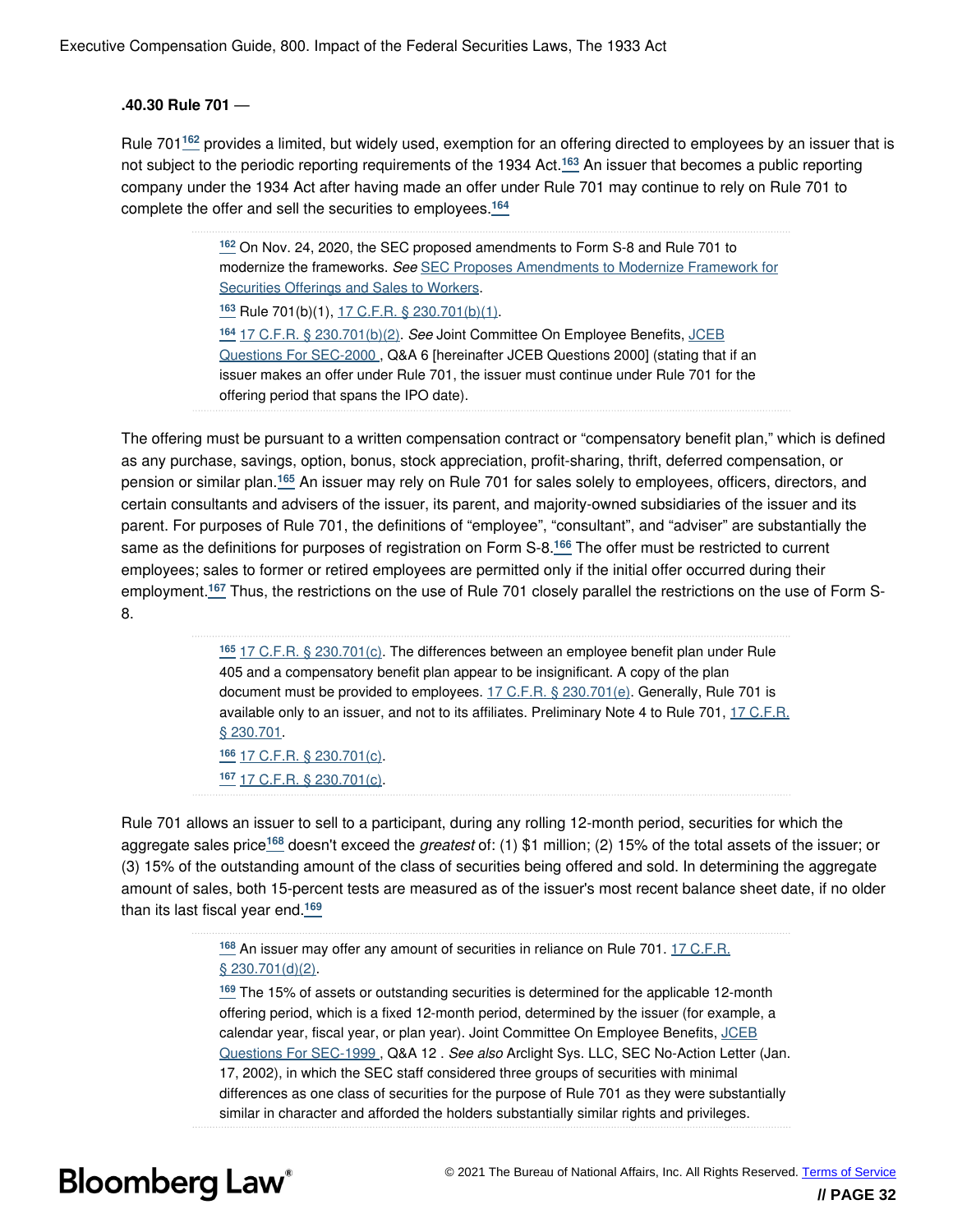DK:NA\_ARCLIGHTSYSTEMS\_011702\_NEW; [https://www.bloomberglaw.com/product/bec/](https://www.bloomberglaw.com/product/bec/document/XALSEI) [document/XALSEI.](https://www.bloomberglaw.com/product/bec/document/XALSEI)

The Rule 701 limit for a private company that acquires another private company includes the aggregate sales price and amount of securities for which the target company claimed the Rule 701 exemption during the same 12-month period for which the acquirer is making the determination.**[170](#page-33-0)**

> <span id="page-33-1"></span><span id="page-33-0"></span>**[170](#page-33-1)** *See* Division of Corporation Finance, Compliance and Disclosure Interpretations: [Securities Act Rules,](http://www.sec.gov/divisions/corpfin/guidance/securitiesactrules-interps.htm#271.19) Questions 271.19 (last updated Nov. 6, 2017).

Moreover, if the acquired company has offered securities up to the Rule 701 limit, but the acquiring company still has an amount left before reaching the limit, the leftover amount will remain available to the acquiring company for postmerger sales.**[171](#page-33-2)** If an issuer subject to the reporting requirements of the 1934 Act acquires a private company that issued stock and stock options under Rule 701, the securities will continue to be subject to Rule 701, even if converted to stock and stock options of the acquiring corporation.**[172](#page-33-3)**

> <span id="page-33-5"></span><span id="page-33-4"></span><span id="page-33-3"></span><span id="page-33-2"></span>**[171](#page-33-4)** *See* [JCEB Questions 2000](https://www.americanbar.org/content/dam/aba/events/employee_benefits/2000_sec.pdf), Q&A 13. **[172](#page-33-5)** *See* JCEB [Questions](https://www.americanbar.org/content/dam/aba/events/employee_benefits/2000_sec.pdf) 2000, Q&A 12. *See also* Division of Corporation Finance, Compliance and Disclosure Interpretations: [Securities Act Rules](http:/www.sec.gov/divisions/corpfin/guidance/securitiesactrules-interps.htm#271.17), Q&A 271.17 and 271.18 (last updated Nov. 6, 2017).

The disclosure requirements under Rule 701 vary, depending on the aggregate sales price. For sales that do not exceed \$10 million within a rolling 12-month period, Rule 701 requires the issuer to provide participants with a copy of the plan document only.**[173](#page-33-6)** However, due to the antifraud provisions of the 1934 Act, issuers commonly provide a disclosure document summarizing the plan's key provisions and risk factors.

#### <span id="page-33-7"></span><span id="page-33-6"></span>**[173](#page-33-7)** [17 C.F.R. § 230.701\(e\)](https://www.bloomberglaw.com/product/bec/document/1?citation=17%20CFR%20230.701(e)&summary=yes#jcite).

Further, in the event that an issuer conducts a stock option repricing and issues replacement stock options, the original and repriced option need not both be counted for purposes of compliance with the Rule 701 limits. The SEC staff has commented that Rule 701 "is concerned with sales, not offers [and] recognizes that calling the [replacement] option grant a 'sale' for purposes of Rule 701 is a fiction created for administrative convenience."**[174](#page-33-8)**

> <span id="page-33-9"></span><span id="page-33-8"></span>**[174](#page-33-9)** Joint Committee On Employee Benefits, [Jceb Questions For Sec-2001](https://www.americanbar.org/content/dam/aba/events/employee_benefits/2001_sec.pdf) [,](https://www.americanbar.org/content/dam/aba/events/employee_benefits/2001_sec.pdf) Q&A 2, [hereinafter JCEB QUESTIONS 2001]. For more on option repricing, see the discussion at Special Considerations in Option Repricing.

Rule 701 requires additional disclosure if sales during any 12-month period exceed \$10 million. If sales are likely to exceed the \$10 million threshold during the coming 12-month period, an issuer should make the required disclosure before the threshold is reached. If disclosure has not been provided to all participants within a reasonable period of time before the sale of securities, the issuer will lose the exemption for the entire offering once sales exceed \$10 million. However, with respect to options, the SEC permits an issuer to provide the disclosure of information within a reasonable time before their exercise.**[175](#page-33-10)** The required disclosure for offerings exceeding the \$10 million threshold consists of:

<span id="page-33-11"></span><span id="page-33-10"></span>**[175](#page-33-11)** [JCEB Questions 1999,](https://www.americanbar.org/content/dam/aba/events/employee_benefits/1999_sec.pdf) Q&A 14.

(1) a copy of the summary plan description, if the plan is subject to ERISA;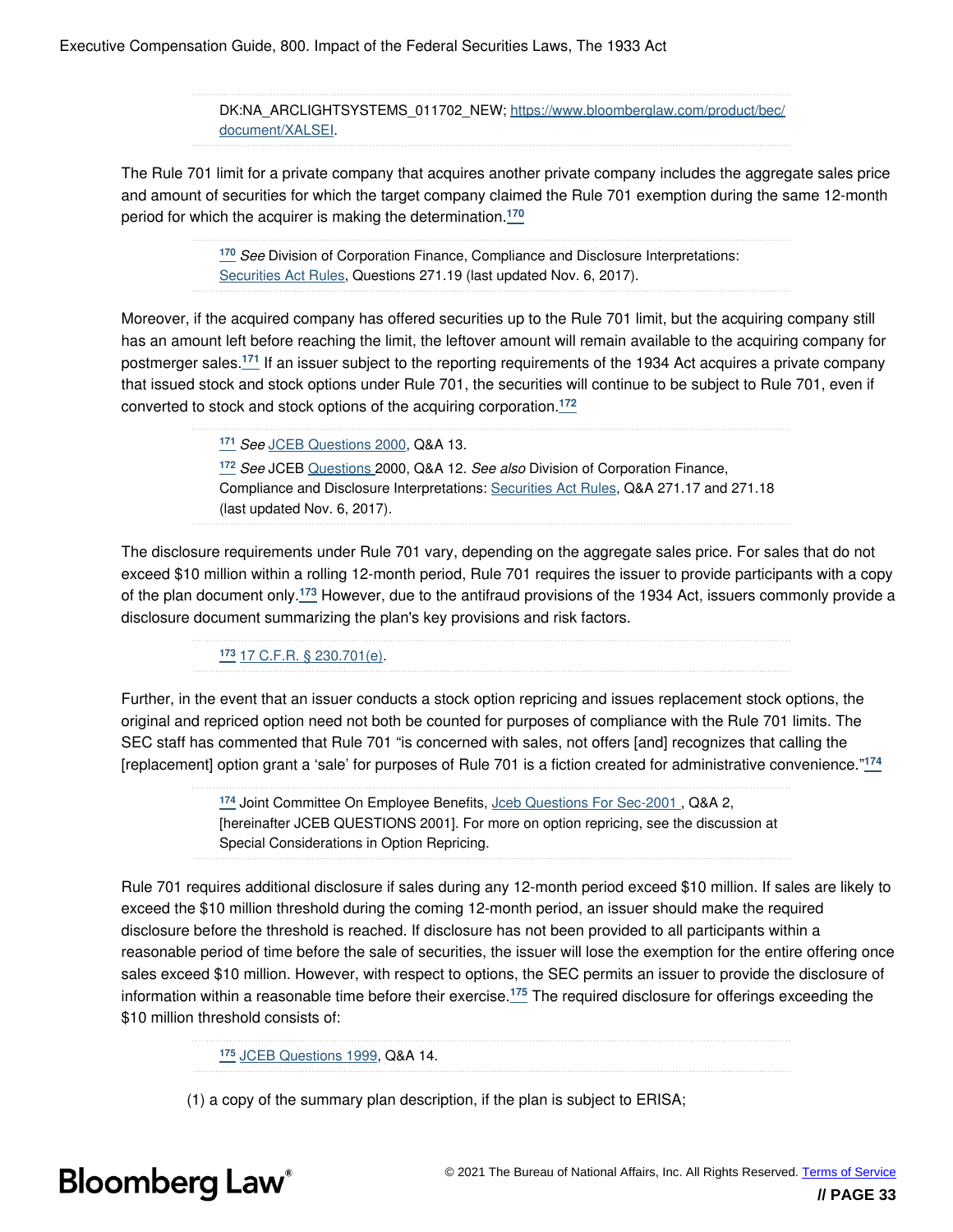(2) a summary of the plan's material terms, which is normally satisfied by distribution of a plan description or similar document prepared in connection with the offering;

(3) risk factors associated with an investment in the securities; and

(4) the issuer's financial statements required to be furnished by Part F/S of Form 1-A (Regulation A Offering Statement).**[176](#page-34-0)**

<span id="page-34-1"></span><span id="page-34-0"></span>**[176](#page-34-1)** *See* Division of Corporation Finance, Compliance and Disclosure Interpretations: [Securities Act Rules, Q&A 271.21](http://www.sec.gov/divisions/corpfin/guidance/securitiesactrules-interps.htm#271.21) (last updated Nov. 6, 2017). Financial statements furnished under the fourth clause must either be prepared in accordance with U.S. GAAP, reconciled to U.S. GAAP, or prepared in accordance with IFRS as issued by the IASB. The financial statements need not be audited; however, if the issuer has audited financial statements that it prepares for other purposes, it should include them. The issuer could elect to provide financial statements that follow the requirements of either Tier 1 or Tier 2 Regulation A offerings.

Shares subject to stock options are considered sold, for purposes of calculating the \$10 million threshold, when they are awarded to employees, rather than on the occurrence of a subsequent event such as vesting or exercise. For stock options, the \$10 million threshold is determined by using the exercise price of the options; the fair market value of the underlying stock at the time the option is granted or exercised is not relevant. Grants made during different 12-month periods need not be aggregated, even if such grants are exercised during the same 12-month period.**[177](#page-34-2)** As a result, an issuer should be able to determine, at the time it grants options, whether it will exceed the \$10 million threshold.**[178](#page-34-3)**

<span id="page-34-5"></span><span id="page-34-4"></span><span id="page-34-2"></span>**[177](#page-34-4)** [JCEB Questions 1999,](https://www.americanbar.org/content/dam/aba/events/employee_benefits/1999_sec.pdf) at Q&A 10.

<span id="page-34-3"></span>**[178](#page-34-5)** In January 2005, the SEC carried out its first Rule 701 enforcement action and charged Google, Inc. with failing to register the issuance of option grants to employees or provide required financial information to the option recipients. According to the SEC, Google Inc. issued over \$80 million in stock options to its employees in the two years preceding its initial public offering, but failed to register the securities or make the mandated financial disclosures. To settle the charges, Google Inc. and its general counsel agreed to cease and desist from violating the registration and related financial disclosure requirements. They were not fined. [SEC Charges Google and its General Counsel David C. Drummond with](http://www.sec.gov/news/press/2005-6.htm) [Failure to Register Over \\$80 Million in Employee Stock Options Prior to IPO](http://www.sec.gov/news/press/2005-6.htm), Jan. 13, 2005 (modified Jan. 13, 2005).

The SEC permits an exception to the disclosure requirements described above for an issuer that, at the time of an initial public offering, has outstanding stock options granted under Rule 701. In such a case, the issuer can satisfy the disclosure requirements by delivery of a Form S-8 prospectus**[179](#page-34-6)** and compliance with the general reporting requirements of the 1934 Act.**[180](#page-34-7)** Rule 701 doesn't require an issuer to make any filing with the SEC or other federal authority, either to perfect the exemption or to report on sales.

> <span id="page-34-9"></span><span id="page-34-8"></span><span id="page-34-7"></span><span id="page-34-6"></span>**[179](#page-34-8)** For more, see the discussion at Filing the Form S-8 Registration Statement and Delivering the Prospectus. **[180](#page-34-9)** [JCEB Questions 2000,](https://www.americanbar.org/content/dam/aba/events/employee_benefits/2000_sec.pdf) Q&A 11.

<span id="page-34-10"></span>Shares sold in reliance on Rule 701 are considered restricted securities for 1933 Act purposes and can be resold in the U.S. only pursuant to an effective registration statement, an exemption from registration, or in reliance on Rule 144.**[181](#page-35-0)**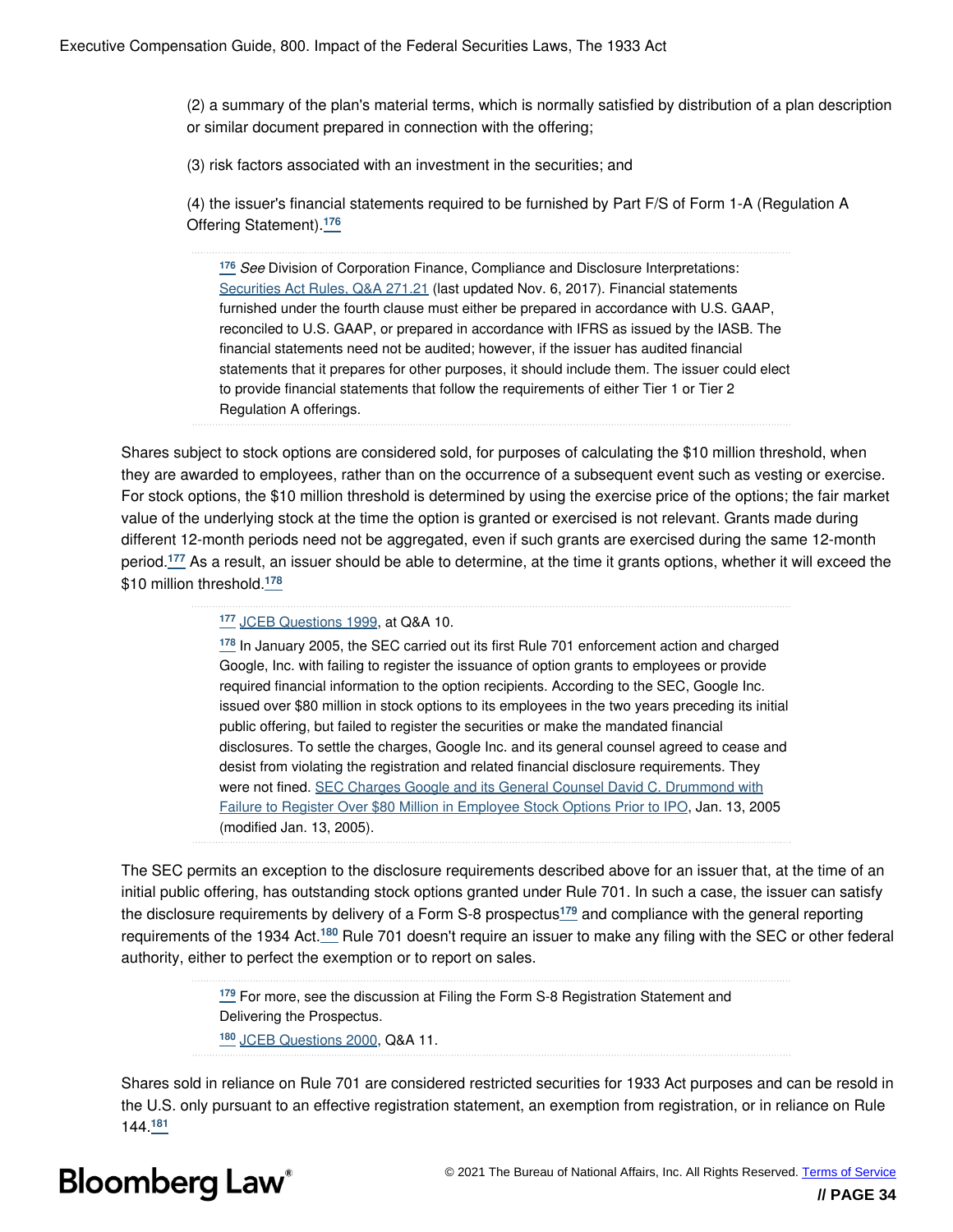#### <span id="page-35-2"></span><span id="page-35-0"></span>**[181](#page-34-10)** [17 C.F.R. § 230.701\(g\)](https://www.bloomberglaw.com/product/bec/document/1?citation=17%20CFR%20230.701(g)&summary=yes#jcite).

For more on exemptions from registration under the 1933 Act, see *Exemptions*, [44 CPS §II](https://www.bloomberglaw.com/product/bec/document/1?citation=cps%2044%20II&summary=yes#jcite).D.2; [362 T.M.](https://www.bloomberglaw.com/product/bec/document/1?citation=TM%20362&summary=yes#jcite), *Securities Law Aspects of Employee Benefit Plans*, §II.D.2.

#### **.50 Special Considerations in Option Repricing** —

In a declining market, it is not unusual for outstanding stock options to be underwater. In an effort to retain and motivate option holders, issuers may wish to exchange the underwater options for replacement options or other securities.**[182](#page-35-1)**

> <span id="page-35-5"></span><span id="page-35-4"></span><span id="page-35-1"></span>**[182](#page-35-2)** *See, e.g.*, John J. Cannon III, Doreen E. Lilienfeld, Gillian Emmett Moldowan & Matthew Behrens, [Revisiting Stock Option Repricing](https://www.shearman.com/perspectives/2020/03/revisiting-stock-option-repricing), March 20, 2020.

The SEC generally views an option exchange program as an issuer tender offer under Rule 13e-4 of the 1934 Act, which governs tender offers,**[183](#page-35-3)** reasoning that the decision of an executive to accept the offer is an investment decision and not merely a compensation decision.**[184](#page-36-0)** The SEC has exempted certain issuer self-tender offer transactions from Rule 13e-4, but has stopped short of directly stating that such offers do not constitute a tender offer.**[185](#page-36-1)** Accordingly, issuers making offers to repurchase options may need to comply with Rule 13e-4, which requires, among other things, that:

> <span id="page-35-6"></span><span id="page-35-3"></span>**[183](#page-35-4)** 1934 Act Rule 13e-4, [17 C.F.R. § 240.13e-4](https://www.bloomberglaw.com/product/bec/document/1?citation=17%20CFR%20240.13e-4&summary=yes#jcite) (generally requiring an issuer making a tender offer to file certain documents with the SEC and disclose the tender offer to all of the holders of record and beneficial owners of securities of the class of equity security which is the subject of the tender offer). Because the 1934 Act doesn't include a definition of "tender offer," the courts have developed various tests to make the determination. In *Hoover Co. v. Fuqua Indus.*, No. C79-1062A, *1979 WL 1244* (N.D. Ohio June 11, 1979), the court adopted the following eightfactor test to determine whether an offer was a tender offer: (1) whether there is an active and widespread solicitation of public shareholders for shares of an issuer; (2) whether the solicitation is made for a substantial percentage of the issuer's stock; (3) whether the offer to purchase is made at a premium over the prevailing market price; (4) whether the terms of the offer are firm; (5) whether the offer is contingent on the tender of a fixed minimum number of shares, and perhaps subject to a ceiling of a fixed number to be purchased; (6) whether the offer is open for only a limited period of time; (7) whether the offerees are subjected to pressure to sell their stock; and (8) whether the public announcements of a purchasing program concerning the target company precede or accompany a rapid accumulation of large amounts of target company securities. Numerous courts have followed this eight-factor test. *See*, *e.g.*, *Polinsky v. MCA Inc.*, [680 F.2d 1286](https://www.bloomberglaw.com/product/bec/document/1?citation=680%20F.2d%201286&summary=yes#jcite) (9th Cir. 1982); *Milstein v. Huck*, [600 F. Supp. 254](https://www.bloomberglaw.com/product/bec/document/1?citation=600%20F.%20Supp.%20254&summary=yes#jcite), [263-64](https://www.bloomberglaw.com/product/bec/document/1?citation=600%20F.%20Supp.%20263&summary=yes#jcite) (E.D.N.Y. 1984); *Energy Ventures Inc. v. Appalachian Co.,* [587 F. Supp. 734](https://www.bloomberglaw.com/product/bec/document/1?citation=587%20F.%20Supp.%20734&summary=yes#jcite), [740](https://www.bloomberglaw.com/product/bec/document/1?citation=587%20F.%20Supp.%20740&summary=yes#jcite) (D. Del. 1984); *E.H.I. of Fla. Inc. v. Ins. Co. of N. Am.*, [499 F. Supp. 1053](https://www.bloomberglaw.com/product/bec/document/1?citation=499%20F.%20Supp.%201053&summary=yes#jcite) (D. Pa. 1980). Other courts have followed a two-pronged approach that defines a tender offer to involve (1) a publicly announced intention by the purchaser to acquire a substantial block of the stock of the target company for purposes of acquiring control thereof, and (2) a subsequent rapid acquisition by the purchaser of large blocks of stock through open market and privately negotiated purchases. *S-G Secs. Inc. v. Fuqua Inv. Co.*, [466 F. Supp. 1144](https://www.bloomberglaw.com/product/bec/document/1?citation=466%20F.%20Supp.%201144&summary=yes#jcite) (D. Mass. 1978). The courts have since applied both tests to issuer selftender offers. *See*, *e.g.*, *SEC v. Carter Hawley Hale Stores Inc.*, [760 F.2d 945](https://www.bloomberglaw.com/product/bec/document/1?citation=760%20F.2d%20945&summary=yes#jcite) (9th Cir. 1985). Without relying on either of these tests, some courts have found that tender offers did not exist where securities were purchased from a small group of sophisticated investors. *See, e.g.*, *Kennecott Copper Corp. v. Curtiss-Wright Corp.*, [584 F.2d 1195](https://www.bloomberglaw.com/product/bec/document/1?citation=584%20F.2d%201195&summary=yes#jcite) (2d Cir. 1978); *Brascan Ltd. v. Edper Equities Ltd.*, [477 F. Supp. 733](https://www.bloomberglaw.com/product/bec/document/1?citation=477%20F.%20Supp.%20733&summary=yes#jcite) (S.D.N.Y. 1979); *Financial Gen. Bankshares Inc. v. Lance*, No. 78-0278, [1978 BL 327](https://www.bloomberglaw.com/product/bec/document/1?citation=1978%20BL%20327&summary=yes#jcite) (D.D.C. July 30, 1978).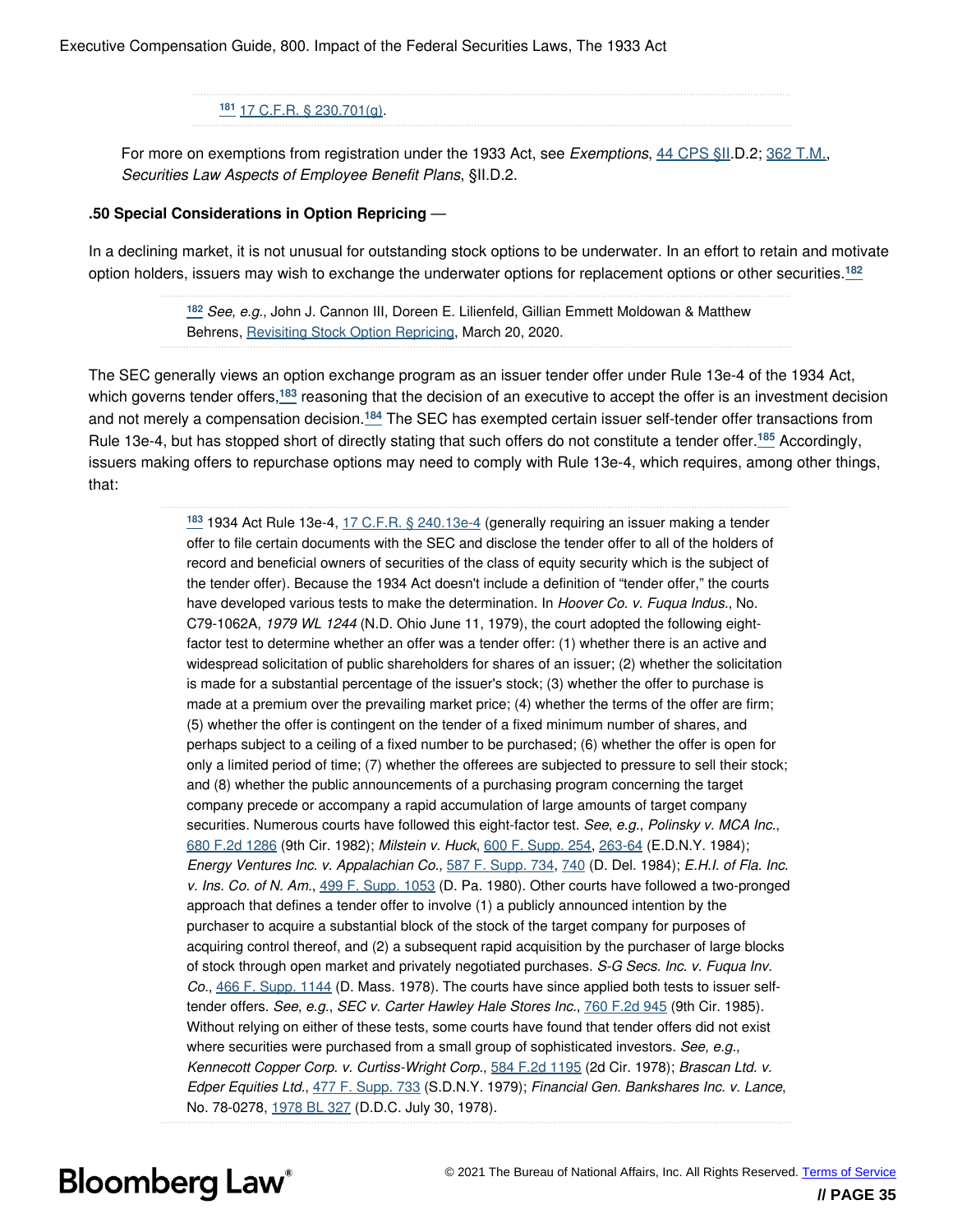<span id="page-36-0"></span>**[184](#page-35-5)** [Update To The Current Issues And Rulemaking Projects Outline](http://www.sec.gov/divisions/corpfin/repricings.htm) (modified Oct. 31, 2003) [hereinafter Exemptive Order Update]. In the Exemptive Order Update, the SEC provided that exchange offers are "open to a large number of employees, [and] are not limited to executive or senior officers of the issuers." However, the Exemptive Order Update doesn't explain when a series of individually negotiated offers to repurchase options from certain employees constitutes a tender offer subject to Rule 13e-4. For this reason, issuers generally treat all option exchange programs as tender offers, regardless of the number of offerees.

<span id="page-36-1"></span>**[185](#page-35-6)** *See*, *e.g.,* South Dakota State Med. Holding Co., SEC No-Action Letter (Dec. 20, 1997); Westamerica Bancorp., SEC No-Action Letter (June 20, 1996) SEC NAL 56014; Brock Exploration Co., SEC No-Action Letter (June 30, 1980) SEC NAL 53080. In these no-action letters, the SEC reasoned that the offer was not a tender offer because (1) the programs were open to all current employees that owned the issuer stock, (2) the programs were open for a minimum of 20 days, (3) the decision to participate was at the sole discretion of the employee, (4) the issuer did not encourage or discourage participation, (5) the total amount of the repurchase did not exceed 5% of the issuer's outstanding stock, and (6) the repurchase price was based on a formula.

• the offer be open to all holders of the securities that are the subject of the tender offer;

• the consideration paid to any security holder during the exchange offer be the highest consideration paid to any other security holder during such exchange offer; and

• the issuer file a tender offer statement (a Schedule TO) on the commencement of a tender offer for any class of the issuer's securities.**[186](#page-36-2)**

<span id="page-36-6"></span><span id="page-36-3"></span><span id="page-36-2"></span>**[186](#page-36-3)** Schedule TO, [17 C.F.R. § 240.14d-100](https://www.bloomberglaw.com/product/bec/document/1?citation=17%20CFR%20240.14d-100&summary=yes#jcite) (requiring disclosure of a wide range of information, including the terms and purpose of the transaction and source and amount of funds and financial statements). In October 1999, the SEC combined the previously existing schedule for issuer and third-party tender offers into one new schedule, called "Schedule TO," and the Schedule TO-I is the initial tender offer statement by an issuer. Regulation of Takeovers and Security Holder Communications, Securities Act Release No. 33-7760 (Oct. 22, 1999).

<span id="page-36-8"></span><span id="page-36-7"></span>The Division of Corporation Finance of the SEC has issued an exemptive order**[187](#page-36-4)** under the 1934 Act for issuer exchange offers that are conducted for compensatory purposes if the issuer is eligible to use a registration statement on Form S-8. In the order, the SEC provided exemptive relief from two of the requirements of Rule 13e-4, the all holders rule**[188](#page-36-5)** and the best price rule,**[189](#page-37-0)** as long as the program is conducted purely for compensatory purposes and certain other criteria are satisfied.**[190](#page-37-1)** The exemptive order doesn't define "compensatory purpose," but the term is broadly construed. Therefore, an issuer should ensure that the compensatory purpose of its option exchange program is clearly documented. Participants in an option exchange program need not receive an additional benefit, as long as the program is part of the issuer's overall compensation policy. For example, an option exchange program that is part of an issuer's practice of moving incentive compensation from options to cash or other equity awards is likely to be viewed as having a compensatory purpose. An issuer also has the flexibility to exclude categories of executives from participating in an option exchange program, as long as the exclusion is based on a compensatory purpose.**[191](#page-37-2)**

> <span id="page-36-10"></span><span id="page-36-9"></span><span id="page-36-4"></span>**[187](#page-36-6)** No-Action, Interpretive And/Or Exemptive Letter: [Issuer Exchange Offers Conducted For](https://www.sec.gov/divisions/corpfin/cf-noaction/repricingorder.htm) [Compensatory Purposes](https://www.sec.gov/divisions/corpfin/cf-noaction/repricingorder.htm) [hereinafter Exemptive Order].

<span id="page-36-5"></span>**[188](#page-36-7)** Generally, the all holders rule requires companies to make the same offer with the same prices on the same terms to all shareholders of a given class of securities. Accordingly, a company cannot exclude specific groups of executives or option holders, such as top executives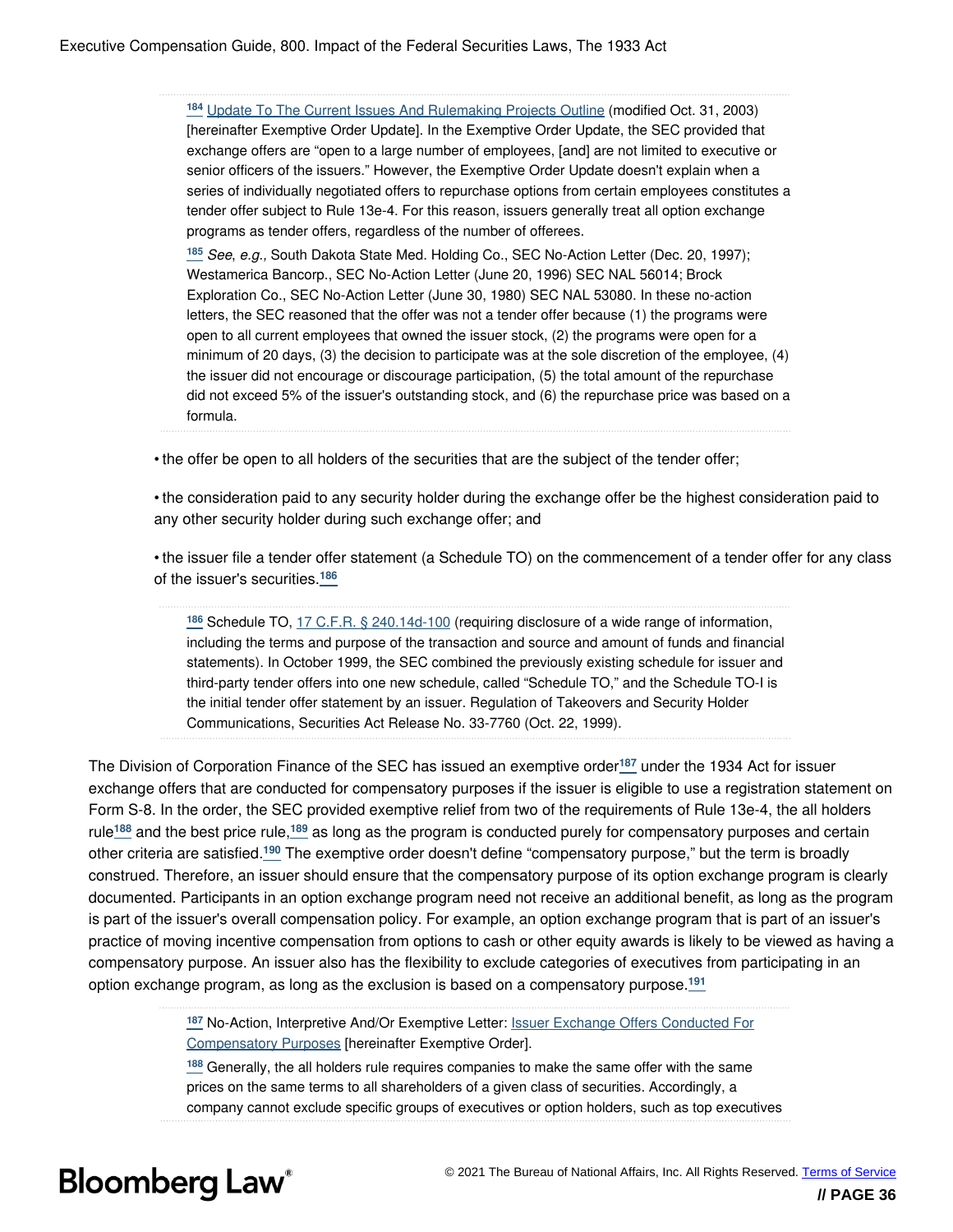and officers, from a buy-back program extended to rank-and-file employees. Such restrictions will not apply to option exchange offers under the exemptive order, giving companies greater flexibility in such exchange offers. LookSmart, Ltd., SEC No-Action Letter (Mar. 20, 2001) [hereinafter LookSmart Letter], in which the SEC granted an exemption from Rule 13e-4(f)(8)(i) to permit LookSmart to exclude special options from participation in the offer and to exclude option holders who will not have been continuously employed by the company through the expiration of the offer.

<span id="page-37-0"></span>**[189](#page-36-8)** Generally, the best price rule requires that, in the event the price offered is increased during the course of the tender offer, the higher price must be paid to all shareholders whose shares are purchased in the offer, including shares tendered prior to the date of the price increase. LookSmart Letter (SEC granted an exemption from Rule 13e-4(f)(8)(ii) to permit LookSmart to require tendering option holders to tender both eligible options and any special options they own, although such option holders will receive the same consideration as those tendering option holders who do not hold special options).

<span id="page-37-1"></span>**[190](#page-36-9)** The other requirements are that: (i) the issuer be eligible to use Form S-8, (ii) the options subject to the exchange offer be issued under an employee benefit plan, as defined in Rule 405 under the 1933 Act, (iii) the securities offered in the exchange offer be issued under such an employee benefit plan, and (iv) the issuer disclose in the offer to purchase the essential features and significance of the exchange offer, including risks that options holders should consider in deciding to accept the exchange offer. Additionally, the options subject to the repurchase offer must have been issued under an employee benefit plan. *See* [Exemptive Order](https://www.sec.gov/divisions/corpfin/cf-noaction/repricingorder.htm).

<span id="page-37-2"></span>**[191](#page-36-10)** LookSmart, Ltd., SEC No-Action Letter (Mar. 20, 2001).

To commence an option exchange program, an issuer must:

- distribute the offer to purchase to eligible executives;
- file a Schedule TO-I and applicable filing fee with the SEC; and
- distribute a variety of documents used to encourage and assist eligible participants.

An exchange offer must remain open for at least 20 business days from the date of commencement (counting the commencement date as the first day).**[192](#page-37-3)** Additionally, such programs generally require shareholder approval.**[193](#page-37-4)**

<span id="page-37-6"></span><span id="page-37-5"></span><span id="page-37-3"></span>**[192](#page-37-5)** 1934 Act Rule 13e-4(f)(1)(i), [17 C.F.R. § 240.13e-4\(f\)\(1\)\(i\)](https://www.bloomberglaw.com/product/bec/document/1?citation=17%20CFR%20240.13e-4(f)(1)(i)&summary=yes#jcite).

<span id="page-37-4"></span>**[193](#page-37-6)** Prior to commencing an option exchange program, issuers should consult with their accountants and tax advisers to avoid any unexpected tax or accounting consequences. For example, an option exchange may raise certain tax issues, such as the status of incentive stock options or deductibility under *I.R.C.* § 162(m).

If an issuer is considering an option repricing, there are a number of alternative structures that can be implemented. These methods include buying back options for cash, exchanging options for new repriced options or for other equity awards such as restricted stock, or by amending the exercise prices of the outstanding options.**[194](#page-37-7)** The methods have various securities law, accounting, tax, and governance implications that would need to be considered in choosing the best approach for the particular issuer and circumstances.

> <span id="page-37-8"></span><span id="page-37-7"></span>**[194](#page-37-8)** If available under the terms of the options, the issuer would not be expected to include a tender offer. In order to design an option exchange program that doesn't result in adverse tax or accounting consequences, an issuer should work closely with its accountant.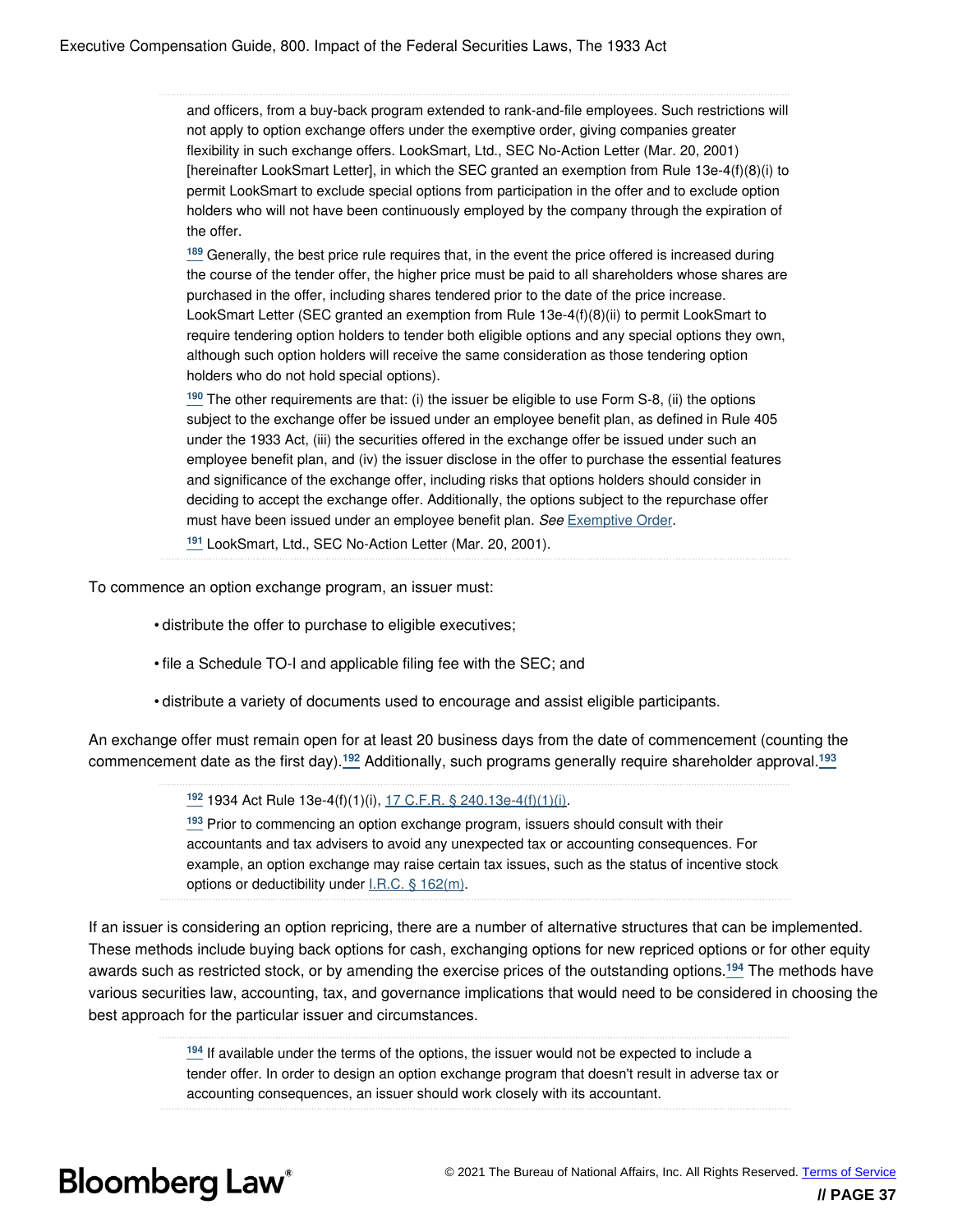For more on special considerations in option repricing, see Option *Repricing as a Tender Offer*, [44 CPS § IX](https://www.bloomberglaw.com/product/bec/document/1?citation=cps%2044%20IX&summary=yes#jcite).B.; 362 T.M., *Securities Law Aspects of Employee Benefit Plans*, [IX.B.](https://www.bloomberglaw.com/product/bec/document/1?citation=bna%20tm%20362%20ix%20b&summary=yes#jcite)

#### **.60 Limitations on Resales of Issuer Securities** —

The 1933 Act does not permit an issuer to do indirectly what it precludes the issuer from doing directly. As noted above, an issuer cannot sell securities to the public without registering the offer and sale under the 1933 Act or fitting the offer and sale within one of the exemptions from registration. The 1933 Act also does not allow an issuer to sell securities to third parties only to have the third parties, in turn, sell the securities to the public without complying with these 1933 Act requirements.

The prohibition on sales by third parties on behalf of the issuer is effected, at least in part, by the 1933 Act's broad definition of the term "underwriter" which includes "any person who has purchased from an issuer with a view to, or offers or sells for an issuer in connection with, the distribution of any security, or participates or has a direct or indirect participation in any such undertaking, or participates or has a participation in the direct or indirect underwriting of any such undertaking."**[195](#page-38-0)** Given its breadth, this definition is unclear as to whether certain individuals, such as executive officers, would be acting as underwriters when they sell securities acquired from an issuer pursuant to a compensatory plan or arrangement.

<span id="page-38-5"></span><span id="page-38-1"></span><span id="page-38-0"></span>**[195](#page-38-1)** 1933 Act, § 2(a)(11), [15 U.S.C. § 77b\(a\)\(11\)](https://www.bloomberglaw.com/product/bec/document/1?citation=15%20USC%2077b(a)(11)&summary=yes#jcite).

<span id="page-38-6"></span>Rule 144 of the 1933 Act provides a safe harbor for resales of restricted securities by all persons, whether or not affiliates of an issuer, and resales of securities of an issuer by its affiliates (that is, control securities).**[196](#page-38-2)** A person who sells securities in compliance with the provisions of Rule 144 will not be deemed an underwriter for purposes of the 1933 Act.**[197](#page-38-3)** Failure to comply with the provisions of Rule 144 is not a violation of the 1933 Act; rather, it removes the nonrebuttable presumption afforded by the Rule 144 safe harbor against deemed underwriter status.**[198](#page-38-4)** For this reason, affiliates generally comply with the Rule 144 resale restrictions.

> <span id="page-38-10"></span><span id="page-38-7"></span><span id="page-38-4"></span><span id="page-38-3"></span><span id="page-38-2"></span>**[196](#page-38-5)** 1933 Act Rule 144, [17 C.F.R. § 230.144](https://www.bloomberglaw.com/product/bec/document/1?citation=17%20CFR%20230.144&summary=yes#jcite). Control securities are securities acquired by an affiliate in a registered public offering or on the open market that are held by affiliates of the issuer. Form S-8, General Instruction C(1)(a); [17 C.F.R. § 239.16b.](https://www.bloomberglaw.com/product/bec/document/1?citation=17%20CFR%20239.16b&summary=yes#jcite) **[197](#page-38-6)** [17 C.F.R. § 230.144\(b\)](https://www.bloomberglaw.com/product/bec/document/1?citation=17%20CFR%20230.144(b)&summary=yes#jcite). **[198](#page-38-7)** *See* [17 C.F.R. § 230.144\(b\).](https://www.bloomberglaw.com/product/bec/document/1?citation=17%20CFR%20230.144(b)&summary=yes#jcite)

For purposes of Rule 144, restricted securities are any securities acquired directly or indirectly from the issuer in one or more transactions or chains of transactions not involving a public offering registered under the 1933 Act.**[199](#page-38-8)** Securities acquired pursuant to Rule 701, or pursuant to a private placement under Rule 506 of Regulation D, are restricted securities within the meaning of Rule 144.**[200](#page-38-9)** The use of the term "restricted" in the context of compensation programs can be confusing because the term is sometimes used to describe securities that are not vested (*i.e.*, subject to forfeiture in certain circumstances) or that are subject to transfer or other restrictions imposed by contract on the award holder by an issuer. For example, in the context of most long-term incentive plans, the term "restricted stock" usually means a compensation award that is subject to vesting and other forfeiture conditions imposed by the issuer on the award holder. Shares of restricted stock would not be "restricted securities" within the meaning of Rule 144 if the shares were acquired pursuant to an offering registered on Form S-8 or were awarded in a manner that complies with the SEC's no-action position governing awards of bonus stock.**[201](#page-39-0)**

#### <span id="page-38-12"></span><span id="page-38-11"></span><span id="page-38-8"></span>**[199](#page-38-10)** [17 C.F.R. § 230.144\(a\)\(3\)](https://www.bloomberglaw.com/product/bec/document/1?citation=17%20CFR%20230.144(a)(3)&summary=yes#jcite).

<span id="page-38-9"></span>**[200](#page-38-11)** *See* [17 C.F.R. § 230.144\(a\)\(3\);](https://www.bloomberglaw.com/product/bec/document/1?citation=17%20CFR%20230.144(a)(3)&summary=yes#jcite) [Securities Act Release No. 33-7645](https://www.bloomberglaw.com/product/blaw/document/X2VBE2) (Feb. 25, 1999). However, 90 days after a Rule 701 issuer becomes subject to the reporting requirements of the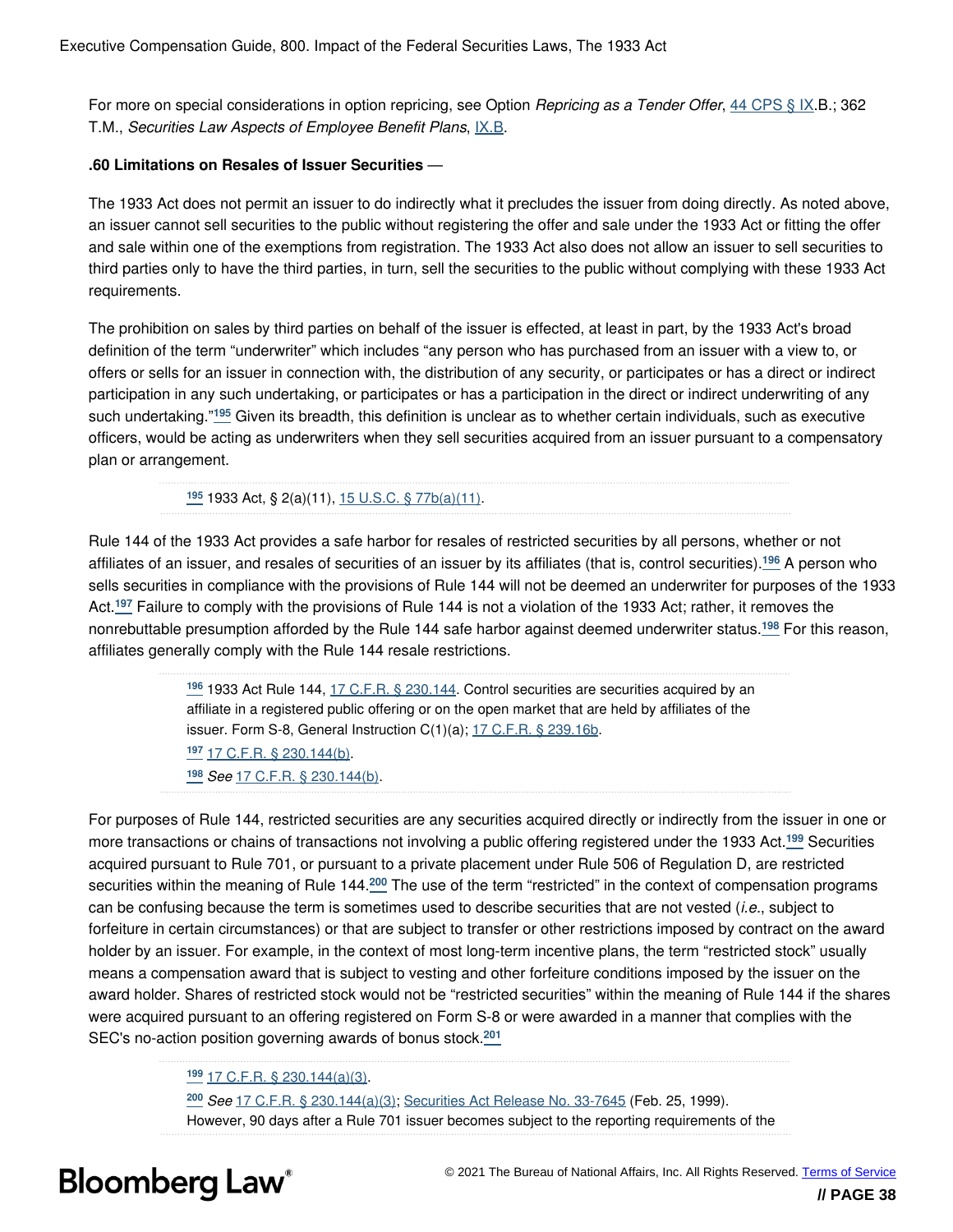<span id="page-39-0"></span>1934 Act, nonaffiliates may resell the securities without complying with the Rule 144 current public information, holding period, volume, and notice restrictions; affiliates may also resell the securities without complying with the holding period requirement. [17 C.F.R. § 230.701\(g\)](https://www.bloomberglaw.com/product/bec/document/1?citation=17%20CFR%20230.701(g)&summary=yes#jcite). **[201](#page-38-12)** Securities Act Release No. 33-6281 (Jan. 15, 1981), [46 Fed. Reg. 8446](https://www.bloomberglaw.com/product/bec/document/1?citation=46%20FR%208446&summary=yes#jcite), § III(B). *See also* [Intelligent Elecs. Inc., SEC No-Action Letter](https://www.bloomberglaw.com/product/blaw/document/XAOFED) (Aug. 20, 1991) SEC NAL 24572; [Tejas Gas Corp.,](https://www.bloomberglaw.com/product/blaw/document/XAFRBM) [SEC No-Action Letter](https://www.bloomberglaw.com/product/blaw/document/XAFRBM) (July 20, 1989) (both stating that awards of bonus stock are not restricted securities, so that nonaffiliates could resell the shares without restriction and affiliates would be subject to Rule 144, except for the holding period requirement) SEC NAL 6601.

An affiliate of an issuer, or a person affiliated with an issuer, is a person who directly, or indirectly through one or more intermediaries, controls, is controlled by, or is under common control with, the issuer.**[202](#page-39-1)** The SEC has not offered more specific guidance on how to determine who is an affiliate, and applying the definition to specific executives or other service providers can be difficult, especially because status with an issuer may change over time. All securities held by an affiliate, whether registered or unregistered, are control securities.

<span id="page-39-9"></span><span id="page-39-2"></span><span id="page-39-1"></span>**[202](#page-39-2)** 1933 Act Reg. C, Rule 405, [17 C.F.R. § 230.405](https://www.bloomberglaw.com/product/bec/document/1?citation=17%20CFR%20230.405&summary=yes#jcite).

<span id="page-39-8"></span>For Rule 144 to be used as a safe harbor, adequate current public information must be available with respect to the issuer.**[203](#page-39-3)** To determine the adequacy of information, Rule 144 distinguishes between issuers that are subject to the 1934 Act and those that are not.**[204](#page-39-4)** Public information about an issuer will be deemed adequate if the issuer has been subject to the reporting requirements of § 13 or § 15(d) of the 1934 Act for at least 90 days immediately preceding the sale, and has filed all reports required under the 1934 Act during the 12 months preceding the sale.**[205](#page-39-5)** The person whose securities are being resold can rely on the issuer's statement that it has complied with the reporting requirements. **[206](#page-39-6)** If the issuer is not subject to § 13 or § 15(d) of the 1934 Act, publicly available information will be deemed adequate if it is substantially the same as the information specified in Rule 15c2-11 of the 1934 Act.**[207](#page-39-7)**

> <span id="page-39-12"></span><span id="page-39-11"></span><span id="page-39-10"></span><span id="page-39-6"></span><span id="page-39-5"></span><span id="page-39-4"></span><span id="page-39-3"></span>**[203](#page-39-8)** [17 C.F.R. § 230.144\(c\).](https://www.bloomberglaw.com/product/bec/document/1?citation=17%20CFR%20230.144(c)&summary=yes#jcite) **[204](#page-39-9)** [17 C.F.R. § 230.144\(c\)\(1\),](https://www.bloomberglaw.com/product/bec/document/1?citation=17%20CFR%20230.144(c)(1)&summary=yes#jcite) § 230.144(c)(2). **[205](#page-39-10)** [17 C.F.R. § 230.144\(c\)\(1\).](https://www.bloomberglaw.com/product/bec/document/1?citation=17%20CFR%20230.144(c)(1)&summary=yes#jcite) The issuer may have securities registered under § 12 of the 1934 Act or pursuant to the 1933 Act. **[206](#page-39-11)** [17 C.F.R. § 230.144\(c\)\(1\).](https://www.bloomberglaw.com/product/bec/document/1?citation=17%20CFR%20230.144(c)(1)&summary=yes#jcite) The statement can be in the issuer's most recent quarterly or annual report or a separately written statement. *Id.* **[207](#page-39-12)** [17 C.F.R. § 230.144\(c\)\(2\).](https://www.bloomberglaw.com/product/bec/document/1?citation=17%20CFR%20230.144(c)(2)&summary=yes#jcite) Rule 15c2-11 of the 1934 Act, which addresses information regarding an issuer that a broker-dealer must make available, requires various types of information, including the name of the issuer, title and class of the security, number of shares of the security outstanding, nature of the issuer's business, and financial information regarding the

<span id="page-39-7"></span>issuer. 1934 Act Rule 15c2-11(a)(5), [17 C.F.R. § 240.15c2-11\(a\)\(5\)](https://www.bloomberglaw.com/product/bec/document/1?citation=17%20CFR%20240.15c2-11(a)(5)&summary=yes#jcite).

The extent to which Rule 144 applies to resales of securities of an issuer depends on whether the individual selling the securities is an affiliate of the issuer and whether the securities to be resold are restricted securities within the meaning of Rule 144. Affiliates selling securities that are *not* restricted securities (that is, control securities) are subject to the volume and manner-of-sale limitations set forth below, but not to the holding periods set forth in the rule. All persons selling restricted securities are subject to the volume, manner-of-sale, and holding period requirements of Rule 144. Nonaffiliates may resell securities that are not restricted securities without compliance with Rule 144. Each of these provisions is discussed below.

The Rule 144 volume limitation provides that the amount of securities affiliates can sell during any three-month period generally cannot exceed the greater of 1% of the total shares of that class outstanding, or the average weekly trading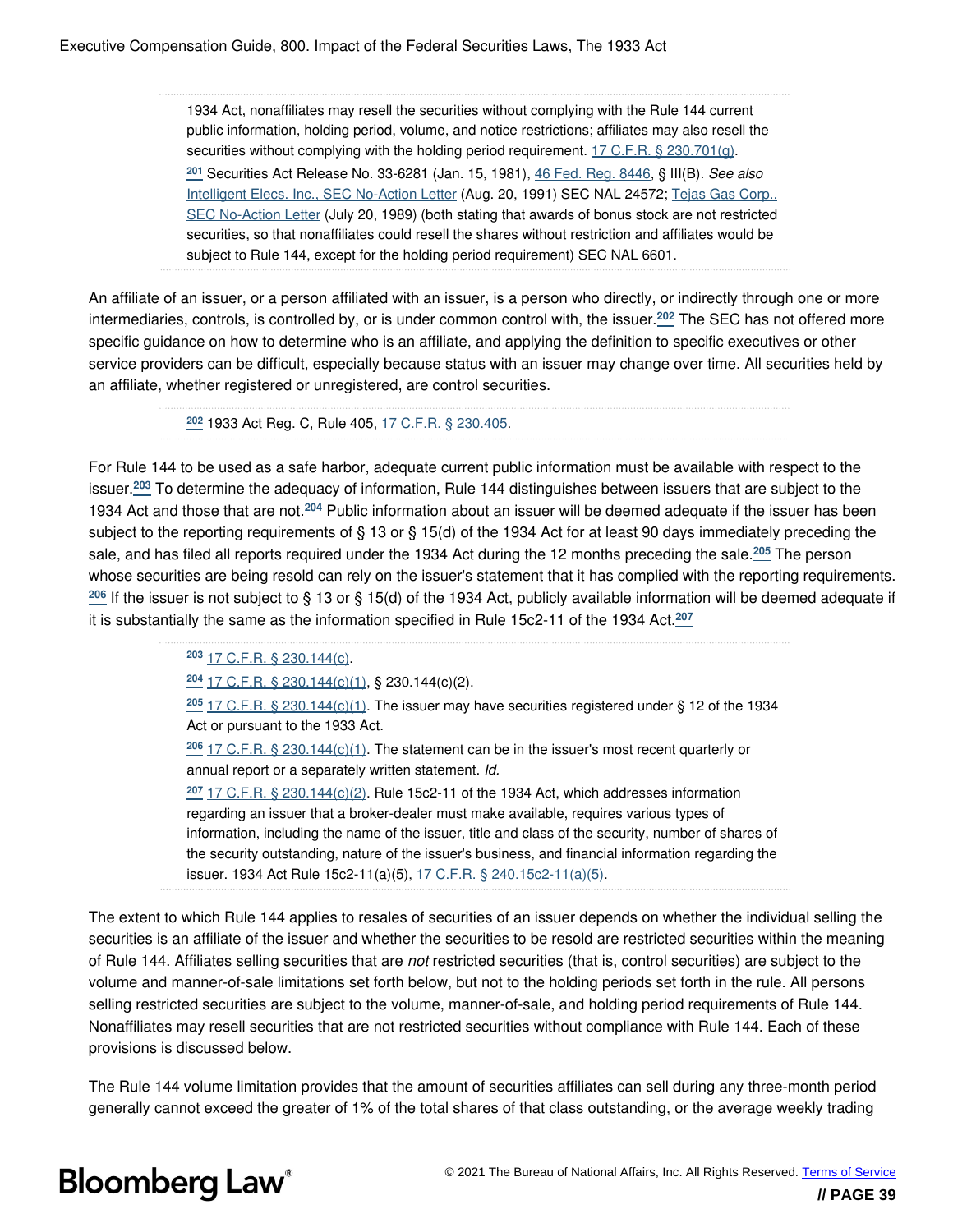volume over the preceding four weeks on all national securities exchanges and/or reported through the automated quotation system of a registered securities association.**[208](#page-40-0)** Similar volume limitations apply to the sale of restricted securities by nonaffiliates. The method for determining the amount of restricted securities generally depends on the nature of the person or entity on whose account they are being sold.**[209](#page-40-1)** For example, the method used when the securities are sold on behalf of a donee**[210](#page-40-2)** differs from the method when the sale is on behalf of a trust.**[211](#page-40-3)** However, the sale of certain securities, such as securities sold pursuant to a registration statement, may be disregarded when determining the amount.**[212](#page-40-4)**

> <span id="page-40-9"></span><span id="page-40-8"></span><span id="page-40-7"></span><span id="page-40-6"></span><span id="page-40-5"></span><span id="page-40-3"></span><span id="page-40-2"></span><span id="page-40-1"></span><span id="page-40-0"></span>**[208](#page-40-5)** [17 C.F.R. § 230.144\(e\)\(1\)](https://www.bloomberglaw.com/product/bec/document/1?citation=17%20CFR%20230.144(e)(1)&summary=yes#jcite). To determine compliance with this volume limit, sales by all persons covered by the broad definition of affiliate must be considered. **[209](#page-40-6)** [17 C.F.R. § 230.144\(e\)\(3\)\(ii\)–\(vi\).](https://www.bloomberglaw.com/product/bec/document/1?citation=17%20CFR%20230.144(e)(3)(ii)&summary=yes#jcite) Determination of the amount also depends on whether the securities are convertible. [17 C.F.R. § 230.144\(e\)\(3\)\(i\).](https://www.bloomberglaw.com/product/bec/document/1?citation=17%20CFR%20230.144(e)(3)(i)&summary=yes#jcite) **[210](#page-40-7)** [17 C.F.R. § 230.144\(e\)\(3\)\(iii\)](https://www.bloomberglaw.com/product/bec/document/1?citation=17%20CFR%20230.144(e)(3)(iii)&summary=yes#jcite). **[211](#page-40-8)** [17 C.F.R. § 230.144\(e\)\(3\)\(iv\).](https://www.bloomberglaw.com/product/bec/document/1?citation=17%20CFR%20230.144(e)(3)(iv)&summary=yes#jcite) *See also* [17 C.F.R. § 230.144\(e\)\(3\)\(ii\)](https://www.bloomberglaw.com/product/bec/document/1?citation=17%20CFR%20230.144(e)(3)(ii)&summary=yes#jcite) (method for pledgee); [17](https://www.bloomberglaw.com/product/bec/document/1?citation=17%20CFR%20230.144(e)(3)(v)&summary=yes#jcite) [C.F.R. § 230.144\(e\)\(3\)\(v\)](https://www.bloomberglaw.com/product/bec/document/1?citation=17%20CFR%20230.144(e)(3)(v)&summary=yes#jcite) (method for the estate of a deceased person). **[212](#page-40-9)** [17 C.F.R. § 230.144\(e\)\(3\)\(vii\).](https://www.bloomberglaw.com/product/bec/document/1?citation=17%20CFR%20230.144(e)(3)(vii)&summary=yes#jcite) In addition, securities sold pursuant to (1) an exemption under Regulation A of the 1933 Act, (2) an exempt transaction under § 4 of the 1933 Act not involving a public offering, and (3) Regulation S under the 1933 Act may be disregarded in the determination. *Id.*

<span id="page-40-4"></span>The Rule 144 manner-of-sale provisions require sales to be made pursuant to unsolicited brokers' transactions or in transactions directly with a market maker.**[213](#page-40-10)** Rule 144 prohibits the seller of securities from soliciting, or arranging for the solicitation of, orders to buy the securities in anticipation of, or in connection with, the offer and sale of the securities to any person other than the broker who executes the sales order.**[214](#page-40-11)** The manner-of-sale provisions are not applicable to sales of securities for the account of a decedent's estate or the beneficiary of such an estate if the estate or the beneficiary is not an affiliate of the issuer.**[215](#page-40-12)**

> <span id="page-40-15"></span><span id="page-40-14"></span><span id="page-40-13"></span><span id="page-40-12"></span><span id="page-40-11"></span><span id="page-40-10"></span> [17 C.F.R. § 230.144\(f\)\(1\).](https://www.bloomberglaw.com/product/bec/document/1?citation=17%20CFR%20230.144(f)(1)&summary=yes#jcite) [17 C.F.R. § 230.144\(f\)\(2\).](https://www.bloomberglaw.com/product/bec/document/1?citation=17%20CFR%20230.144(f)(2)&summary=yes#jcite) [17 C.F.R. § 230.144\(f\)\(3\).](https://www.bloomberglaw.com/product/bec/document/1?citation=17%20CFR%20230.144(f)(3)&summary=yes#jcite) *See* [Resales of Securities, Securities Act Release No. 33-6286](https://www.bloomberglaw.com/product/blaw/document/XAM8U7) (Feb. 6, 1981).

Finally, for sales made in reliance on Rule 144, a notice of sale on Form 144 must be filed at the time the order to sell is placed with the broker or the securities are sold to the market maker.**[216](#page-40-16)** Form 144, which is signed by the person on whose account the securities are to be sold, must be filed with the SEC and the principal national securities exchange, if any, on which the securities are listed.**[217](#page-40-17)** However, no notice is required for a Rule 144 sale when the number of securities does not exceed 5,000 shares or other units and the aggregate sale price does not exceed \$50,000, measured over a three-month period.**[218](#page-40-18)**

#### <span id="page-40-21"></span><span id="page-40-20"></span><span id="page-40-19"></span><span id="page-40-16"></span>**[216](#page-40-19)** [17 C.F.R. § 230.144\(h\)](https://www.bloomberglaw.com/product/bec/document/1?citation=17%20CFR%20230.144(h)&summary=yes#jcite).

<span id="page-40-17"></span>**[217](#page-40-20)** Form 144 is filed with the SEC at its principal office in Washington, D.C. *See* [17 C.F.R.](https://www.bloomberglaw.com/product/bec/document/1?citation=17%20CFR%20230.144(h)&summary=yes#jcite) [§ 230.144\(h\)](https://www.bloomberglaw.com/product/bec/document/1?citation=17%20CFR%20230.144(h)&summary=yes#jcite). *See also* Securities and Exchange Commission, Division of Corporation Finance, Compliance and Disclosure Interpretations: [Securities Act Rules](http://www.sec.gov/divisions/corpfin/guidance/securitiesactrules-interps.htm) § 136.09 (March 4, 2011) (last updated Nov. 6, 2017) (explaining that, if Form 144 is filed by mail, the requirements of Rule 144(h) are met if the Form is mailed on the same day as the placing of a sale order or the execution of the sale).

<span id="page-40-18"></span>**[218](#page-40-21)** [17 C.F.R. § 230.144\(h\)](https://www.bloomberglaw.com/product/bec/document/1?citation=17%20CFR%20230.144(h)&summary=yes#jcite).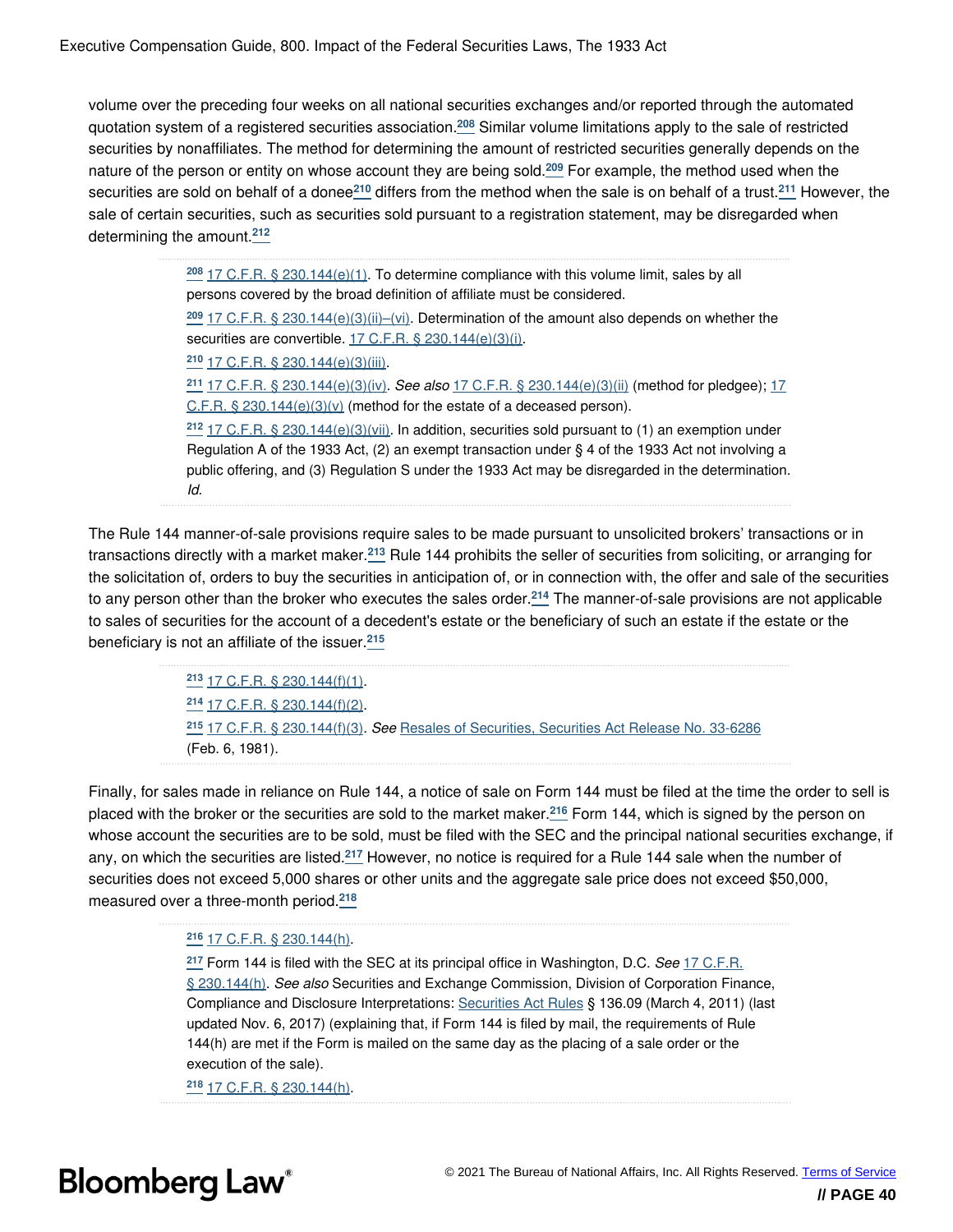Rule 144 generally imposes a six-month holding requirement for reporting issuers (one year for non-reporting issuers) on resales of restricted securities by affiliates and nonaffiliates.**[219](#page-41-0)** This holding period begins on the later of:

> <span id="page-41-1"></span><span id="page-41-0"></span>**[219](#page-41-1)** [17 C.F.R. § 230.144\(d\)\(1\)](https://www.bloomberglaw.com/product/bec/document/1?citation=17%20CFR%20230.144(d)(1)&summary=yes#jcite); Securities Act Release No. 33-8869, [72 Fed.Reg. 71546,](https://www.bloomberglaw.com/product/bec/document/1?citation=72%20FR%2071546&summary=yes#jcite) § VII. The holding requirement is one year if the issuer has not been a reporting company for at least 90 days prior to the sale. *Id* Prior to Feb. 15, 2008, all resales of restricted securities were subject to a holding requirement of one year.  $72$  Fed. Reg.  $71546$ , at 71548 through 71549, § II(B)(1).

• the date on which the securities were acquired from the issuer or its affiliate; and

• the date of any Rule 144 resale by the affiliate who acquired the securities from the issuer or any subsequent holder.

For executives or other affiliate service providers who acquire the securities via a cash purchase, rather than by other means such as the exercise of a derivative security, the holding period doesn't begin until the issuer or its affiliate receives the purchase price.**[220](#page-41-2)**

<span id="page-41-6"></span><span id="page-41-3"></span><span id="page-41-2"></span>**[220](#page-41-3)** *See* Securities Act Release No. 33-8869, [72 Fed.Reg. 71546](https://www.bloomberglaw.com/product/bec/document/1?citation=72%20FR%2071546&summary=yes#jcite), § VII.

The holding period for restricted securities acquired from the exercise of an employee stock option begins on the date of exercise of the option.**[221](#page-41-4)** The holding period for restricted securities that an employee receives pursuant to an individually negotiated employment agreement begins when investment risk for the securities passes to the employee, (that is, the date that the employee is deemed to have paid for them), which generally is the securities' vesting date.**[222](#page-41-5)** However, for restricted shares and restricted share units, it is the date of the agreement so long as:

> <span id="page-41-7"></span><span id="page-41-5"></span><span id="page-41-4"></span>**[221](#page-41-6)** [National Patent Dev. Corp., SEC No-Action Letter](https://www.bloomberglaw.com/product/bec/document/XD7HO8) (Apr. 13, 1972) SEC NAL 34325; Division of Corporation Finance, Compliance and Disclosure Interpretations: [Securities Act Rules, Q&A](https://www.sec.gov/divisions/corpfin/guidance/securitiesactrules-interps.htm) [132.11](https://www.sec.gov/divisions/corpfin/guidance/securitiesactrules-interps.htm) (last updated Nov. 6, 2017). **[222](#page-41-7)** *See, e.g.*, [Pullman Inc., SEC No-Action Letter](https://www.bloomberglaw.com/product/bec/document/XAN526) (Sept. 6, 1976) (stating that the full purchase price for restricted shares is not deemed paid until all restrictions relating to termination of employment lapse) SEC NAL 3074; [Federated Investors Inc., SEC No-Action Letter](https://www.bloomberglaw.com/product/bec/document/XDFQM1) (Feb. 2, 1976) SEC NAL 40984; [Ralph M. Parsons Co., SEC No-Action Letter](https://www.bloomberglaw.com/product/bec/document/XAN526) (March 11, 1974) SEC NAL 14774; [SSignal Cos. Inc., SEC No-Action Letter](https://www.bloomberglaw.com/product/bec/document/XAL38N) (Mar. 4, 1974) SEC NAL 11551.

• the vesting of the securities is conditioned solely on continued employment or satisfaction of performance conditions not tied to the employee's individual performance, and

• the employee pays no further consideration for the securities.**[223](#page-41-8)**

<span id="page-41-9"></span><span id="page-41-8"></span>**[223](#page-41-9)** *See, e.g.*, Securities and Exchange Commission, Division of Corporation Finance, Compliance and Disclosure Interpretations: [Securities Act Rules, Q&A 532.06](https://www.sec.gov/divisions/corpfin/guidance/securitiesactrules-interps.htm) (last updated October 19, 2016).

As noted above, the holding period doesn't apply to resales of control securities unless they are also restricted securities.

Under certain conditions, Rule 144 permits a holder of unregistered securities to tack the holding period for such securities to either that of another security owned by that holder or that of a prior holder of the unregistered securities. Rule 144(d)(3)(ii) states that securities acquired from the issuer solely in exchange for other securities of the same issuer surrendered for conversion are deemed to have been acquired on the date that the surrendered securities were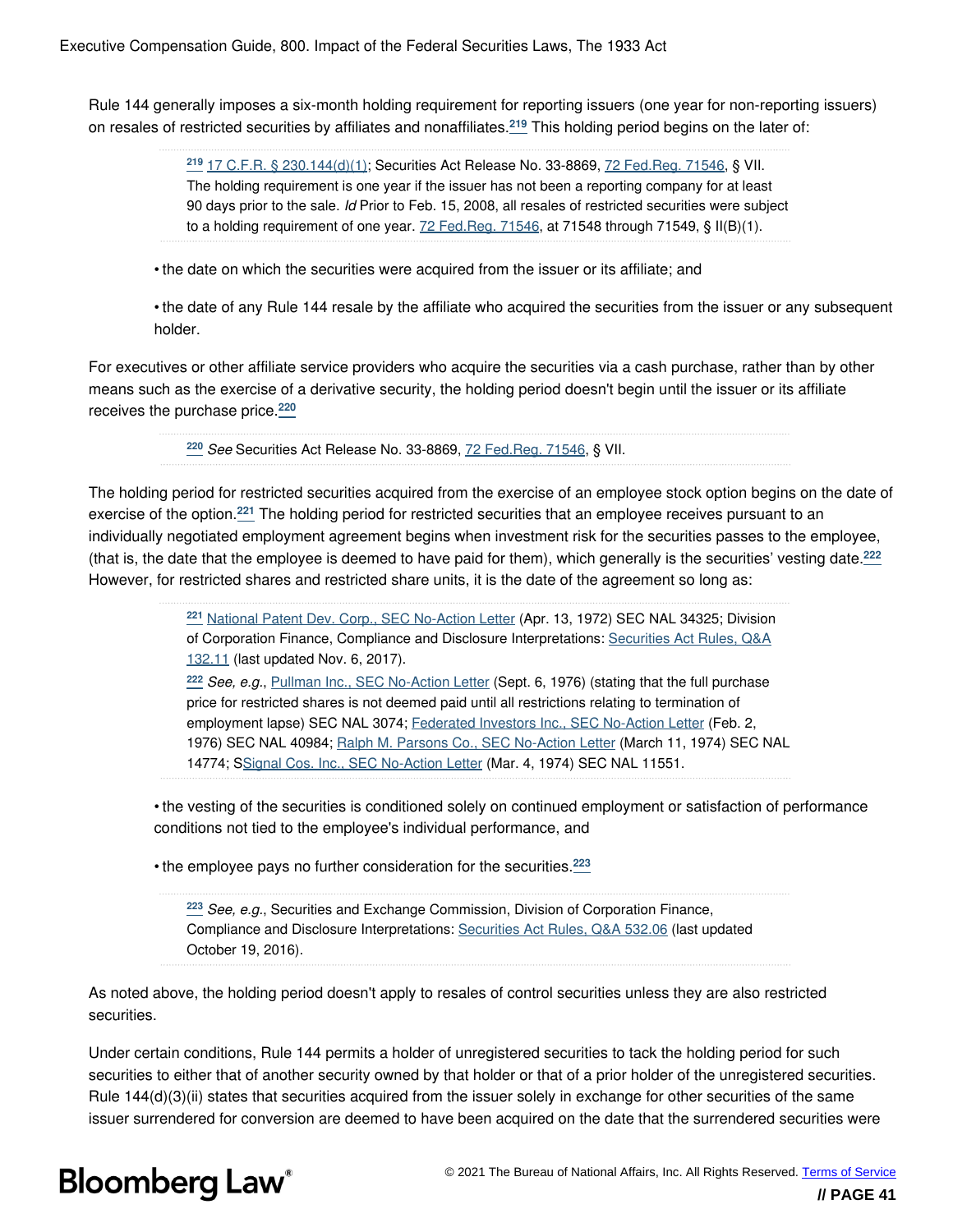<span id="page-42-1"></span>acquired.**[224](#page-42-0)** For example, Rule 144(d)(3)(ii) would apply to the exercise of employee stock options, when previously issued shares of the issuer's common stock are tendered as payment.

#### <span id="page-42-5"></span><span id="page-42-0"></span>**[224](#page-42-1)** [17 C.F.R. § 230.144\(d\)\(3\)\(ii\)](https://www.bloomberglaw.com/product/bec/document/1?citation=17%20CFR%20230.144(d)(3)(ii)&summary=yes#jcite).

In a no-action letter,**[225](#page-42-2)** the SEC allowed tacking the holding period for the options to that of the underlying securities, solely to the extent that the number of shares received equaled the number of shares tendered. The SEC did not condition tacking on the use of the shorter of the two holding periods. In situations involving the exercise of employee stock options without the tendering of previously acquired securities, whether tacking is permitted depends on whether the option holder assumed an investment risk with respect to the grant of the option.**[226](#page-42-3)** In a no-action letter,**[227](#page-42-4)** the SEC permitted the holding period for options granted in return for a cancellation of indebtedness to be tacked to the holding period for issuer common stock representing the option spread issued in a cashless option exercise, but did not permit tacking for a similar exercise of options granted in consideration for other canceled vested stock purchase rights or as an inducement for continued employment.

> <span id="page-42-7"></span><span id="page-42-6"></span><span id="page-42-3"></span><span id="page-42-2"></span>**[225](#page-42-5)** [Commercial Shearing, Inc., SEC No-Action Letter](https://www.bloomberglaw.com/product/bec/document/XAFR6M) (Feb. 9, 1981) SEC NAL 6463. Tacking is not permitted for those shares received in excess of the number tendered. *Id.* **[226](#page-42-6)** Note 2 to 1933 Act Rule 144(d)(3)(x), *17 C.F.R. § 230.244(d)(3)(x)*; Securities Act Release No. 33-8869, [72 Fed. Reg. 71546](https://www.bloomberglaw.com/product/bec/document/1?citation=72%20FR%2071546&summary=yes#jcite), § VII (providing where options "are not purchased for cash or other property and do not create any investment risk to the holder" the underlying securities will be deemed acquired at the time of exercise of the option and payment in full of the exercise price); [Malden Trust Corp., SEC No-Action Letter](https://www.bloomberglaw.com/product/bec/document/XAINH4) (Feb. 21, 1989) SEC NAL 7577 (stating that the purchase for cash or other property of a warrant or other right is an investment risk but that "the grant of an employee stock option does not create any investment risk") **[227](#page-42-7)** [Bell Sports Holding Corp., SEC No-Action Letter](https://www.bloomberglaw.com/product/bec/document/XALTMN) (May 19, 1992) SEC NAL 13251. *But see* [Communications Systems., SEC No-Action Letter](https://www.bloomberglaw.com/product/bec/document/XAQH9H) (Jan. 17, 1983) SEC NAL 32923 (refusing to permit a nonemployee to tack holding periods in the cashless exercise of options granted in consideration for relinquishment of a prior option to purchase shares of a predecessor of the issuer).

<span id="page-42-4"></span>The SEC has generally concluded that employee stock options granted for purposes of employment inducement or retention do not cause the holder to assume investment risk. Accordingly, the SEC generally doesn't permit tacking of the holding periods of such options.**[228](#page-42-8)** This position is consistent with the SEC view there is no purchase of the common stock until the exercise price is paid.**[229](#page-42-9)**

> <span id="page-42-11"></span><span id="page-42-10"></span><span id="page-42-9"></span><span id="page-42-8"></span>**[228](#page-42-10)** [Bell Sports Holding Corp., SEC No-Action Letter](https://www.bloomberglaw.com/product/bec/document/XALTMN) (May 19, 1992) SEC NAL 13251; [Malden](https://www.bloomberglaw.com/product/bec/document/XAINH4) [Trust Corporation, SEC No-Action Letter](https://www.bloomberglaw.com/product/bec/document/XAINH4) (Feb. 21, 1989) SEC NAL 7577; *also* Note 2 to 1933 Act Rule 144(d)(3)(x), *17 C.F.R. § 230.244(d)(3)(x)*. **[229](#page-42-11)** 1933 Act Rule 144(d)(1), [17 C.F.R. § 230.144\(d\)\(1\)](https://www.bloomberglaw.com/product/bec/document/1?citation=17%20CFR%20230.144(d)(1)&summary=yes#jcite).

*Example:* The SEC wouldn't permit an option holder who exercised an option and received issuer common stock representing the option spread without paying any further consideration to tack the holding period of the option to that of the common stock.**[230](#page-42-12)**

> <span id="page-42-13"></span><span id="page-42-12"></span>**[230](#page-42-13)** [Malden Trust Corporation, SEC No-Action Letter](https://www.bloomberglaw.com/product/bec/document/XAINH4) (Feb. 21, 1989). *But see* [ADAC Labs., SEC](https://www.bloomberglaw.com/product/bec/document/XDGA3N) [No-Action Letter](https://www.bloomberglaw.com/product/bec/document/XDGA3N) (Oct. 5, 1988) SEC NAL 58908 (permitting a consultant who exchanged an option for shares of common stock of the issuer equal to the value of the option spread to tack the holding period of the option with that of the common stock). In 1988, options granted to consultants couldn't be registered on Form S-8,, suggesting that the SEC didn't consider this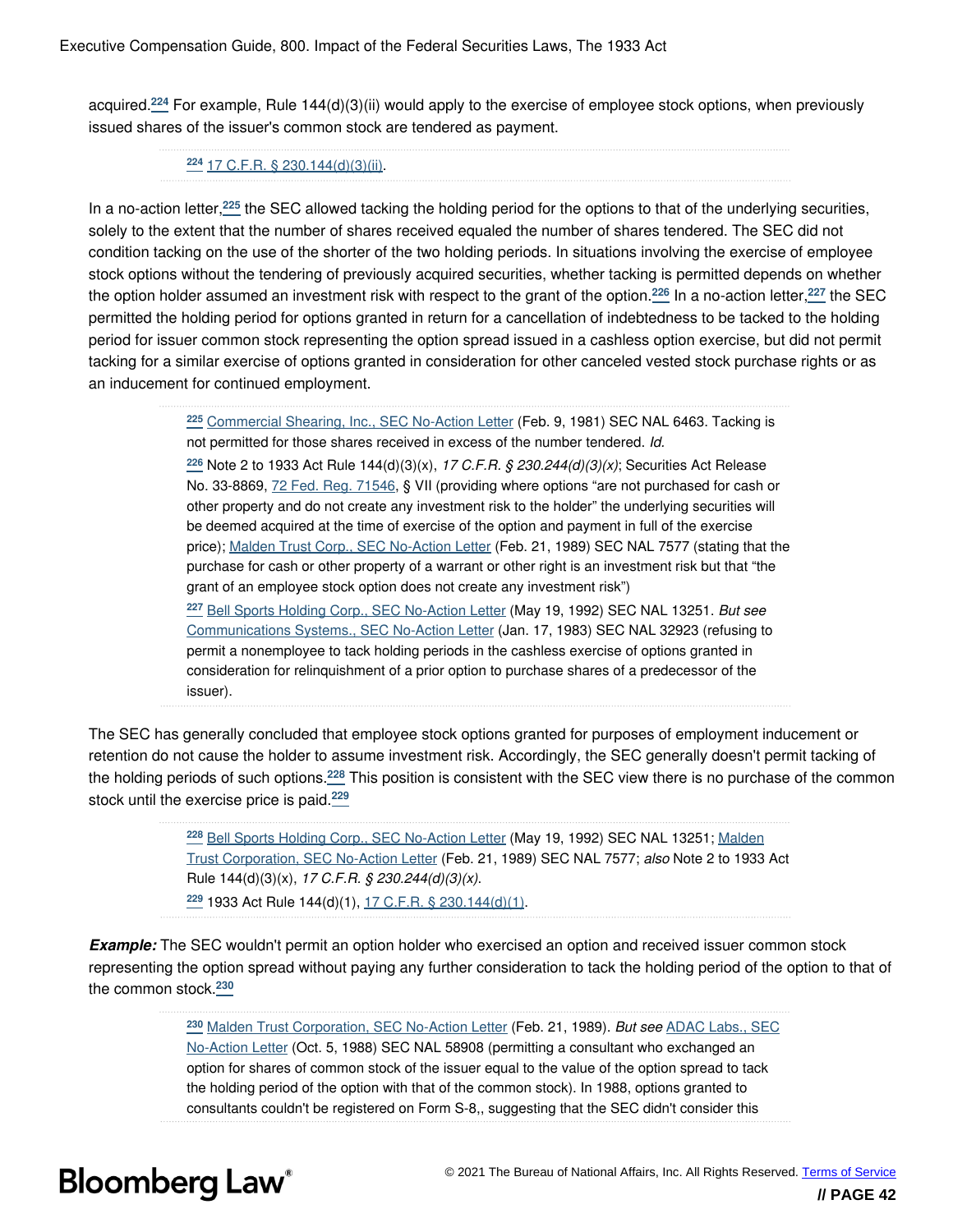option to be an employee option. For more, see the discussion under Form S-8 regarding the use of Form S-8 for consultants. In other situations involving options granted to nonemployees, the SEC has permitted optionees to exchange stock options for unregistered shares of common stock of the issuer, without the payment of cash or any other consideration, and to tack the holding period for the option to that of the underlying security. *See, e.g.*, [Tech Squared Inc., SEC](https://www.bloomberglaw.com/product/bec/document/XAONS7) [No-Action Letter](https://www.bloomberglaw.com/product/bec/document/XAONS7) (May 4, 1999) SEC NAL 26334; [Bell Sports No-Action Letter,](https://www.bloomberglaw.com/product/bec/document/XALTMN) SEC NAL 13251. *See* Division of Corporation Finance, Compliance and Disclosure Interpretations: [Securities Act](http://www.sec.gov/divisions/corpfin/guidance/securitiesactrules-interps.htm#532.11) [Rules, Q&A 532.11](http://www.sec.gov/divisions/corpfin/guidance/securitiesactrules-interps.htm#532.11) (last updated Nov. 6, 2017).

The provisions of Rule 144 involving tacking the holding period of a prior holder are equally relevant to transfers or bequests of unregistered securities. Securities acquired from an affiliate of the issuer by gift are deemed to have been acquired by the donee when acquired by the donor.**[231](#page-43-0)** When an affiliate of the issuer is also the settlor of a trust, securities acquired from the settlor by the trust, or from the trust by the beneficiaries of the trust, are deemed to have been acquired when acquired by the settlor.**[232](#page-43-1)** Upon the death of an affiliate of the issuer, the estate or beneficiaries "step into [the affiliate's] shoes" and are deemed to have acquired the securities as of the date the affiliate acquired them.**[233](#page-43-2)**

#### <span id="page-43-5"></span><span id="page-43-4"></span><span id="page-43-3"></span><span id="page-43-0"></span>**[231](#page-43-3)** [17 C.F.R. § 230.144\(d\)\(3\)\(v\).](https://www.bloomberglaw.com/product/bec/document/1?citation=17%20CFR%20230.144(d)(3)(v)&summary=yes#jcite)

<span id="page-43-2"></span><span id="page-43-1"></span>**[232](#page-43-4)** [17 C.F.R. § 230.144\(d\)\(3\)\(vi\).](https://www.bloomberglaw.com/product/bec/document/1?citation=17%20CFR%20230.144(d)(3)(vi)&summary=yes#jcite) [Securities Act Release No. 33-6099](https://www.bloomberglaw.com/product/blaw/document/XAMT9C), Q&A 31 (Aug. 2, 1979) (stating that tacking is permitted when securities held by the trust were donated by the seller, but is not permitted when securities held by the trust were sold by the seller). **[233](#page-43-5)** [17 C.F.R. § 230.144\(d\)\(3\)\(vii\).](https://www.bloomberglaw.com/product/bec/document/1?citation=17%20CFR%20230.144(d)(3)(vii)&summary=yes#jcite) No holding period is required if the estate or beneficiary is not an affiliate of the issuer. *Id.*

Nonaffiliates generally may resell restricted securities without regard to the volume and manner-of-sale limitations of Rule 144 after holding them for at least six months, as long as the individual has not been an affiliate during the threemonth period before the sale and the adequate public information requirements are met.**[234](#page-43-6)**

> <span id="page-43-10"></span><span id="page-43-7"></span><span id="page-43-6"></span>**[234](#page-43-7)** 1933 Act Rule 230.144(b)(1), [17 C.F.R.§ 230.144\(b\)\(1\)](https://www.bloomberglaw.com/product/bec/document/1?citation=17%20CFR%20230.144(b)(1)&summary=yes#jcite); Securities Act Release No. 33-8869, [72 Fed. Reg. 71546,](https://www.bloomberglaw.com/product/bec/document/1?citation=72%20FR%2071546&summary=yes#jcite) § VII. If adequate current public information about the issuer isn't available, then the holding requirement is one year. *Id.*

<span id="page-43-11"></span>An issuer may avoid the limitations imposed by Rule 144 if the issuer chooses to register resales through a registration statement pursuant to Part II of Form S-8 and files a separate reoffer prospectus under Form S-8 containing the disclosure specified in Part I of Form S-3 instead of the S-8/Reoffer Prospectus.**[235](#page-43-8)** The S-8/Reoffer Prospectus is used to register the resale of control securities held by affiliates, and the resale of restricted securities whether or not held by affiliates,**[236](#page-43-9)** of the issuer. The SEC imposes no limitations on such registration as long as the use of Form S-3, or Form F-3, in the case of a foreign private issuer, is available to the issuer. However, if Form S-3 or F-3 isn't available, then the amount of securities to be reoffered or resold via the S-8/Reoffer Prospectus by any person during any three-month period may not exceed the amount specified in Rule 144(e).**[237](#page-44-0)**

> <span id="page-43-12"></span><span id="page-43-8"></span>**[235](#page-43-10)** The information required by Part I of Form S-3 is extensive relative to that required by Part I of Form S-8. Form S-3 is used for registration of securities to be offered in specified types of transactions by issuers who meet minimum eligibility requirements regarding availability of current public information and financial condition. For more, see the General Instructions for Form S-3. Although it is generally not necessary to file Form S-8 prospectuses with the SEC, a prospectus prepared for a Form S-8 used to register the resale of control securities and restricted securities must be filed with the SEC.

<span id="page-43-9"></span>**[236](#page-43-11)** For more, see the discussion of control securities, under Limitations on Resales of Issuer